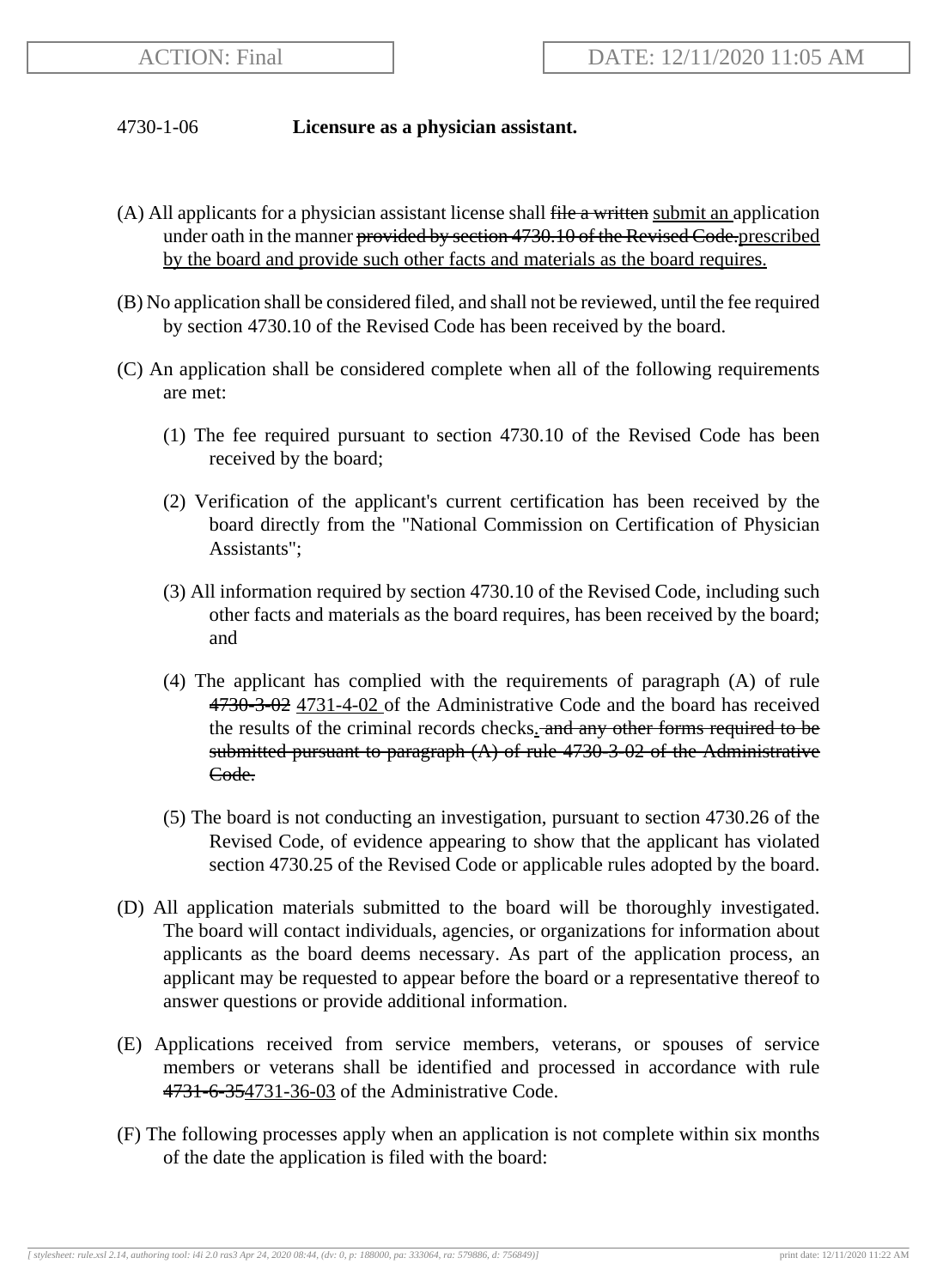(1) If the application is not complete because required information, facts, or other materials have not been received by the board, the board may notify the applicant in writing that it intends to consider the application abandoned if the application is not completed.

(a) The written notice shall:

- (i) Specifically identify the information, facts, or other materials required to complete the application; and
- (ii) Inform the applicant that the information, facts, or other materials must be received by the deadline date specified; that if the application remains incomplete at the close of business on the deadline date the application may be deemed to be abandoned and no further review of the application will occur; and that if the application is abandoned the submitted fees shall neither be refundable nor transferable to a subsequent application.
- (b) If all of the information, facts, or other materials are received by the board by the deadline date and the application is determined to be complete, the board shall process the application and may require updated information as it deems necessary.
- (1) If an applicant fails to complete the application process within six months of initial application filing, the board may notify the applicant in writing of its intention to consider the application abandoned. If no response to that notice is received by the board within thirty days, the board shall consider the application as abandoned and no further processing shall be undertaken with respect to that application.
- (2) If the application is not complete because the board is investigating, pursuant to section 4730.26 of the Revised Code, evidence appearing to show that the applicant has violated Chapter 4730. of the Revised Code or applicable rules adopted by the board, the board shall do both of the following:
	- (a) Notify the applicant that although otherwise complete, the application will not be processed pending completion of the investigation; and
	- (b) Upon completion of the investigation and the determination that the applicant is not in violation of statute or rule, process the application, including requiring updated information as it deems necessary.
- (G) . The holder of a physician assistant license issued under section 4730.11 of the Revised Code who did not have a qualifying master's degree or higher at the time of licensure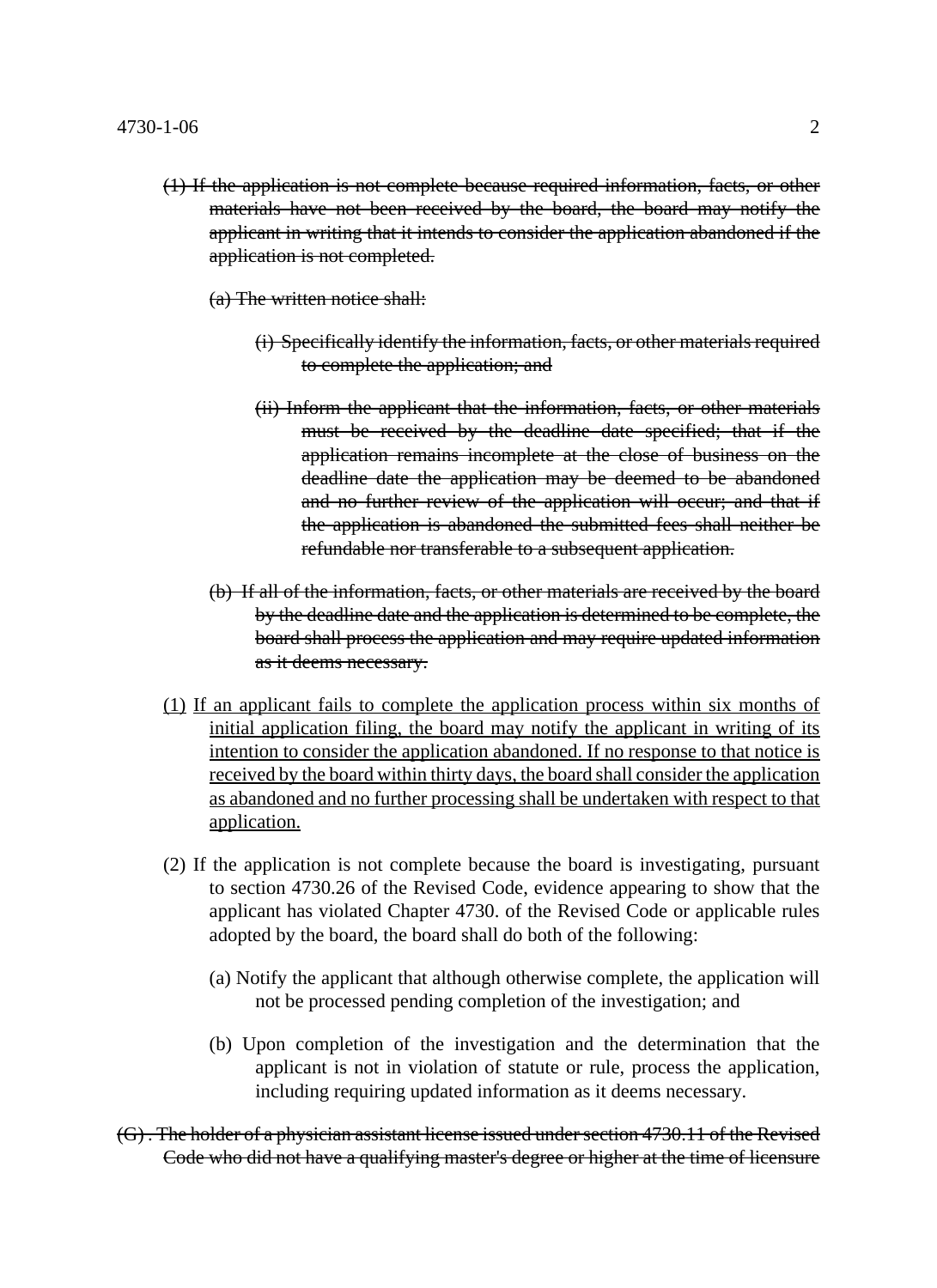and did not receive a valid prescriber number with the license may obtain a valid prescriber number by meeting the requirements of division (E)(3) of section 4730.11 of the Revised Code.

- $(H)(G)$  A physician assistant license must be renewed in the manner and according to the requirements of section 4730.14 of the Revised Code.
- $H(H)$  To qualify for renewal of a physician assistant license, the holder shall comply with the following:
	- (1) Each applicant for renewal shall certify that the applicant has completed the requisite hours of CME since the start of the licensure registration period.
	- (2) Except as provided in paragraph (I)(4) of this rule, a physician assistant shall have completed one hundred hours of CME during the licensure registration period.
	- (3) Pursuant to the provisions of section 4745.04 of the Revised Code, the board shall permit a physician assistant to earn one hour of CME for each sixty minutes spent providing health care services in Ohio, as a volunteer, to indigent and unisured persons, up to a maximum of thirty-three hours per CME period. Physician assistants seeking to receive credit toward CME requirements shall maintain a log of their qualifying activities. The log shall indicate the dates the health care services were provided, the number of hours spent providing health care services on those dates, the location where the health care services were provided, and the signature of the medical director or the medical director's designee.
	- (4) Proration of hours required:
		- (a) If the physician assistant license is initially issued prior to the first day of the second year of a licensure period, the licensee shall be required to earn fifty total hours; if the license is issued on or after the first day of the second year of the licensure period and prior to the first day of the eighteenth month of that licensure period, the licensee shall be required to earn twenty-five total hours; if the license is issued on or after the first day of the eighteenth month of a licensure period, the licensee shall not be required to earn any hours of CME for that licensure period.
		- (b) Pursuant to the provisions of section 4745.04 of the Revised Code, the board shall permit a physician assistant to earn one hour of CME for each sixty minutes spent providing health care services in Ohio, as a volunteer, to indigent and uninsured persons, when it is documented as required by paragraph  $(I)(3)$  of this rule, up to the following maximums: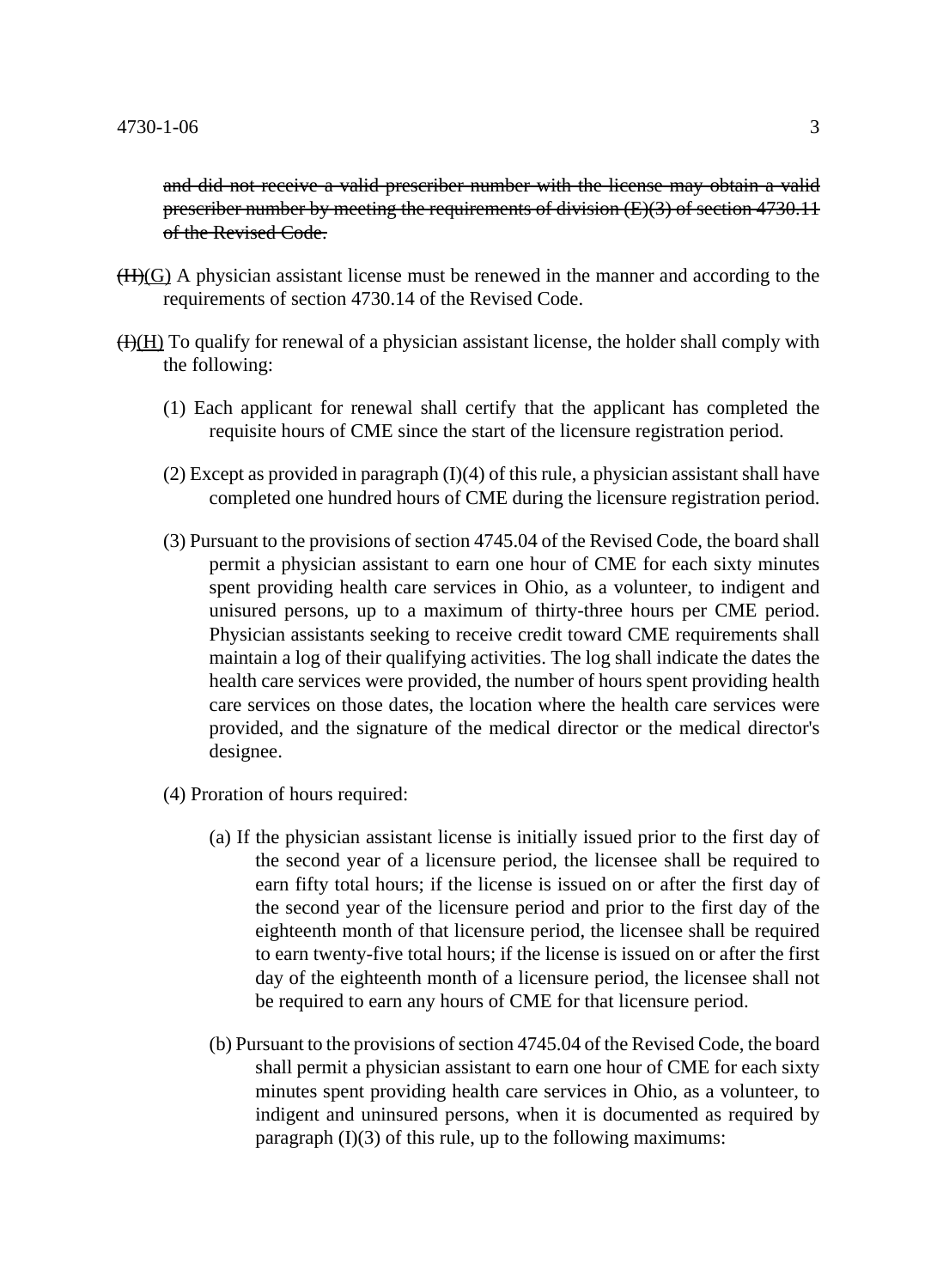- (i) For a physician assistant required to earn fifty total hours, a maximum of sixteen hours for that CME period.
- (ii) For a physician assistant required to earn twenty-five total hours, a maximum of eight hours for that CME period.
- (5) Only those hours earned from the date of licensure to the end of the licensure period shall be used towards the total hour requirement as contained in this rule.
- (6) Completion of the CME requirement may be satisfied by courses acceptable for the individual to maintain NCCPA certification.
- $\Theta(\underline{I})$  To qualify for renewal of a physician assistant license with a valid prescriber number, the physician assistant shall comply with all of the following requirements:
	- (1) Completion of the requirements in paragraph  $(HH)$  of the rule;
	- (2) Except as provided in paragraph  $(H)(4)$  of this rule, completion of at least twelve hours of category I continuing education in pharmacology, as certified by the "Ohio Association of Physician Assistants," "Ohio State Medical Association," Ohio Osteopathic Association," Ohio Foot and Ankle Medical Association," a continuing medical education provider accredited by the ACCME and approved by the board, "American Academy of Physician Assistants," "American Council on Pharmacy Education," or and advanced instructional program in pharmacology approved by the Ohio board of nursing.
		- (a) Certification is a process whereby ACCME accredited providers define their respective continuing medical education program requirements for periodic submission to the board for approval.
		- (b) The board may approve each association's continuing medical education requirements which consist of continuing medical education category I courses and activities that are deemed acceptable for completing the requisite hours of continuing education in pharmacology by each licensee who has a valid prescriber number.
	- (3) If the physician assistant prescribes opioid analgesics or benzodiazepines, the applicant for renewal shall certify having been granted access to OARRS, unless one of the exemptions in section 4730.49 of the Revised Code is applicable.
	- (4) If the renewal of the license with a valid prescriber number is the first renewal after the holder has completed the five hundred hours of on site supervision required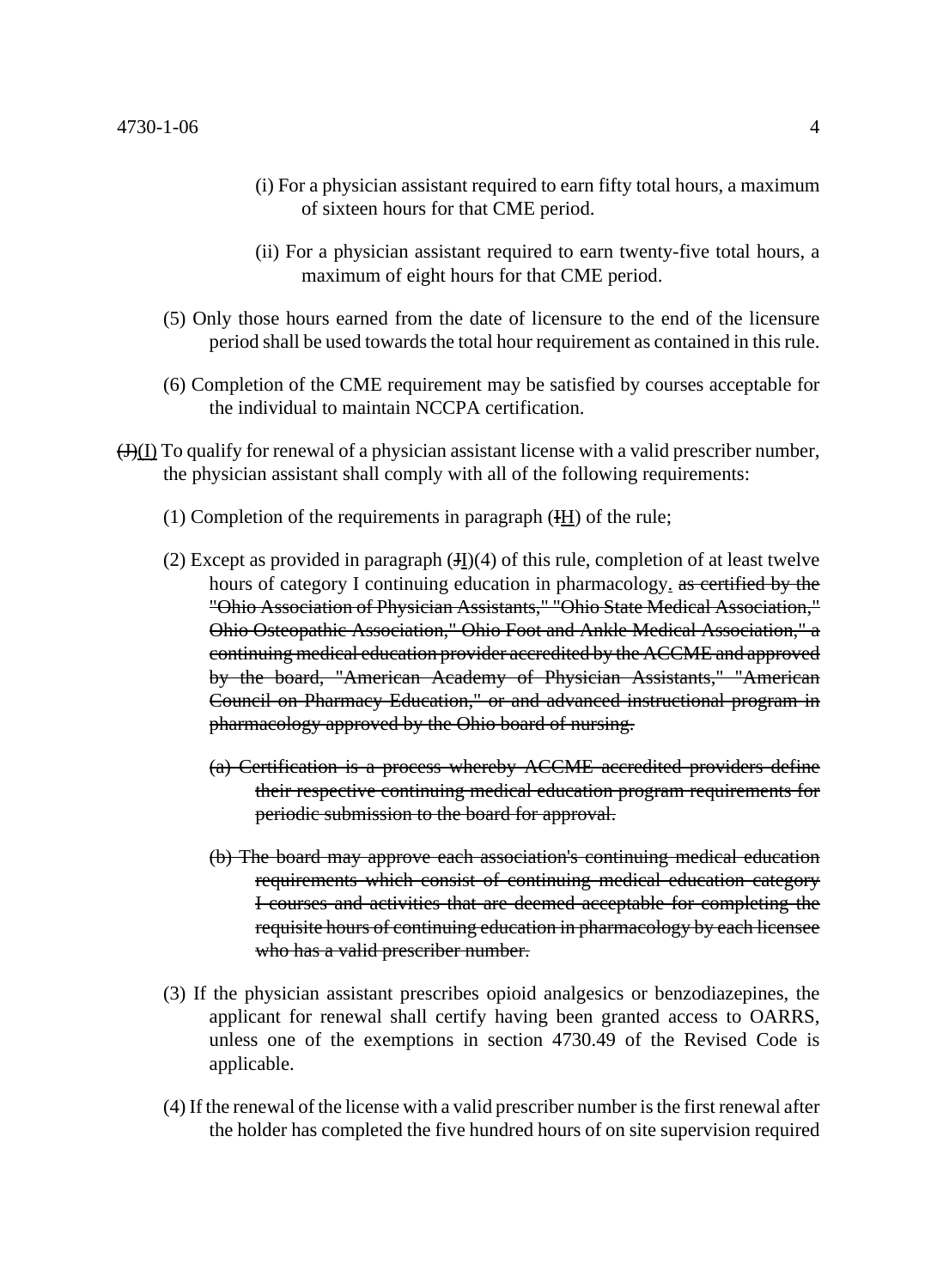by section 4730.44 of the Revised Code, the requisite hours of pharmacology continuing education are as follows:

- (a) If the five hundred hours were completed prior to the first day of the second year of the licensure period, the licensee shall be required to earn six total hours of pharmacology continuing education;
- (b) If the five hundred hours were completed on or after the first day of the second year of the licensure period and prior to the eighteenth month of that licensure period, the licensee shall be required to earn three total hours;
- (c) If the five hundred hours were completed on or after the first day of the eighteenth month of a licensure period, the licensee shall not be required to earn any hours of pharmacology continuing education for that licensure period.
- (K) A physician assistant who served on active duty in any of the armed forces, as that term is defined in rule 4730-1-06.1 of the Administrative Code, during the licensure period may apply for an extension of the continuing education period by meeting the requirements of rule 4730-1-06.1 of the Administrative Code.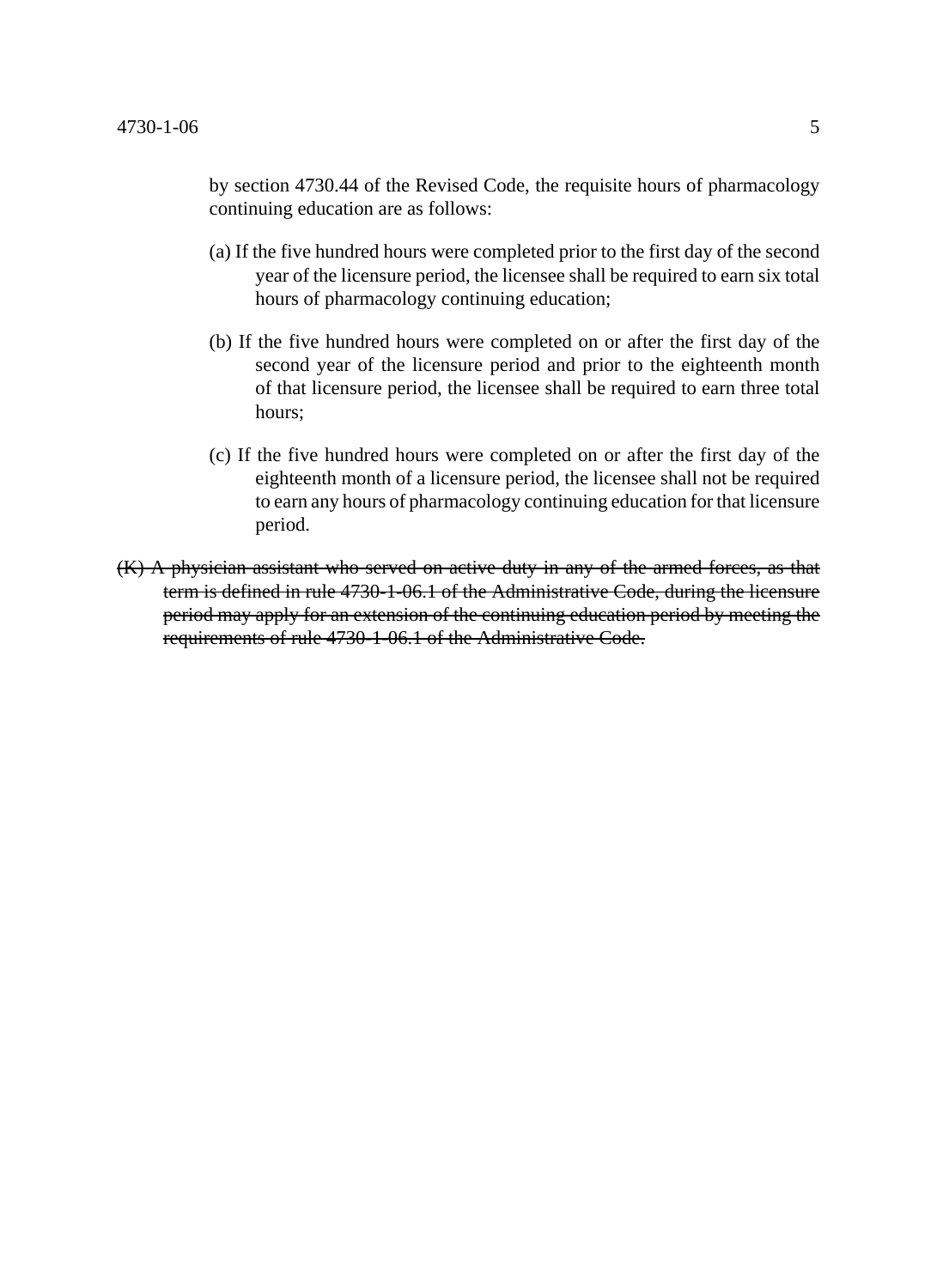Five Year Review (FYR) Dates: 9/30/2023

## CERTIFIED ELECTRONICALLY

Certification

12/11/2020

Date

| Promulgated Under:            | 119.03                                         |
|-------------------------------|------------------------------------------------|
| <b>Statutory Authority:</b>   | 4730.07, 4776.03                               |
| <b>Rule Amplifies:</b>        | 4730.10, 4730.101, 4730.11, 4730.12, 4730.14,  |
|                               | 4730.44, 4745.04, 4776.02                      |
| <b>Prior Effective Dates:</b> | 10/31/2007, 09/30/2008, 01/31/2015, 09/30/2018 |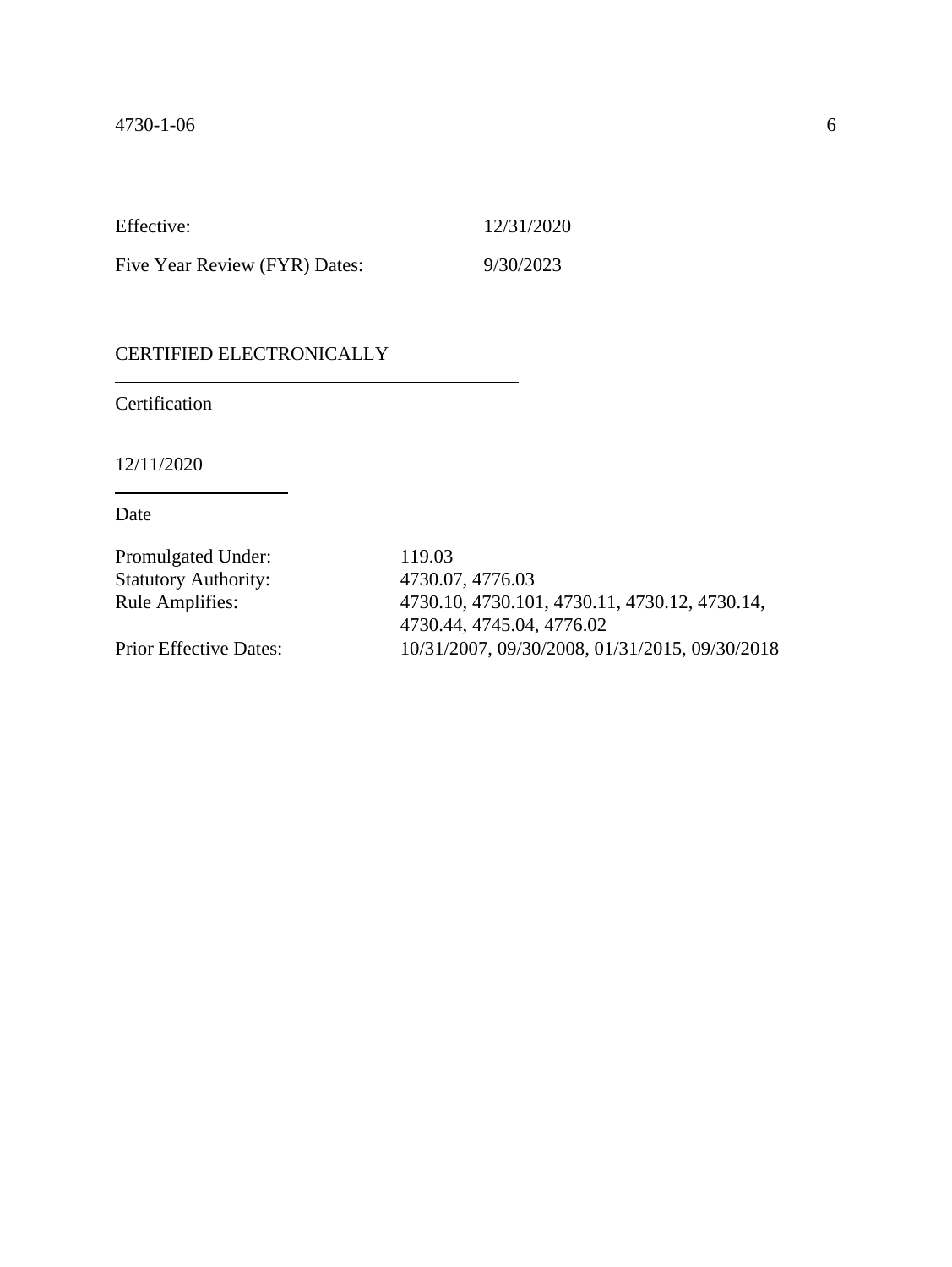## 4730-1-06.1 **Military provisions related to certificate to practice as a physician assistant.**

#### (A) Definitions

- (1) "Armed forces" means any of the following:
	- (a) The armed forces of the United States, including the army, navy, air force, marine corps, and coast guard;
	- (b) A reserve component of the armed forces listed in paragraph  $(A)(1)(a)$  of this rule;
	- (c) The national guard, including the Ohio national guard or the national guard of any other state;
	- (d) The commissioned corps of the United States public health service;
	- (e) The merchant marine service during wartime;
	- (f) Such other service as may be designated by Congress; or
	- (g) The Ohio organized militia when engaged in full-time national guard duty for a period of more than thirty days.
- (2) "Board" means the state medical board of Ohio.

#### (B) Education and service for eligibility for licensure.

In accordance with section 5903.03 of the Revised Code, the following military programs of training, military primary specialties, and lengths of service are substantially equivalent to or exceed the educational and experience requirements for licensure as a physician assistant and for the certificate to prescribe:

- (1) An individual serving in a military primary specialty listed in paragraph (B)(2) of this rule must be a graduate of a physician assistant education program approved by the accreditation review commission on education for the physician assistant.
- (2) Service in one of the following military primary specialties for at least three consecutive years while on active duty, with evidence of service under honorable conditions, including any experience attained while practicing as a physician assistant at a health care facility or clinic operated by the United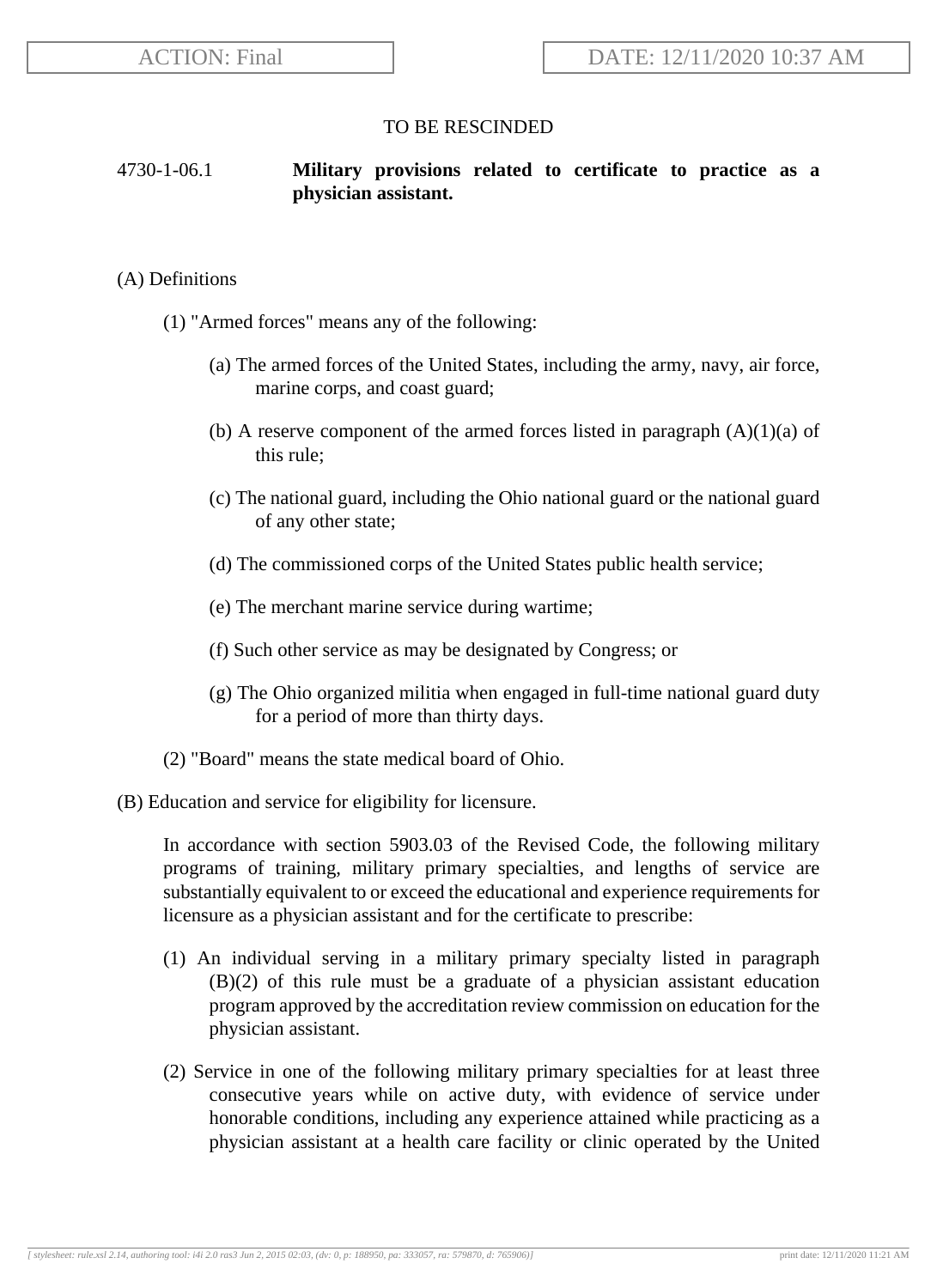#### 4730-1-06.1 TO BE RESCINDED 2

States department of veterans affairs, may be substituted for a master's degree for eligibility for a license to practice as a physician assistant and for a certificate to prescribe, pursuant to sections 4730.11 and 4730.44 of the Revised Code:

- (a) Army: MOS 65D;
- (b) Navy: NOBC 0113;
- (c) Air force: AFSC 42G;
- (d) The national guard of Ohio or any state;
- (e) Marine: Physician assistant services are provided by Navy personnel;
- (f) Coast guard;
- (g) Public health service.

(C) Renewal of an expired license without a late free or re-examination.

- (1) An expired license to practice as a physician assistant shall be renewed upon payment of the biennial renewal fee provided in section 4730.14 of the Revised Code and without a late fee or re-examination if the holder meets all of the following three requirements:
	- (a) The licensee is not otherwise disqualified from renewal because of mental or physical disability;
	- (b) The licensee meets the requirements for renewal under section 4730.14 of the Revised Code;
	- (c) Either of the following situations applies:
		- (i) The license was not renewed because of the licensee's service in the armed forces, or
		- (ii) The license was not renewed because the licensee's spouse served in the armed forces, and the service resulted in the licensee's absence from this state.
	- (d) The licensee or the licensee's spouse, whichever is applicable, has presented satisfactory evidence of the service member's discharge under honorable conditions or release under honorable conditions from active duty or national guard duty within six months after the discharge or release.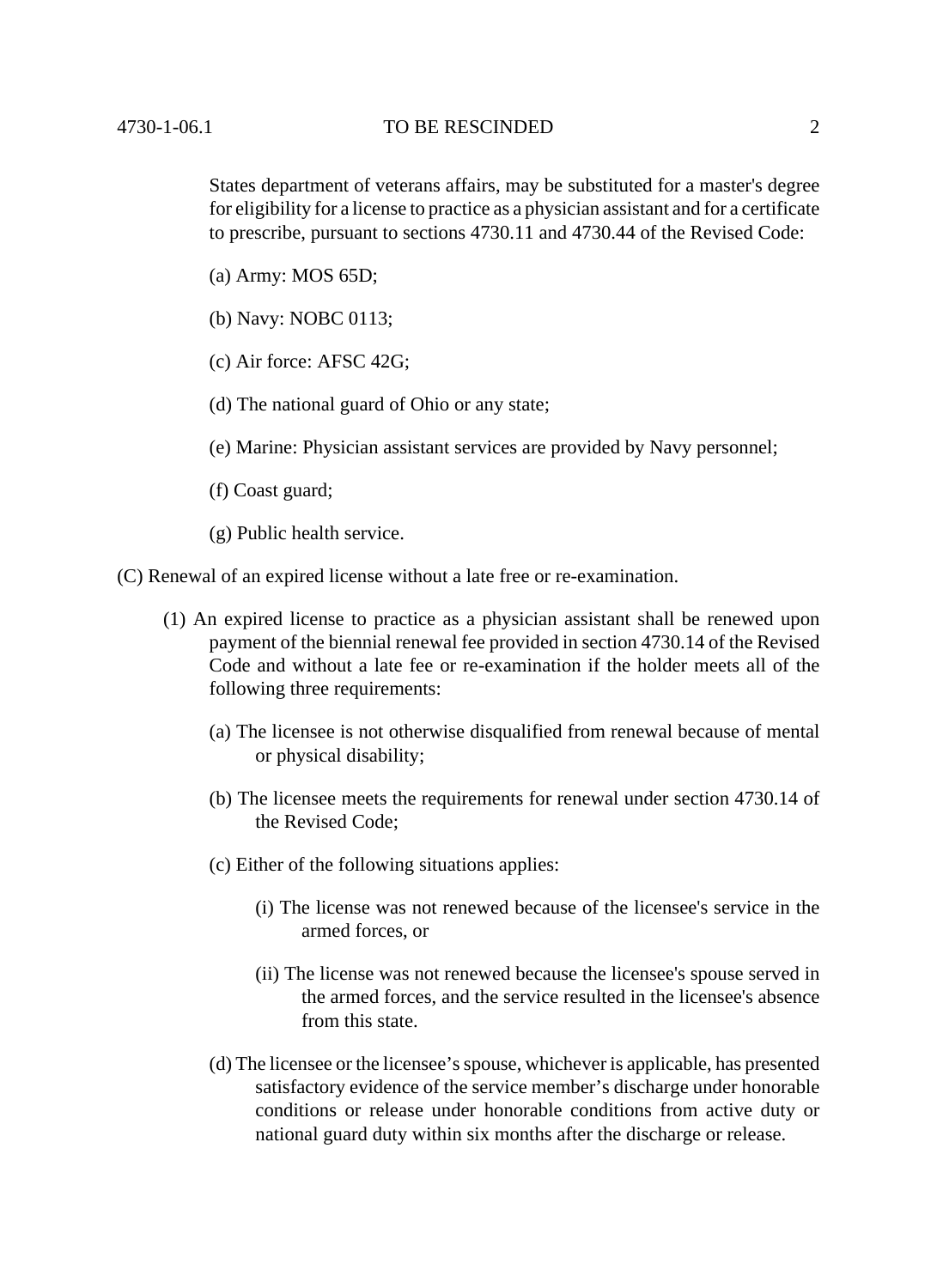#### 4730-1-06.1 TO BE RESCINDED 3

(2) Pursuant to section 4730.48 of the Revised Code, a certificate to prescribe expires on the same date as the physician assistant's license to practice as a physician assistant. There is no late fee or examination requirement for late renewal.

(D) Continuing education.

- (1) Extension of the continuing education period for the licensure to practice as a physician assistant or for the certificate to prescribe:
	- (a) The holder of a physician assistant license or certificate to prescribe may apply for an extension of the current continuing education reporting period in the manner provided in section 5903.12 of the Revised Code by submitting both of the following:
		- (i) A statement that the licensee has served on active duty, whether inside or outside of the United States, for a period in excess of thirty-one days during the current continuing education reporting period.
		- (ii) Proper documentation certifying the active duty service and the length of that active duty service.
	- (b) Upon receiving the application and proper documentation, the board shall extend the current continuing education reporting period by an amount of time equal to the total number of months that the licensee spent on active duty during the current continuing education reporting period. Any portion of a month served shall be considered one full month.
- (2) The board shall consider relevant education, training, or service completed by a licensee as a member of the armed forces in determining whether a licensee has met the continuing education requirements needed to renew the license or the certificate to prescribe.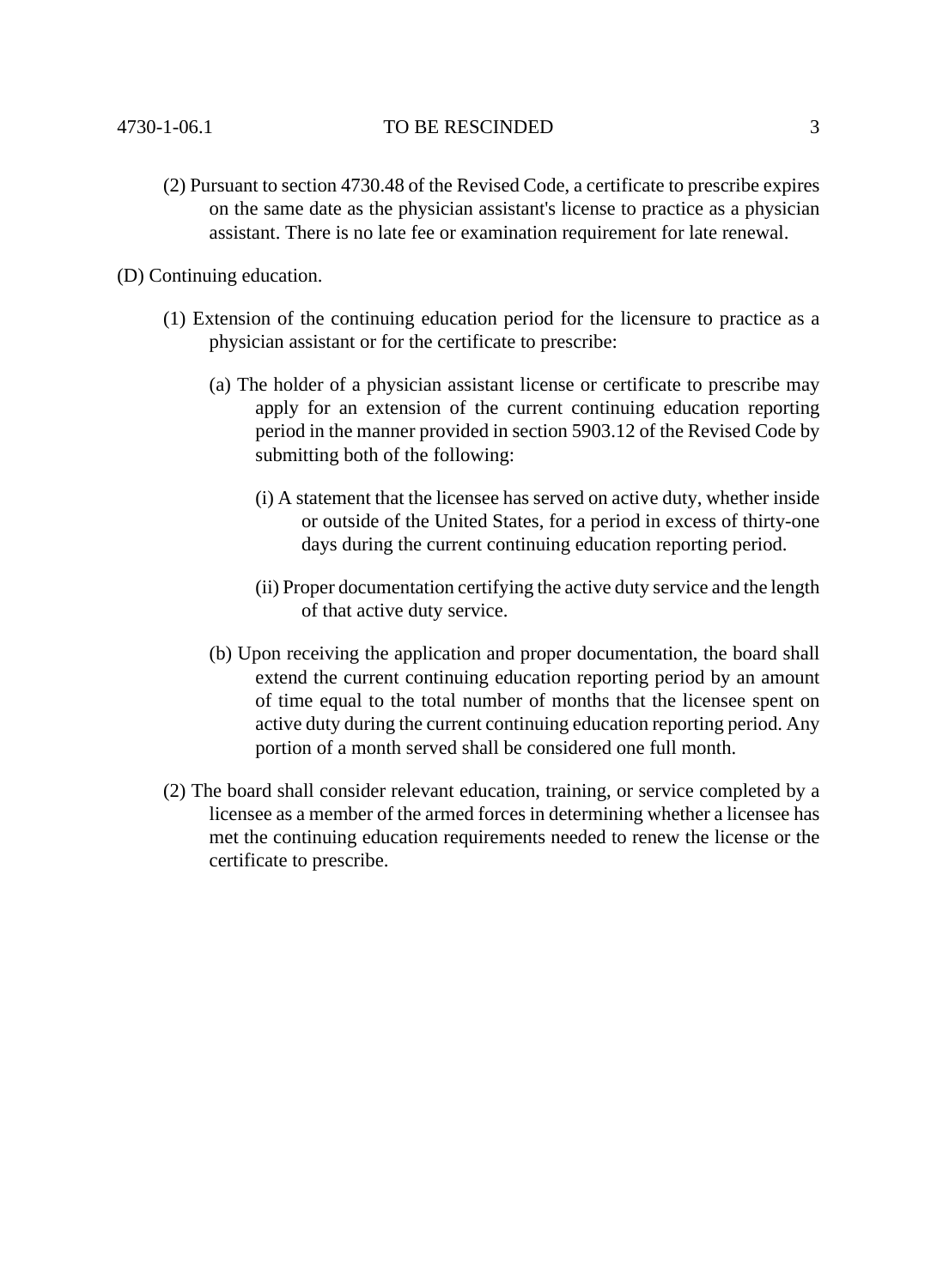Five Year Review (FYR) Dates: 9/25/2020

### CERTIFIED ELECTRONICALLY

Certification

12/11/2020

Date

Promulgated Under: 119.03 Statutory Authority: 5903.03, 4730.07<br>
Rule Amplifies: 5903.03, 5903.12, Prior Effective Dates: 09/30/2015

Rule Amplifies: 5903.03, 5903.12, 5903.121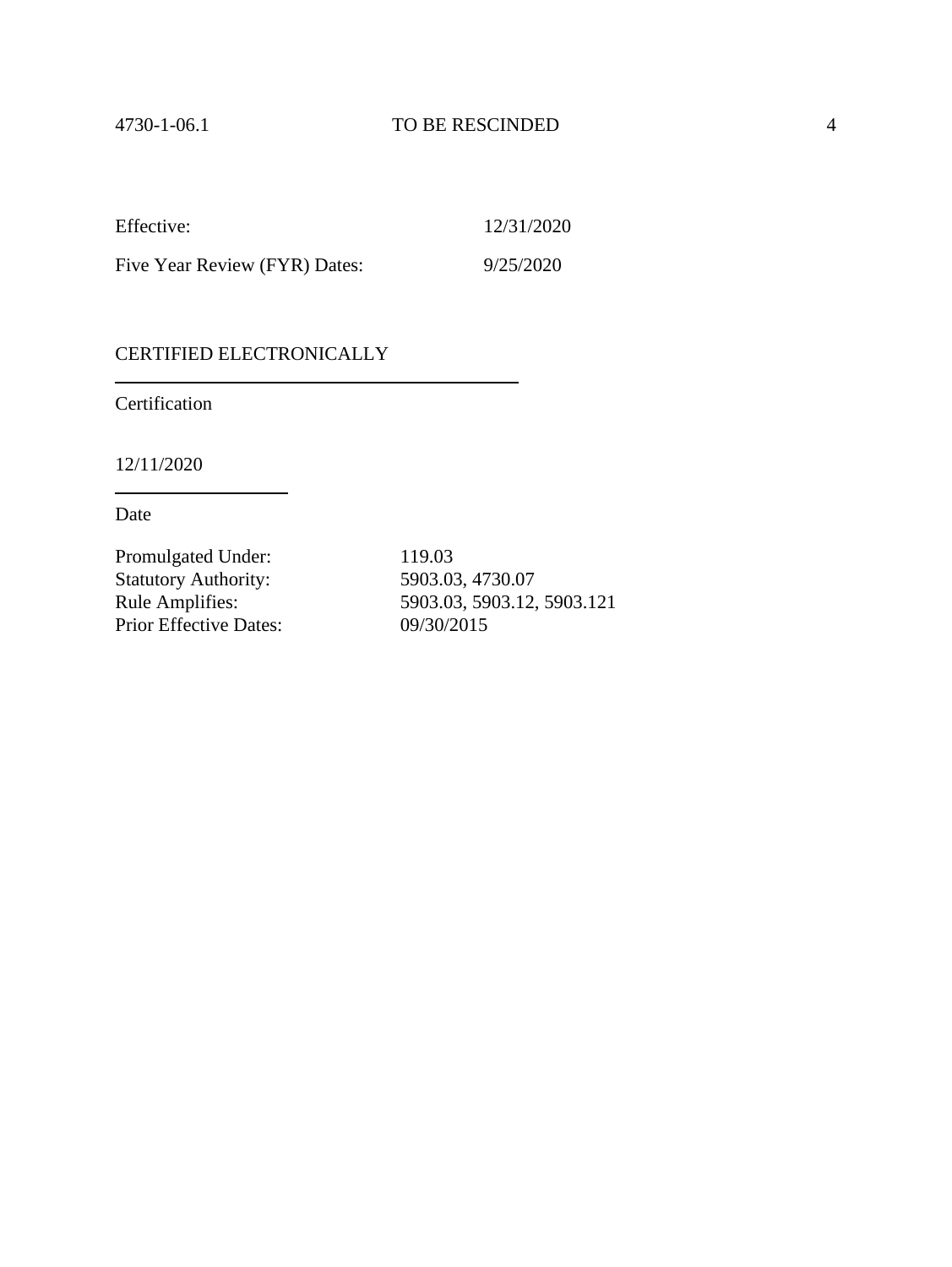## 4731-1-25 **Determination of equivalent military education for cosmetic therapy or massage therapy.**

For purposes of section 5903.03 of the Revised Code, the board has determined that there are no military programs of training, military primary specialties, or lengths of service that are substantially equivalent to or that exceed the educational and experience requirements for licensure as a cosmetic therapist or massage therapist.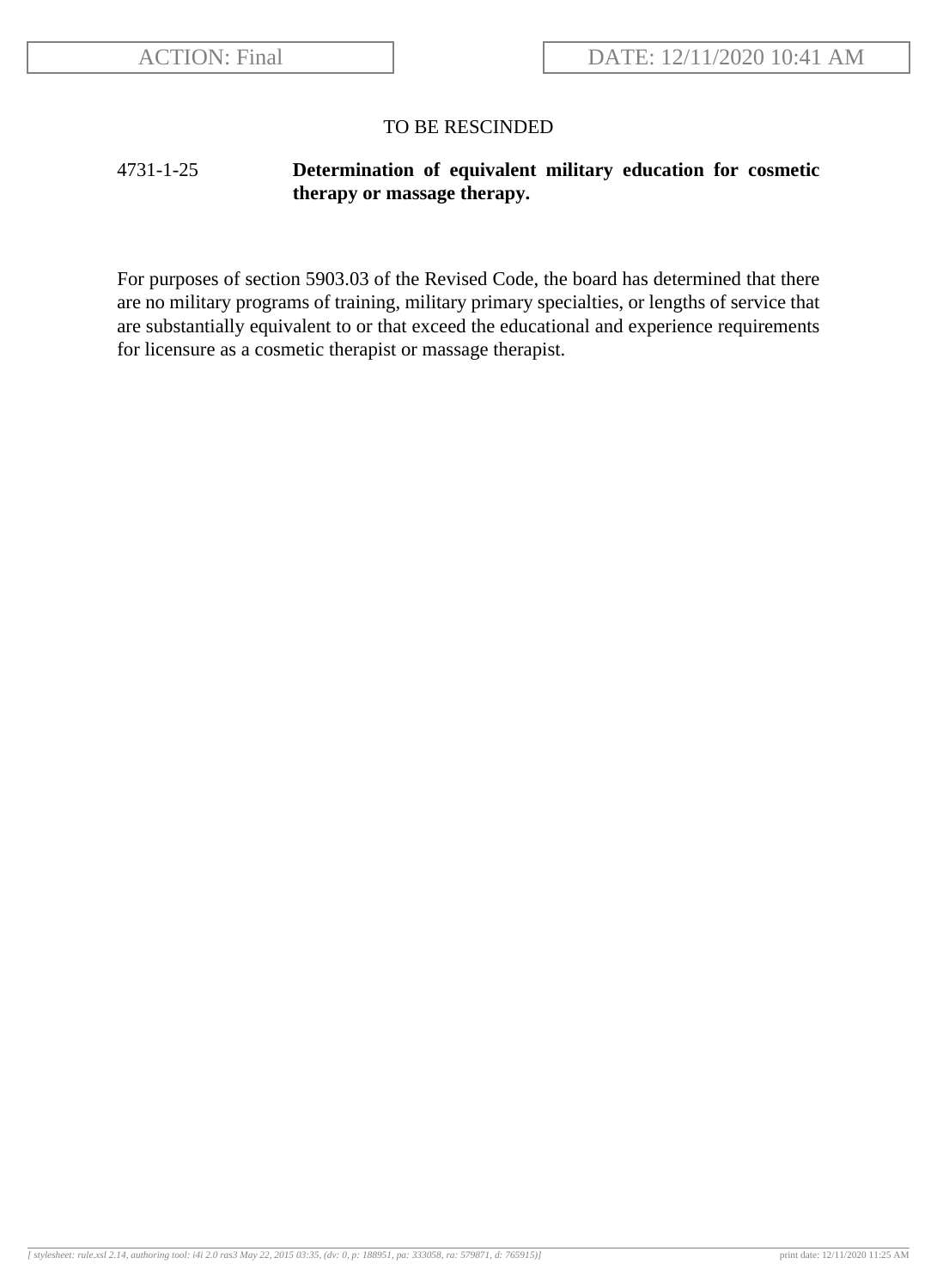Five Year Review (FYR) Dates: 9/25/2020

## CERTIFIED ELECTRONICALLY

Certification

12/11/2020

Date

| Promulgated Under:            | 119.03           |
|-------------------------------|------------------|
| <b>Statutory Authority:</b>   | 4731.05, 5903.03 |
| Rule Amplifies:               | 5903.03          |
| <b>Prior Effective Dates:</b> | 12/31/2015       |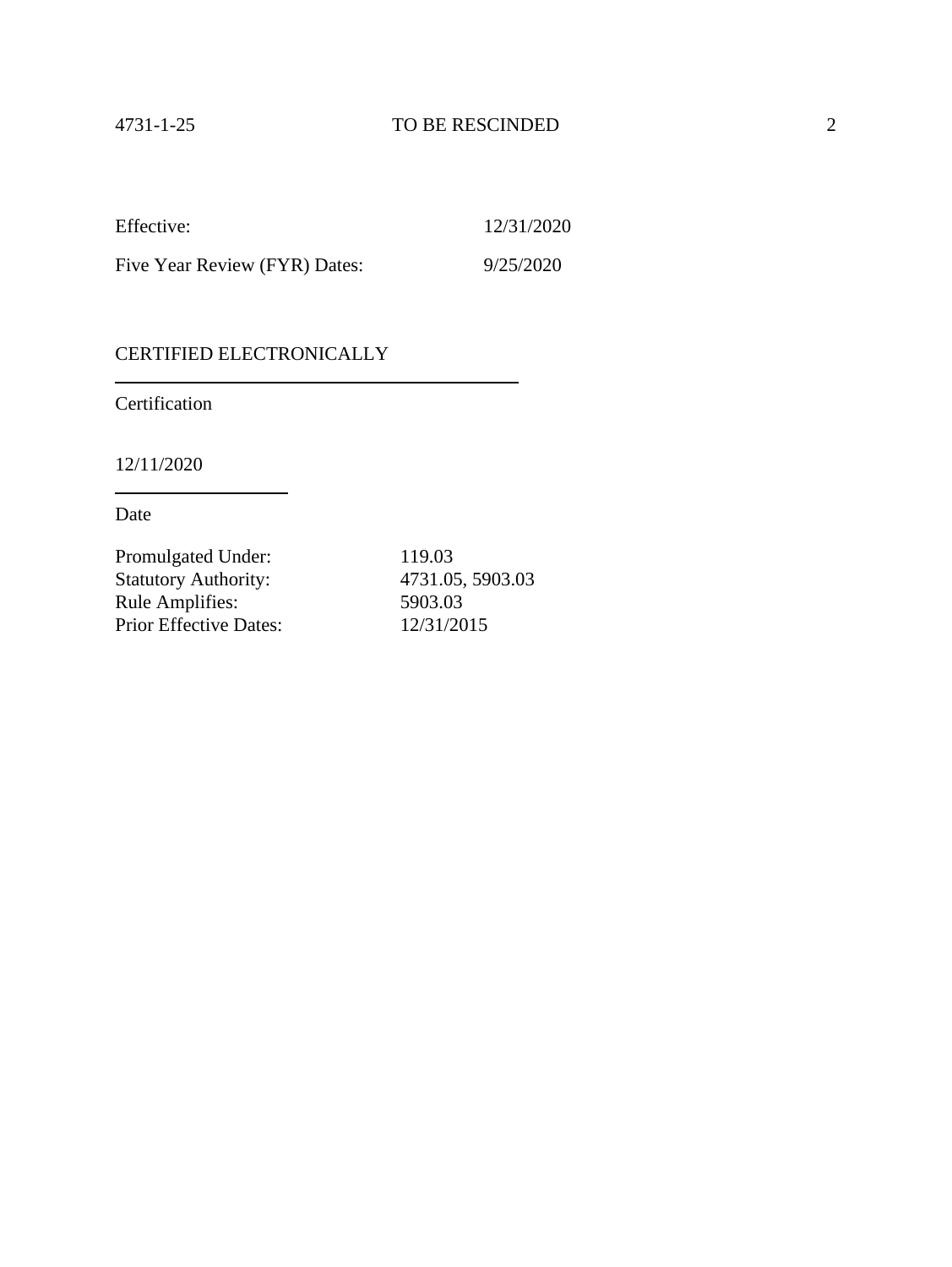## 4731-6-35 **Processing applications from service members, veterans, or spouses of service members or veterans.**

- (A) The board shall include questions on all applications for licensure, biennial renewal, or restoration of licensure that inquire as to whether the applicant is:
	- (1) A service member;
	- (2) A veteran; or
	- (3) The spouse or surviving spouse of a service member or veteran.
- (B) If the applicant for licensure, biennial renewal submitted by regular mail, or restoration of licensure responds affirmatively to any of the questions discussed in paragraph  $(A)$ of this rule, the board shall process the application in the following manner:
	- (1) Route the application to a board staff member who is responsible for monitoring the application and communicating with the applicant regarding the status of the application, including informing the applicant of any documentation needed for the board to process the application;
	- (2) Expedite the processing of the application, even if the application was received later in time than other applications that are pending processing;
	- (3) Provide information regarding available continuing education waivers to applicants if the applicant or the applicant's spouse will be imminently deployed; and
	- (4) Track, on an annual basis, the total number of applications submitted by service members, veterans, spouses or surviving spouses of service members or veterans, and the average number of business days expended by the board to process those applications.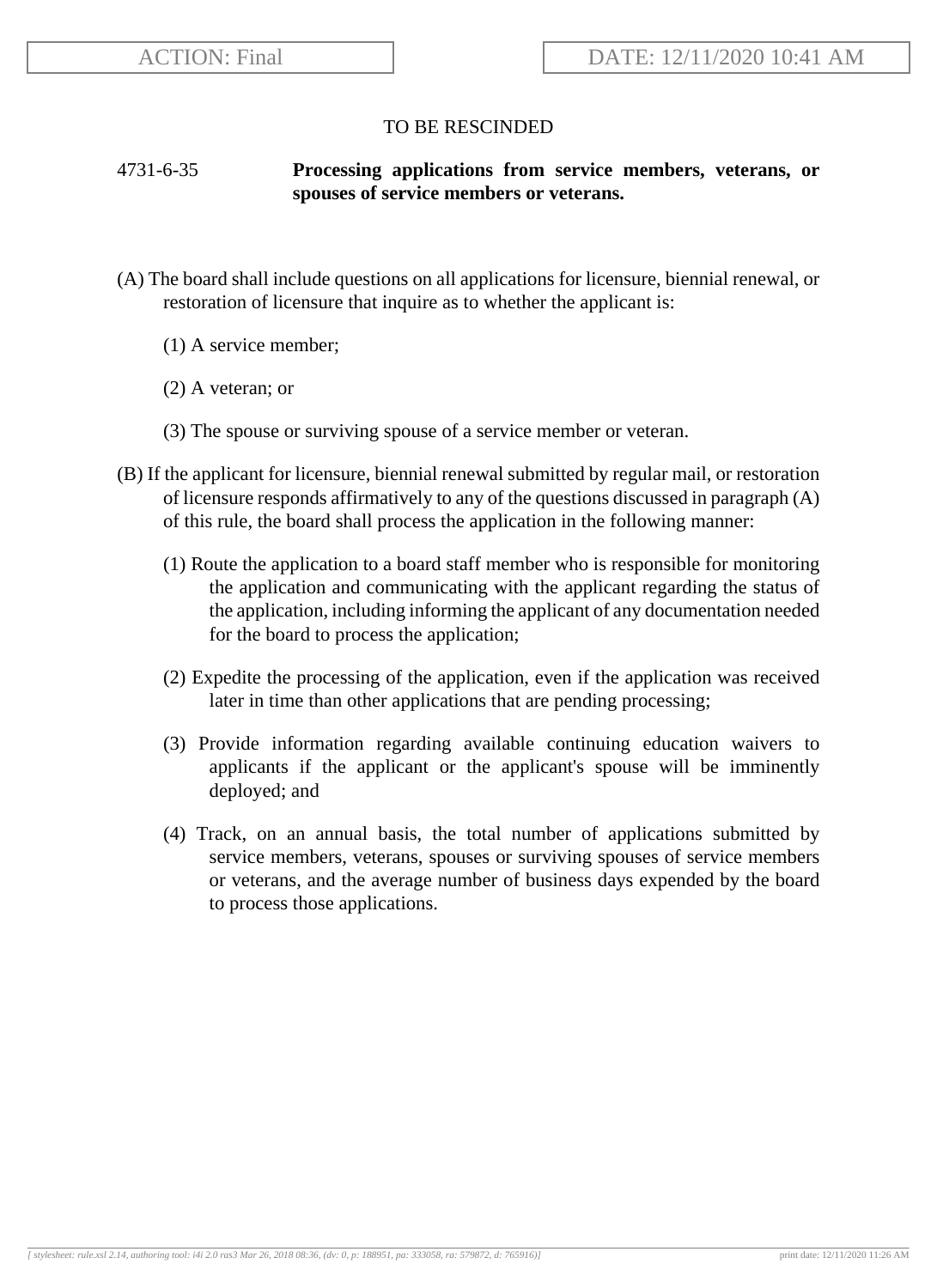Five Year Review (FYR) Dates: 9/25/2020

### CERTIFIED ELECTRONICALLY

Certification

12/11/2020

Date

Promulgated Under: 119.03 Statutory Authority: 4731.05, 5903.04 Rule Amplifies: 5903.04<br>Prior Effective Dates: 09/30/20

09/30/2015, 07/31/2019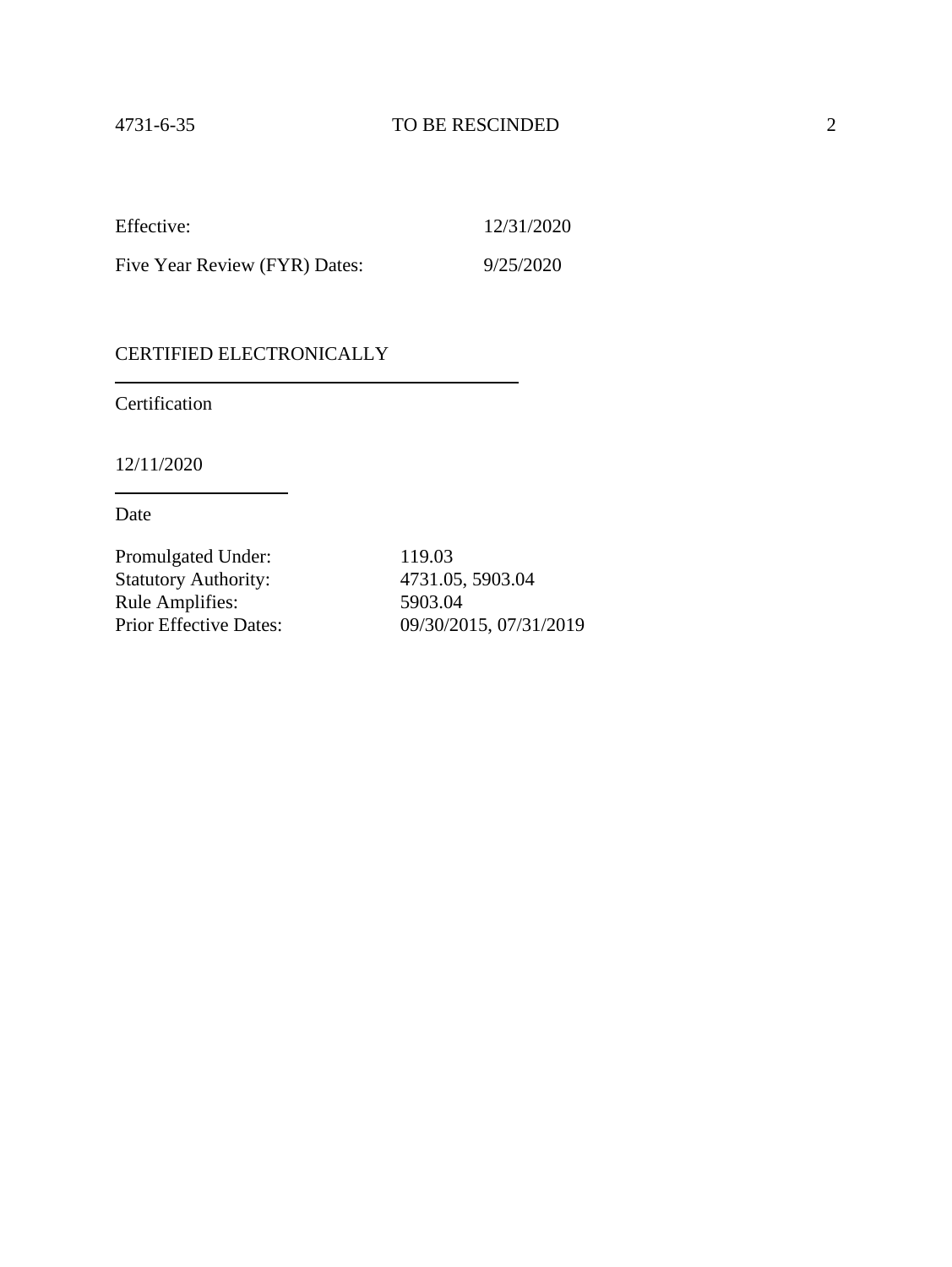### 4731-24-05 **Military provisions related to certificate to practice as an anesthesiologist assistant.**

#### (A) Definitions.

- (1) "Armed forces" means any of the following:
	- (a) The armed forces of the United States, including the army, navy, air force, marine corps, or coast guard;
	- (b) A reserve component of the armed forces listed in paragraph  $(A)(1)(a)$  of this rule;
	- (c) The national guard, including the Ohio national guard or the national guard of any other state;
	- (d) The commissioned corps of the United States public health service;
	- (e) The merchant marine service during wartime;
	- (f) Such other service as may be designated by Congress; or
	- (g) The Ohio organized militia when engaged in full-time natonal guard duty for a period of more than thirty days.
- (2) "Board" means the state medical board of Ohio.
- (B) Eligibility for licensure.

For the purposes of section 5903.03 of the Revised Code, the board has determined that there are no military programs of training, military primary specialties, or lengths of service that are substantially equivalent to or exceed the educational and experience requirements for licensure as an anesthesiologist assistant.

(C) Renewal of an expired license.

An expired license to practice as an anesthesiologist assistant shall be renewed upon payment of the biennial renewal fee provided in section 4760.06 of the Revised Code and without a late fee or re-examination if the holder meets all of the following requirements:

(1) The licensee is not otherwise disqualified from renewal because of mental or physical disability;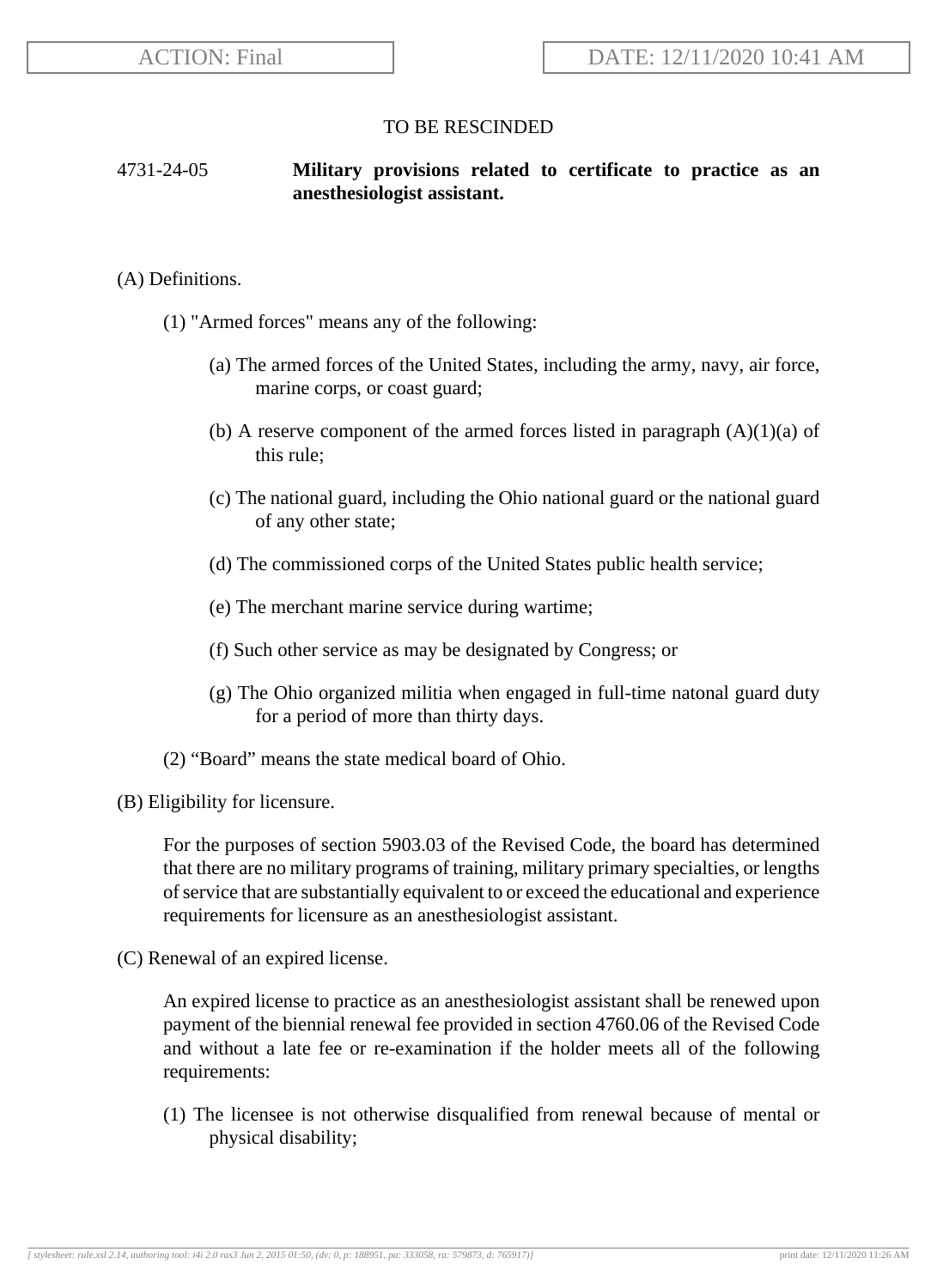- (2) The licensee meets the requirements for renewal under section 4760.06 of the Revised Code;
- (3) Either of the following situations applies:
	- (a) The license was not renewed because of the licensee's service in the armed forces, or
	- (b) The license was not renewed because the licensee's spouse served in the armed forces, and the service resulted in the licensee's absence from this state.
- (4) The licensee or the licensee's spouse, whichever is applicable, has presented satisfactory evidence of the service member's discharge under honorable conditions or release under honorable conditions from active duty or national guard duty within six months after the discharge or release.
- (D) For purposes of sections 5903.12 and 5903.121 of the Revised Code, anesthesiologist assistants are not required to report continuing education coursework to the board.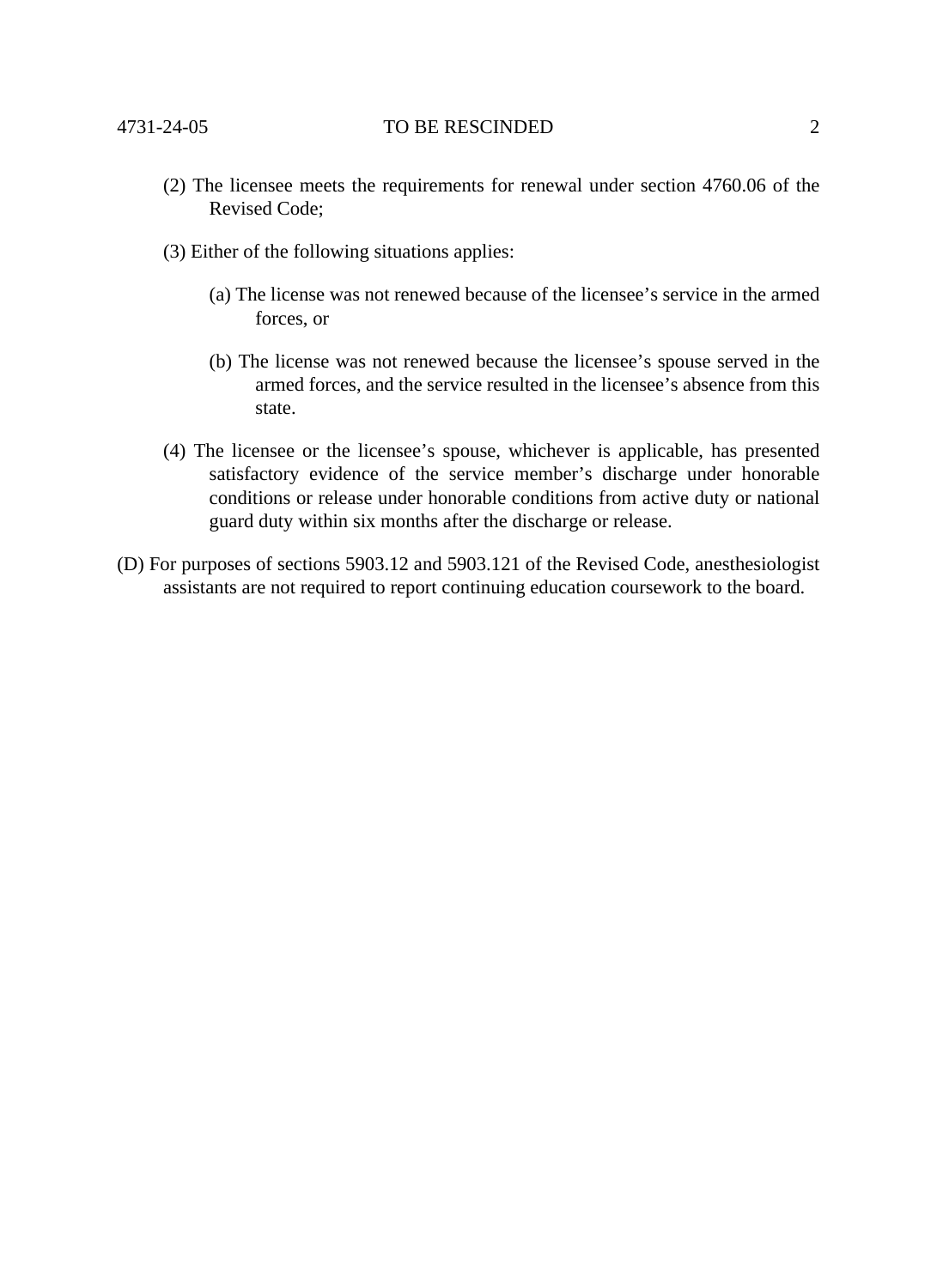Five Year Review (FYR) Dates: 9/25/2020

### CERTIFIED ELECTRONICALLY

Certification

12/11/2020

Date

Promulgated Under: 119.03 Statutory Authority: 5903.03<br>Rule Amplifies: 5903.03,

Rule Amplifies: 5903.03, 5903.04, 5903.10<br>Prior Effective Dates: 09/30/2015, 07/31/2019 09/30/2015, 07/31/2019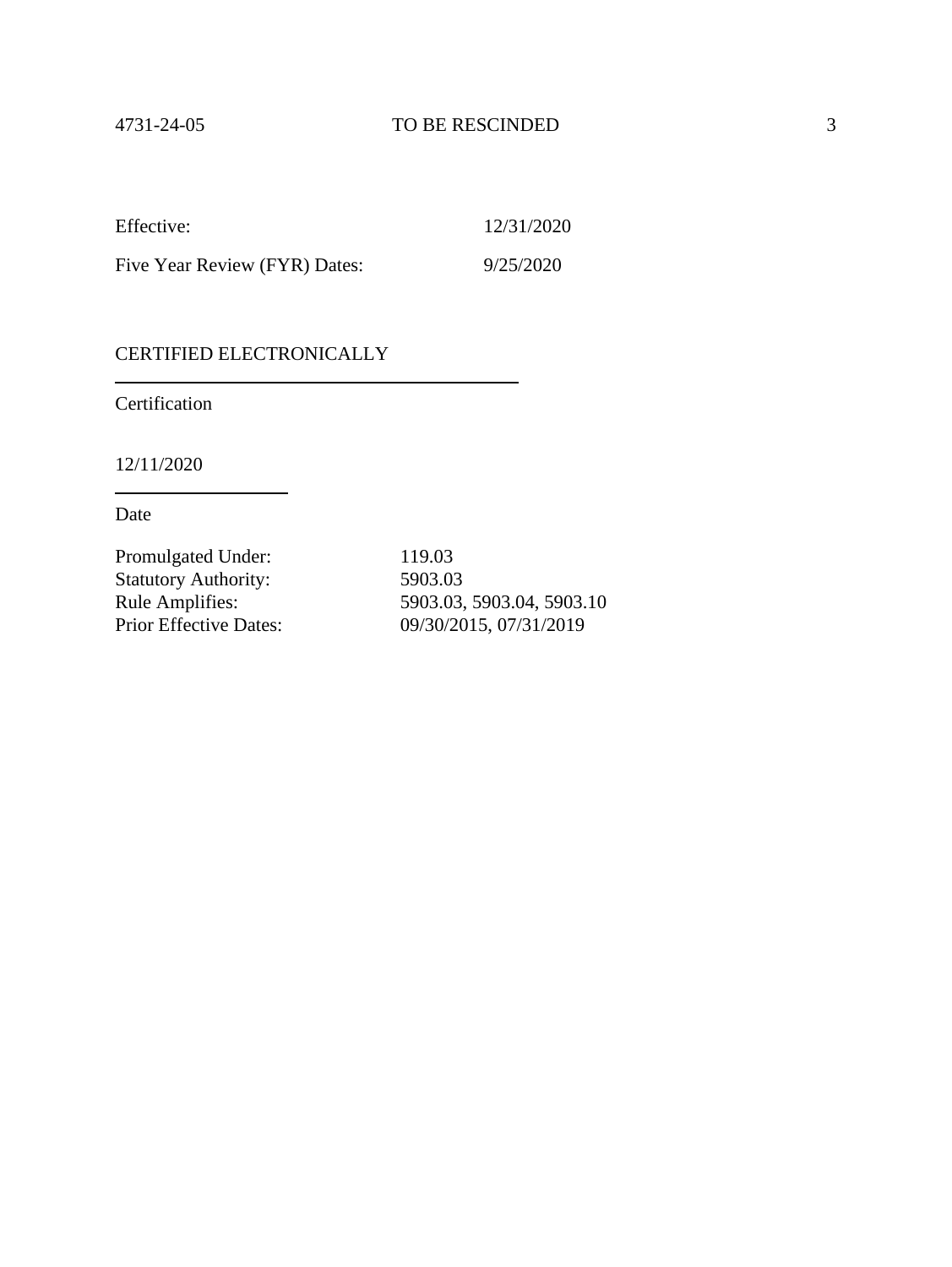## 4731-36-01 **Military Provisions Related to Education and Experience Requirements for Licensure.**

(A) Definitions

For purposes of this chapter:

- (1) "Armed forces" means any of the following:
	- (a) The armed forces of the United States, including the army, navy, air force, marine corps, and coast guard;
	- (b) A reserve component of the armed forces listed in paragraph  $(A)(1)(a)$  of this rule;
	- (c) The national guard, including the Ohio national guard or the national guard of any other state;
	- (d) The commissioned corps of the United States public health service;
	- (e) The merchant marine service during wartime;
	- (f) Such other service as may be designated by Congress; or
	- (g) The Ohio organized militia when engaged in full-time national guard duty for a period of more than thirty days.
- (2) "Board" means the state medical board of Ohio.
- (3) "Service member" means any person who is serving in the armed forces.
- (4) "Veteran" means any person who has completed service in the armed forces, including the national guard of any state, or a reserve component of the armed forces, who has been discharged under honorable conditions from the armed forces or who has been transferred to the reserve with evidence of satisfactory service.
- (B) Education and service for eligibility for licensure.
	- (1) In accordance with section 5903.03 of the Revised Code, the following military programs of training, military primary specialties, and lengths of service are substantially equivalent to or exceed the educational and experience requirements for licensure as a physician assistant and for a prescriber number: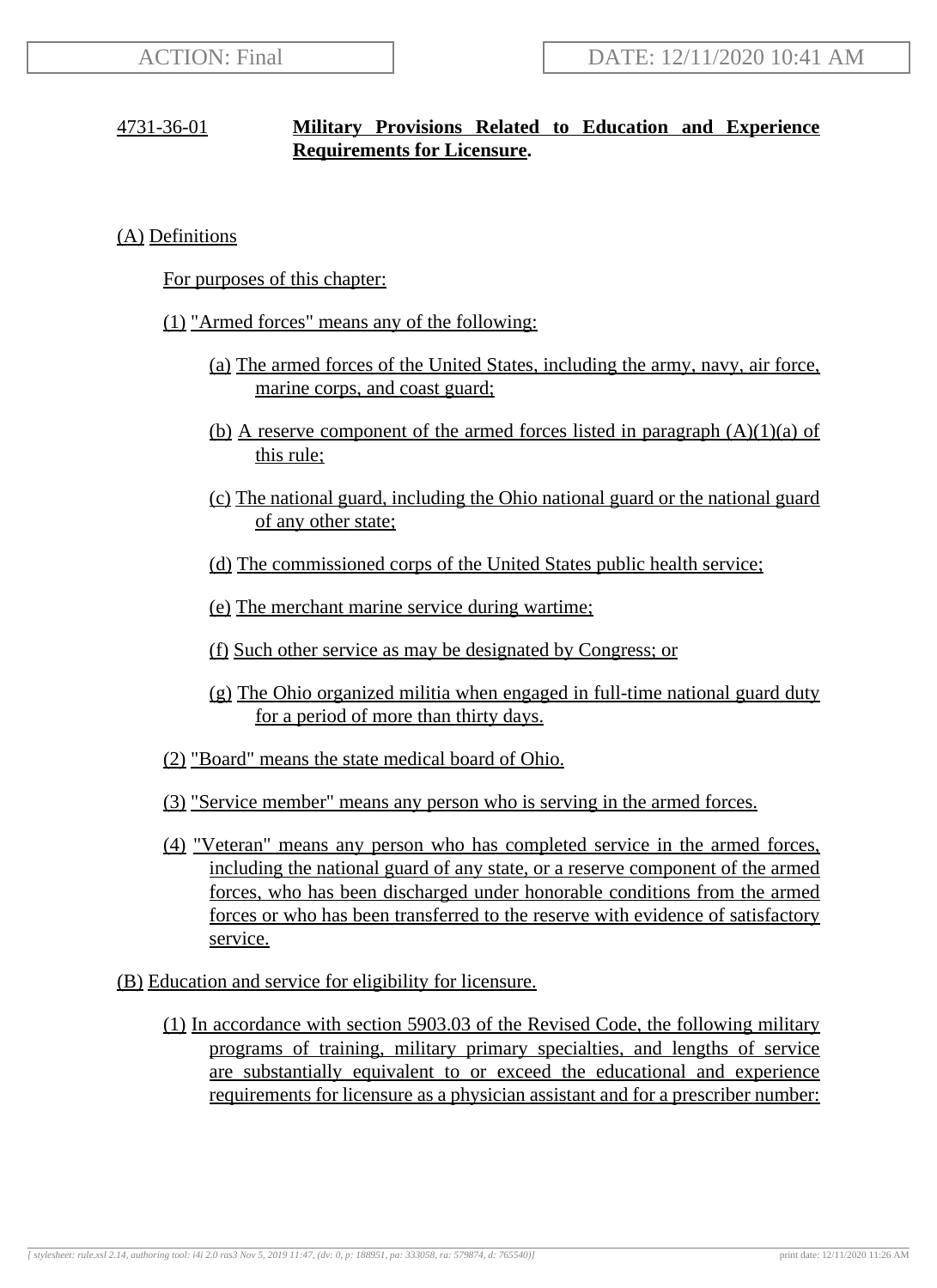- (a) An individual serving in a military primary specialty listed in paragraph (B) (1)(b) of this rule must be a graduate of a physician assistant education program approved by the accreditation review commission on education for the physician assistant.
- (b) Service in one of the following military primary specialties for at least two consecutive years while on active duty, with evidence of service under honorable conditions, including any experience attained while practicing as a physician assistant at a health care facility or clinic operated by the United States department of veterans affairs, may be substituted for a master's degree for eligibility for a license to practice as a physician assistant pursuant to section 4730.11 of the Revised Code and for a prescriber number pursuant to section 4730.15 of the Revised Code;

(i) Army: MOS 65D;

(ii) Navy: NOBC 0113;

(iii) Air force: AFSC 42G;

(iv) The national guard of Ohio or any state;

(v) Marine: Physician assistant services are provided by Navy personnel;

(vi) Coast guard;

(vii) Public health service.

- (2) For purposes of section 5903.03 of the Revised Code, the board has determined that there are no military programs of training, military primary specialties, or lengths of service that are substantially equivalent to or that exceed the educational and experience requirements for licensure as a cosmetic therapist or massage therapist.
- (3) For purposes of section 5903.03 of the Revised Code, the board has determined that:
	- (a) A diploma from a military medical school or military osteopathic medical school that at the time the diploma was issued was a medical school accredited by the liaison committee on medical education or an osteopathic medical school accredited by the American osteopathic association are substantially equivalent to the medical educational requirement for licensure to practice medicine and surgery or osteopathic medicine and surgery;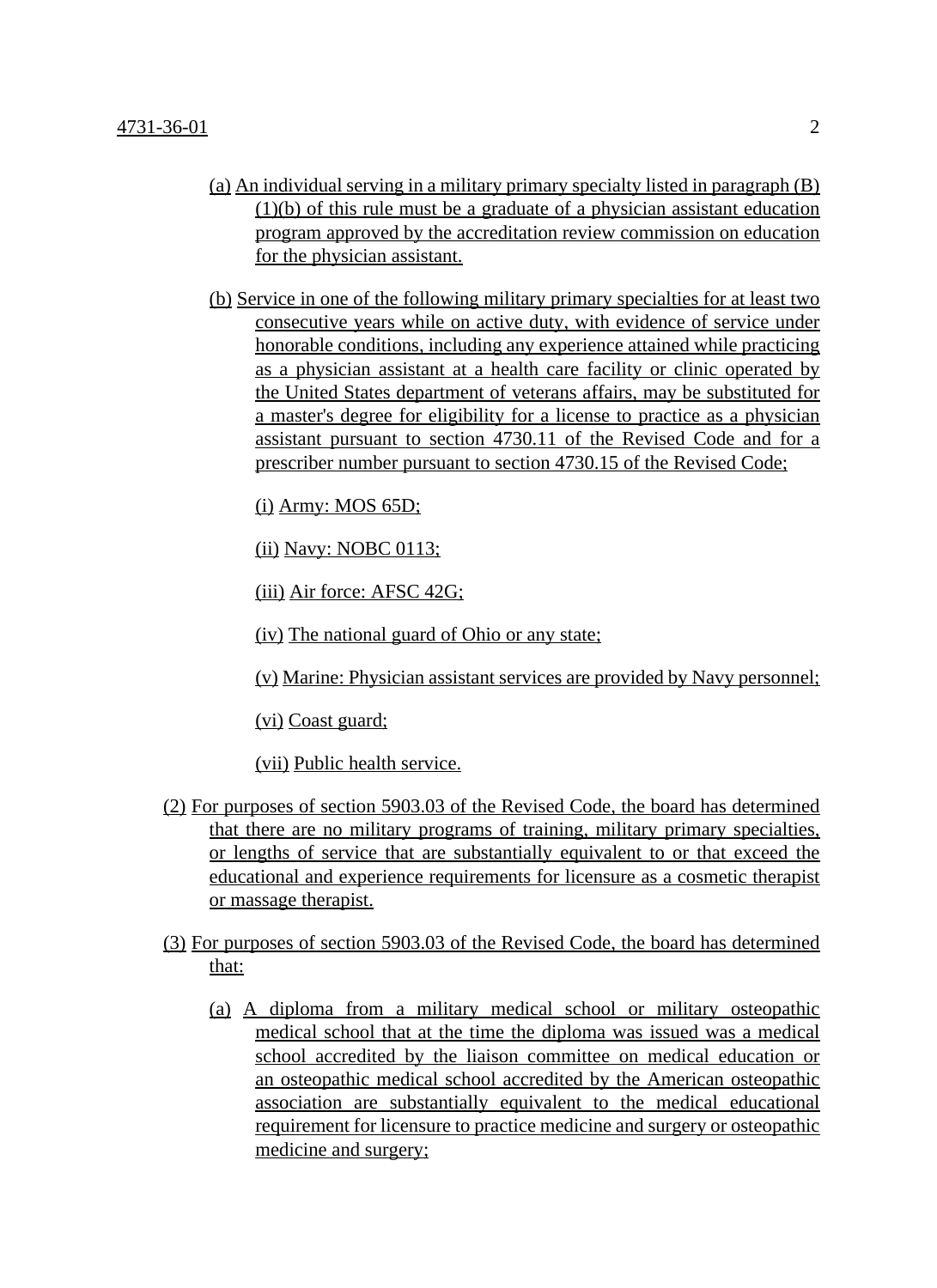- (b) Military graduate medical education that is accredited by the Accreditation Council for Graduate Medical Education is substantially equivalent to the graduate medical educational requirement for licensure to practice medicine and surgery or osteopathic medicine and surgery; and
- (c) There are no military primary specialties or lengths of service that are substantially equivalent to or that exceed the educational and experience requirements for licensure to practice medicine and surgery or osteopathic medicine and surgery.
- (4) For purposes of section 5903.03 of the Revised Code, the board has determined that:
	- (a) A degree from a military college of podiatric medicine and surgery that at the time the degree was granted was a college of podiatric medicine and surgery accredited by the Council on Podiatric Medical Education is substantially equivalent to the medical educational requirement for licensure to practice podiatric medicine and surgery;
	- (b) Military postgraduate training in a podiatric internship, residency, or clinical fellowship program accredited by the Council on Podiatric Medicine is substantially equivalent to the graduate medical educational requirement for licensure to practice podiatric medicine and surgery; and
	- (c) There are no military primary specialties or lengths of service that are substantially equivalent to or that exceed the educational and experience requirements for licensure to practice podiatric medicine and surgery.
- (5) For purposes of section 5903.03 of the Revised Code, the board has determined that there are no military programs of training, military primary specialties, or lengths of service that are substantially equivalent to or that exceed the educational and experience requirements for licensure as a dietitian.
- (6) For purposes of section 5903.03 of the Revised Code, the board recognizes respiratory care educational programs offered by branches of the United States military that have been issued provisional accreditation, initial accreditation, continuing accreditation or other accreditation status conferred by the commission on accreditation for respiratory care (CoARC) or their successor organization that permits respiratory care programs offered by the United States military to continue to enroll and/or graduate students
- (7) For purposes of section 5903.03 of the Revised Code, the board has determined that there are no military programs of training, military primary specialties, and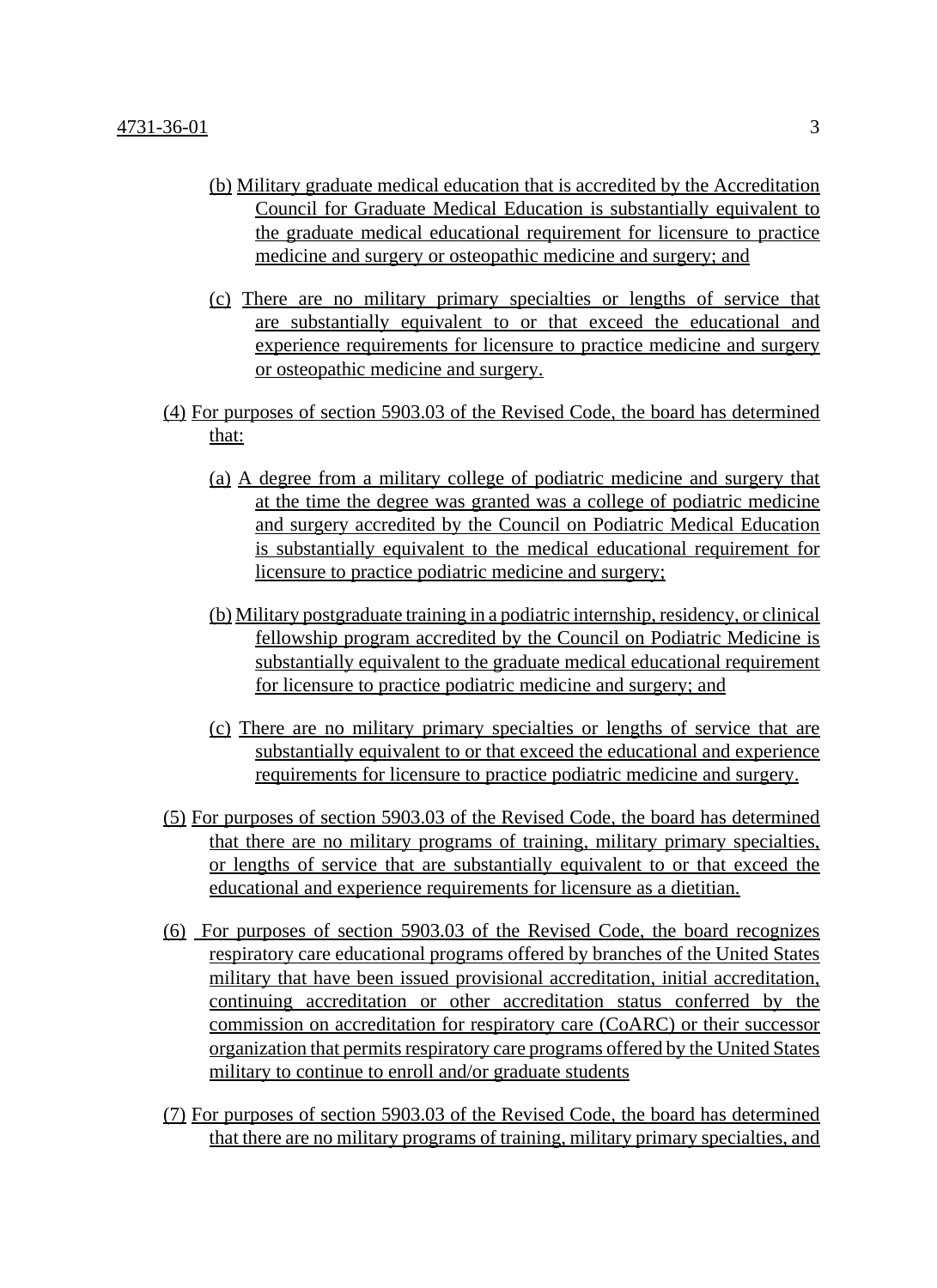lengths of service that are substantially equivalent to or exceed the educational and experience requirements for licensure as an acupuncturist or oriental medicine practitioner.

- (8) For the purposes of section 5903.03 of the Revised Code, the board has determined that there are no military programs of training, military primary specialties, or lengths of service that are substantially equivalent to or exceed the educational and experience requirements for licensure as a radiologist assistant.
- (9) For the purposes of section 5903.03 of the Revised Code, the board has determined that there are no military programs of training, military primary specialties, or lengths of service that are substantially equivalent to or exceed the educational and experience requirements for licensure as a genetic counselor.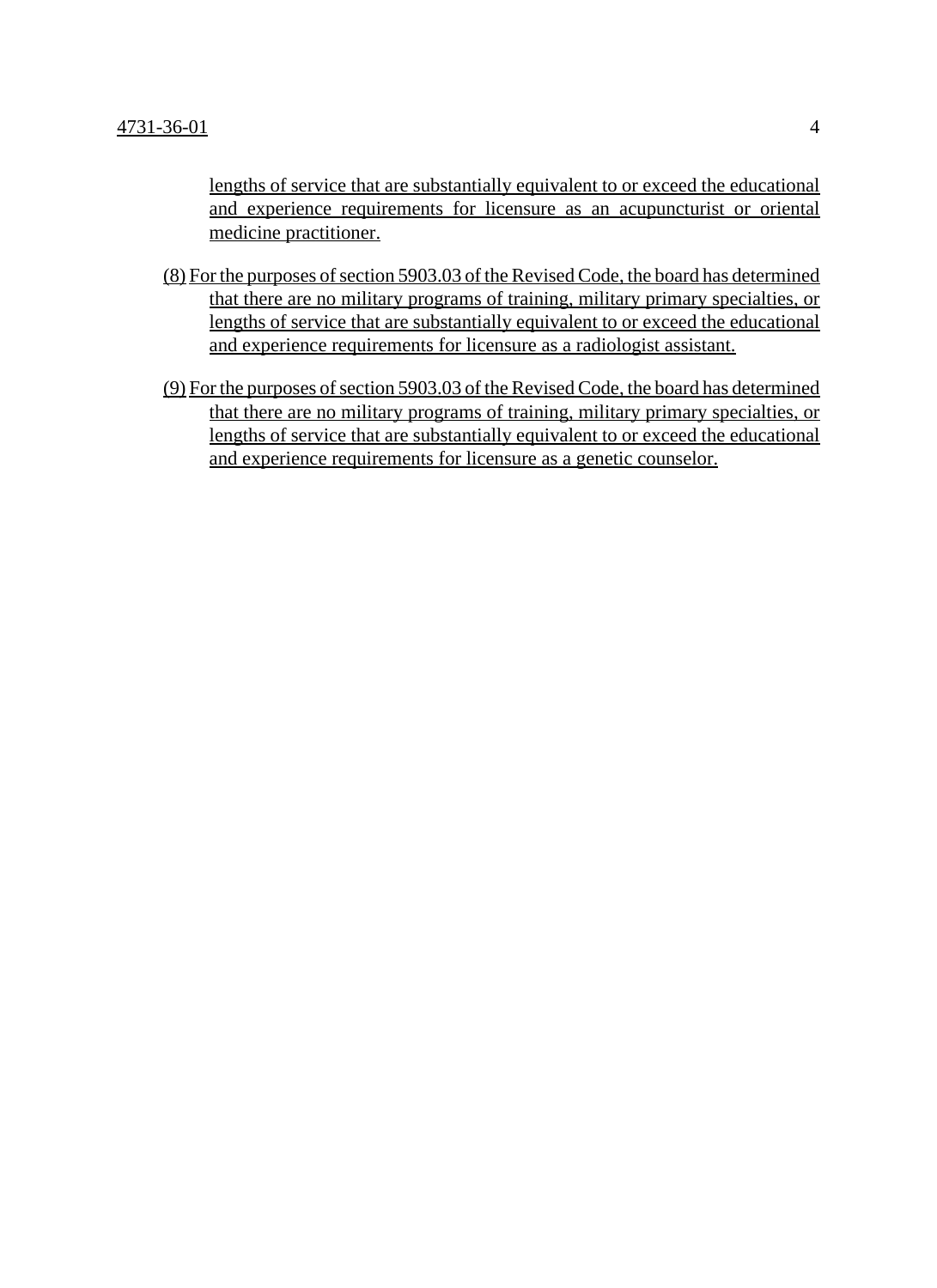| Replaces:                     | 4730-1-06.1, 4731-1-25, 4731-6-35, 4731-24-05,<br>4759-4-12, 4759-4-13, 4761-4-03, 4761-12-01,<br>4762-1-01, 4774-1-02.1, 4778-1-02.1 |
|-------------------------------|---------------------------------------------------------------------------------------------------------------------------------------|
| Effective:                    | 12/31/2020                                                                                                                            |
| Five Year Review (FYR) Dates: | 12/31/2020                                                                                                                            |

## CERTIFIED ELECTRONICALLY

Certification

12/11/2020

Date

Promulgated Under: 119.03<br>Statutory Authority: 5903.03 Rule Amplifies: 5903.04<br>Prior Effective Dates: 06/04/20

5903.03, 5903.04, 4731.05 06/04/2014, 06/30/2014, 09/30/2015, 12/31/2015, 04/30/2019, 07/31/2019, 11/30/2019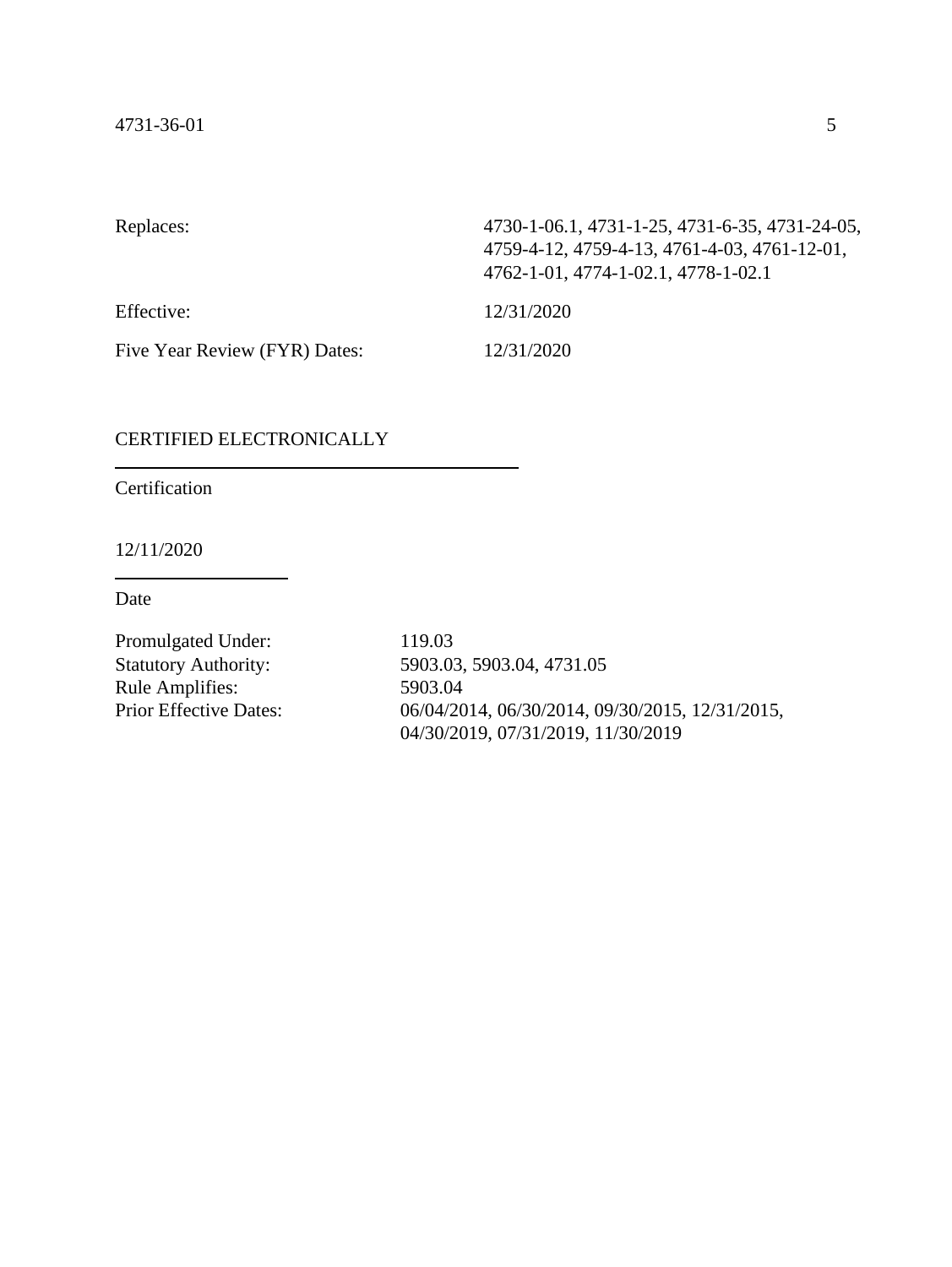## 4731-36-02 **Military Provisions Related to Renewal of License and Continuing Education.**

- (A) Renewal of an expired license or certificate to practice without a late fee or reexamination.
	- (1) An expired license or certificate to practice pursuant to Chapter 4730., 4731., 4759., 4761., 4762., 4774., or 4778. of the Revised Code shall be renewed upon payment of the renewal fee provided for in Chapter 4730., 4731., 4759., 4761., 4762., 4774., or 4778. of the Revised Code and without a late fee or reexamination if the holder meets all of the following requirements:
		- (a) The licensee is not otherwise disqualified from renewal because of mental or physical disability;
		- (b) The licensee meets the requirements for renewal for the particular license or certificate to practice pursuant to Chapter 4730., 4731., 4759., 4761., 4762., 4774., or 4778. of the Revised Code;
		- (c) Either of the following situations applies:
			- (i) The license was not renewed because of the licensee's service in the armed forces, or
			- (ii) The license was not renewed because the licensee's spouse served in the armed forces, and the service resulted in the licensee's absence from this state.
		- (d) The licensee or the licensee's spouse, whichever is applicable, has presented satisfactory evidence of the service member's discharge under honorable conditions or release under honorable conditions from active duty or national guard duty within six months after the discharge or release.

## (B) Continuing education.

- (1) Extension of the continuing education period for the license or certificate to practice pursuant to Chapter 4730., 4731., 4759., 4761., 4762., or 4778. of the Revised Code:
	- (a) The holder of a license or certificate to practice may apply for an extension of the current continuing education reporting period in the manner provided in section 5903.12 of the Revised Code by submitting both of the following: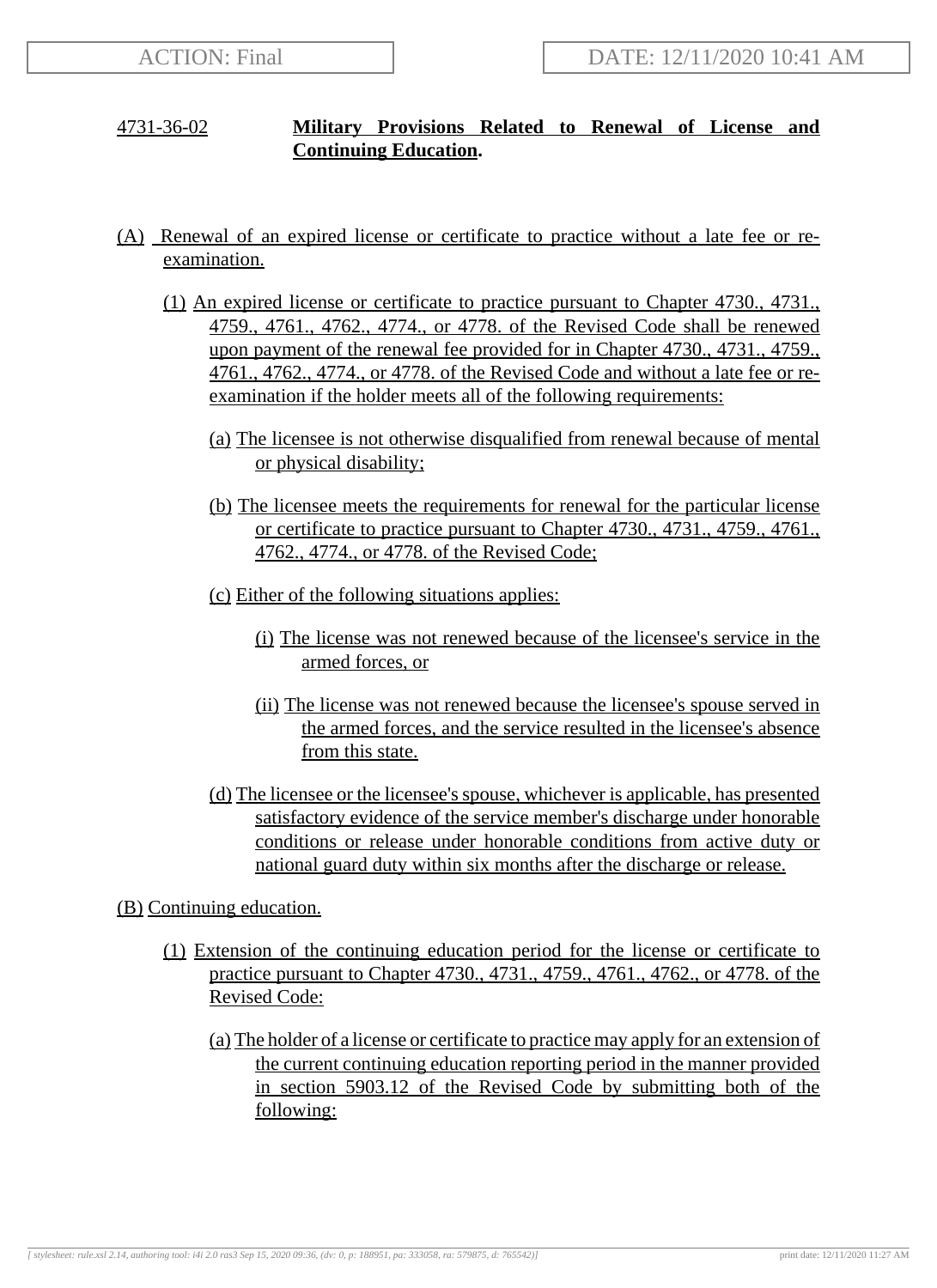- (i) A statement that the licensee has served on active duty, whether inside or outside of the United States, for a specified period of time during the current continuing education reporting period.
- (ii) Proper documentation certifying the active duty service and the length of that active duty service.
- (b) Upon receiving the application and proper documentation, the board shall extend the current continuing education reporting period by an amount of time equal to the total number of months that the licensee spent on active duty during the current continuing education reporting period. Any portion of a month served shall be considered one full month.
- (2) The board shall consider relevant education, training, or service completed by a licensee as a member of the armed forces in determining whether a licensee has met the continuing education requirements needed to renew the license
- (3) For purposes of sections 5903.12 and 5903.121 of the Revised Code, anesthesiologist assistants in Chapter 4731. of the Revised Code, acupuncturists in Chapter 4762. of the Revised Code, and radiologist assistants in Chapter 4774. of the Revised Code are not required to report continuing education coursework to the board.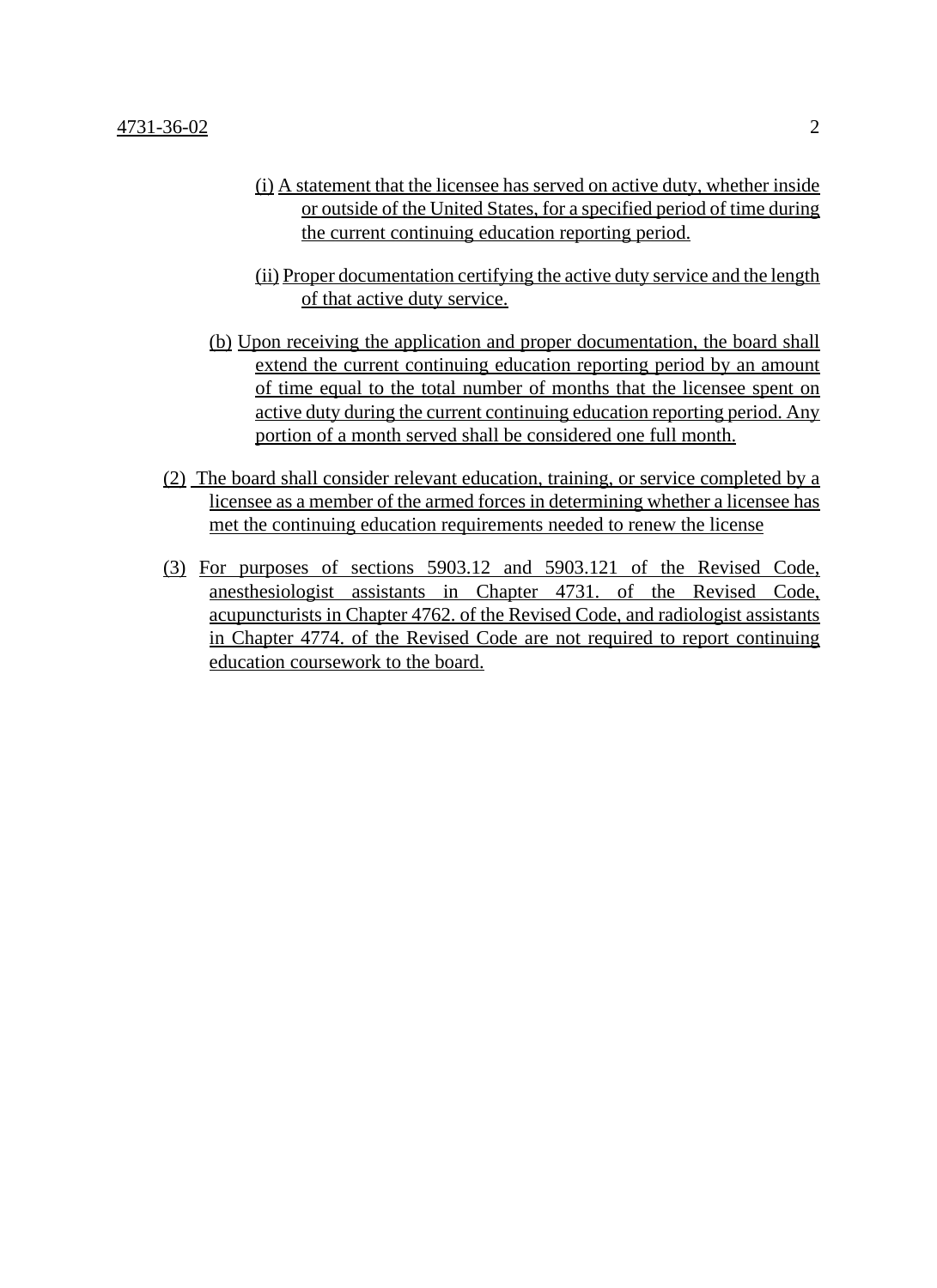| Replaces:                     | 4730-1-06.1, 4731-1-25, 4731-6-35, 4731-24-05,<br>4759-4-12, 4759-4-13, 4761-4-03, 4761-412-01,<br>4762-1-01, 4774-1-02.1, 4778-1-02.1 |
|-------------------------------|----------------------------------------------------------------------------------------------------------------------------------------|
| Effective:                    | 12/31/2020                                                                                                                             |
| Five Year Review (FYR) Dates: | 12/31/2020                                                                                                                             |

## CERTIFIED ELECTRONICALLY

Certification

12/11/2020

Date

Promulgated Under: 119.03<br>Statutory Authority: 5903.03 Rule Amplifies: 5903.04<br>Prior Effective Dates: 06/04/20

5903.03, 5903.04, 4731.05 06/04/2014, 06/30/2014, 09/30/2015, 12/31/2015, 04/30/2019, 07/31/2019, 11/30/2019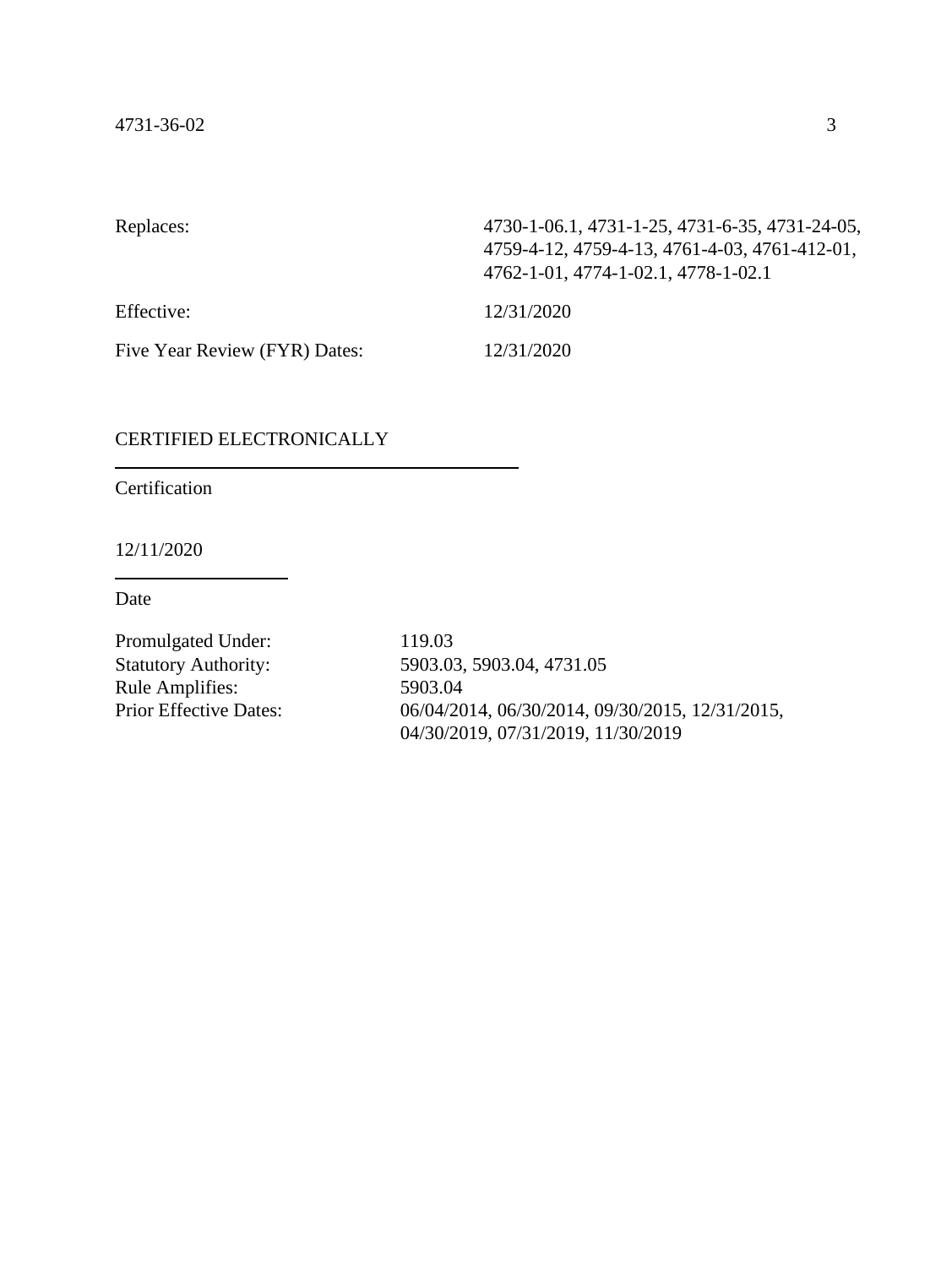## 4731-36-03 **Processing applications from service members, veterans, or spouses of service members or veterans.**

(A) The board shall include questions on all applications for licensure, renewal, reinstatement or restoration of licensure for all applicants for licensure or certificate to practice pursuant to Chapters 4730., 4731., 4759., 4761., 4762., 4774., and 4778. that inquire as to whether the applicant is:

(1) A service member;

(2) A veteran; or

- (3) The spouse or surviving spouse of a service member or veteran.
- (B) If the applicant for licensure, biennial renewal, reinstatement, or restoration of licensure responds affirmatively to any of the questions discussed in paragraph (A) of this rule, the board shall process the application in the following manner:
	- (1) Route the application to a board staff member who is responsible for monitoring the application and communicating with the applicant regarding the status of the application, including informing the applicant of any documentation needed for the board to process the application;
	- (2) Expedite the processing of the application, even if the application was received later in time than other applications that are pending processing;
	- (3) Provide information regarding available continuing education waivers to applicants if the applicant or the applicant's spouse will be imminently deployed; and
	- (4) Track, on an annual basis, the total number of applications submitted by service members, veterans, spouses or surviving spouses of service members or veterans, and the average number of business days expended by the board to process those applications.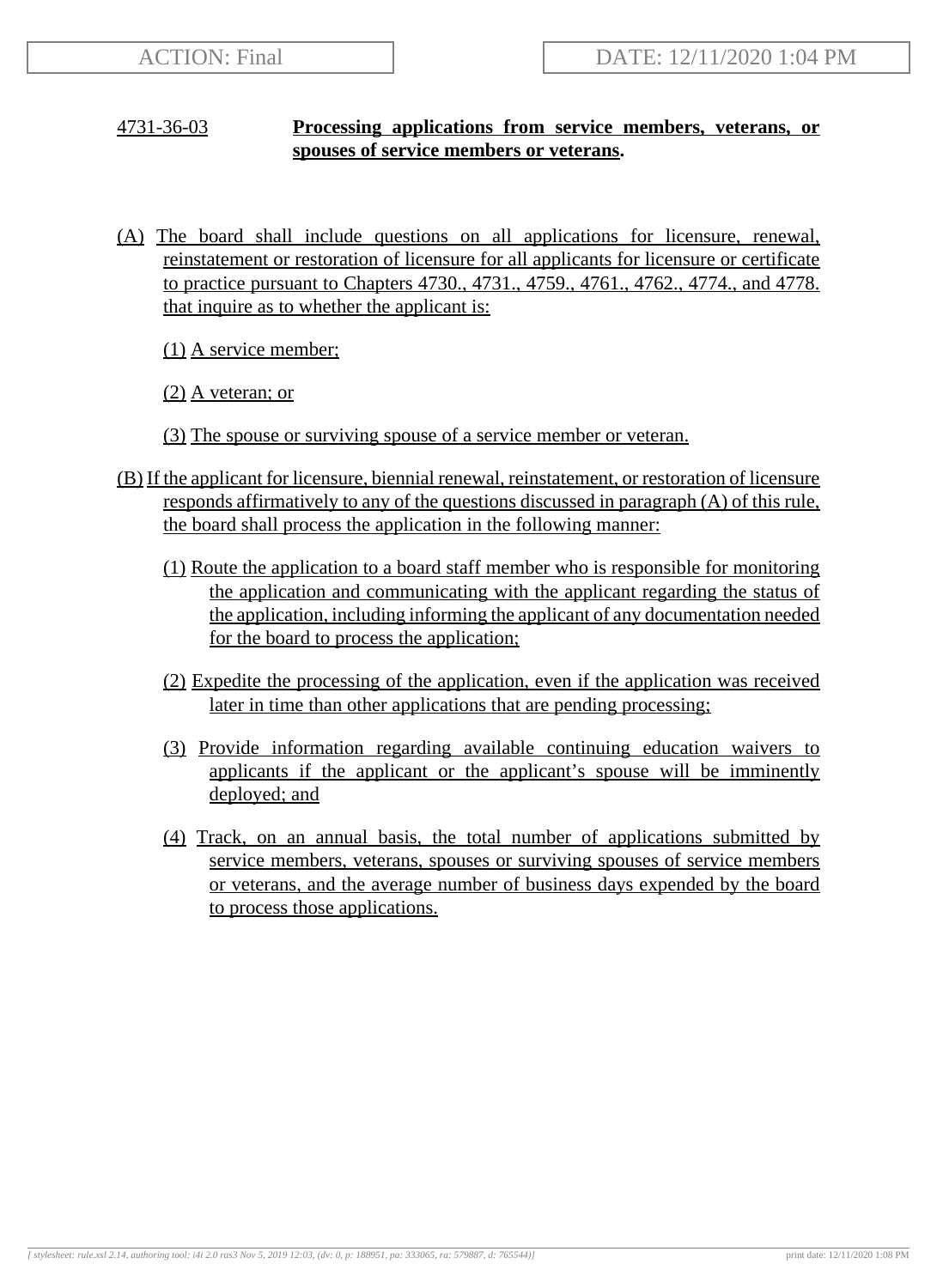| Replaces:                     | 4730-1-06.1, 4731-1-25, 4731-6-35, 4731-24-05,<br>4769-4-12, 4759-4-13, 4761-4-03, 4761-12-01,<br>4762-1-01, 4774-1-02.1, 4778-1-02.1 |
|-------------------------------|---------------------------------------------------------------------------------------------------------------------------------------|
| Effective:                    | 12/31/2020                                                                                                                            |
| Five Year Review (FYR) Dates: | 12/31/2025                                                                                                                            |

## CERTIFIED ELECTRONICALLY

Certification

12/11/2020

Date

Promulgated Under: 119.03<br>Statutory Authority: 5903.03 Rule Amplifies: 5903.04<br>Prior Effective Dates: 06/04/20

5903.03, 5903.04, 4731.05 06/04/2014, 06/30/2014, 09/30/2015, 12/31/2015, 04/30/2019, 07/31/2019, 11/30/2019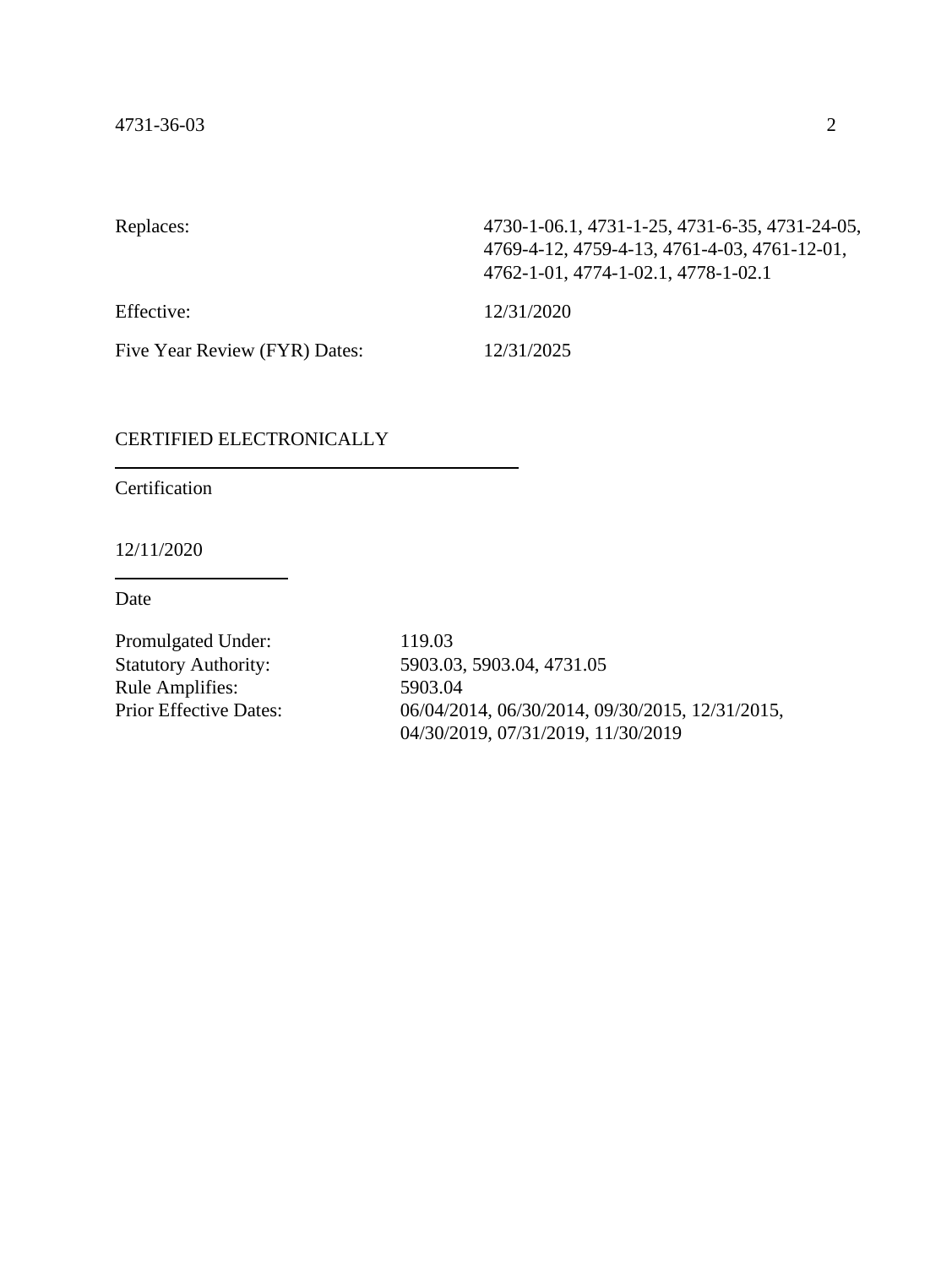## 4759-4-12 **Consideration of military experience, education, training and term of service.**

(A) Eligibility for licensure.

In accordance with Chapter 5903. of the Revised Code, the board has determined that there are no military programs of training, military specialties and lengths of service that are substantially equivalent to or which exceed the educational and supervised training requirements for licensure as a dietitian.

- (B) Definitions related to military service and veteran status.
	- (1) "Military," in accordance with division (A) of section 5903.03 of the Revised Code, means the armed forces of the United States or a reserve component of the armed forces of the United States, including the Ohio national guard or the national guard of any other state.
	- (2) "Member" means any person who is serving in the military,
	- (3) "Veteran" means any person who has completed service in the military, and who has been discharged under honorable conditions or who has been transferred to the reserve with evidence of satisfactory service.
- (C) License renewal and continuing education.
	- (1) For military members in active duty, the board shall waive the requirements of paragraph (C) of rule 4759-4-04 of the Administrative Code for jurisprudence continuing education.
	- (2) In accordance with section 5903.10 of the Revised Code, a licensee whose license expired due to the licensee's service in the armed forces of the United States or a reserve component of the armed forces of the United States, including the Ohio national guard or the national guard of any other state, shall be eligible for renewal or restoration of the expired license at the same cost as if the license had not expired provided the licensee presents the board with satisfactory evidence that, not more than twelve months prior to the date the evidence is submitted to the board, the licensee was honorably discharged or separated under honorable conditions.
- (D) Prioritizing veterans and military members licensure applications.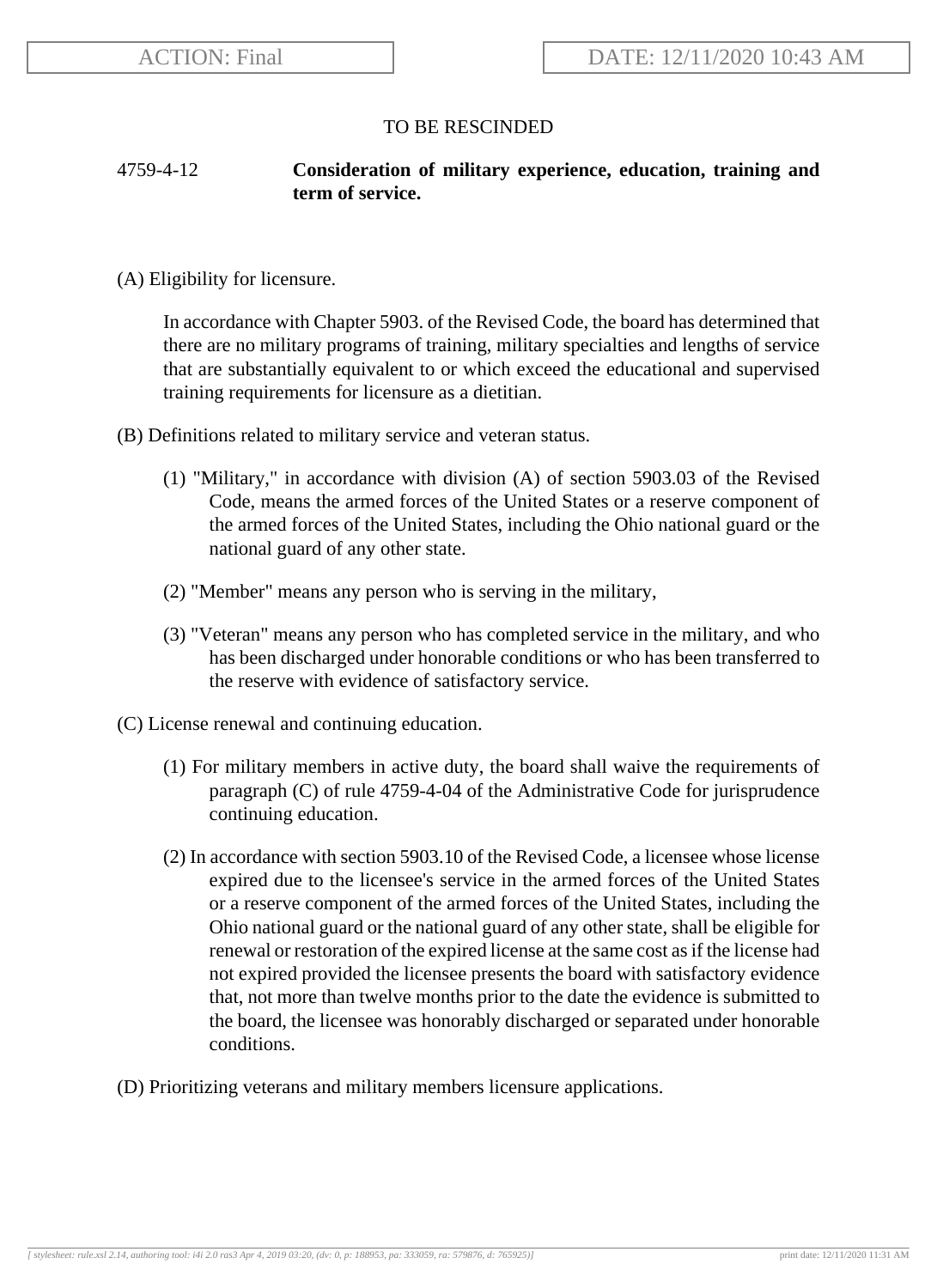(1) Applications completed in accordance with section 4759.06 of the Revised Code will receive priority processing in accordance with rule 4731-6-35 of the Administrative Code.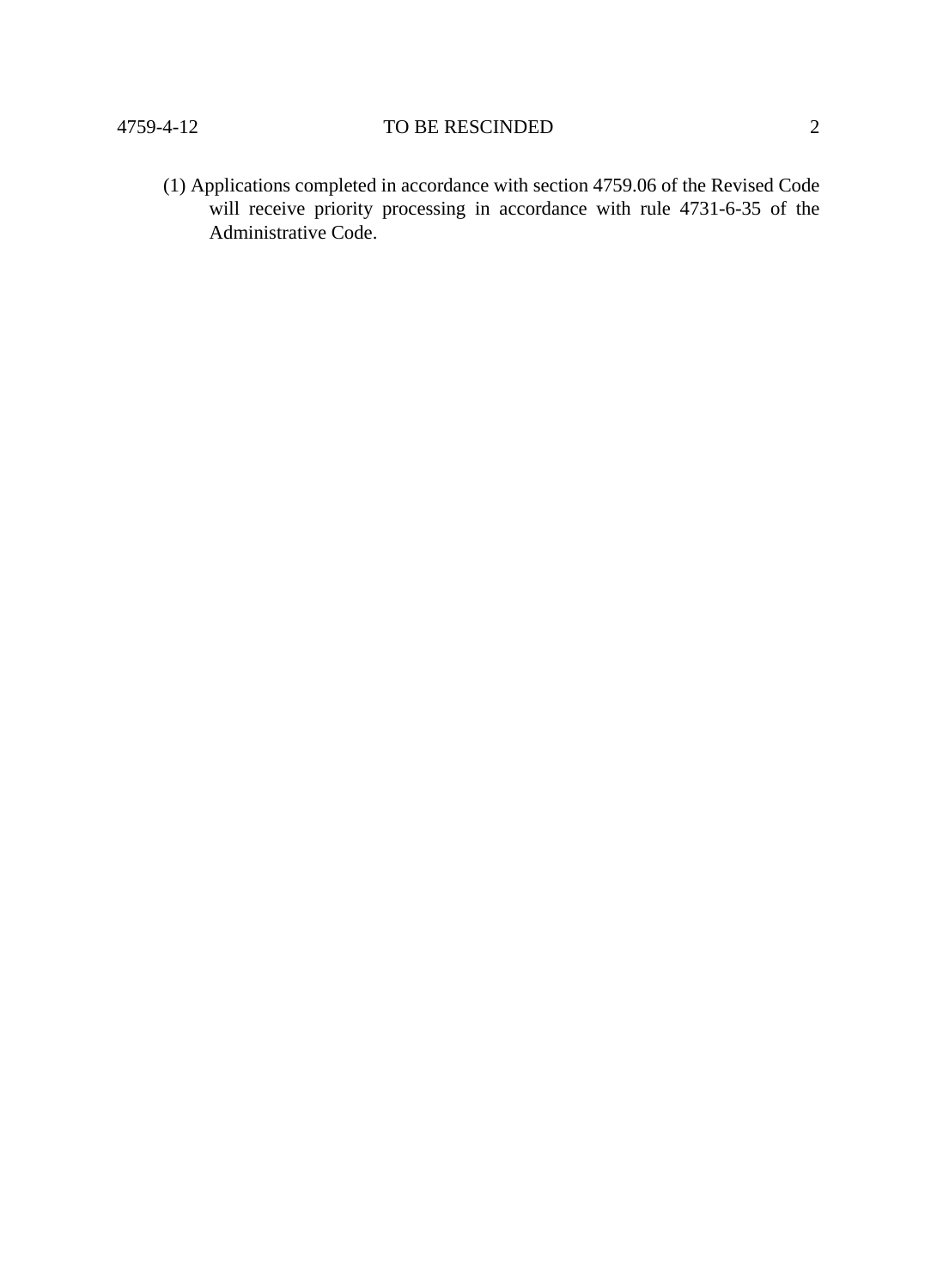Five Year Review (FYR) Dates: 9/25/2020

#### CERTIFIED ELECTRONICALLY

Certification

12/11/2020

Date

Promulgated Under: 119.03 Statutory Authority: 5903.03, 5903.04<br>Rule Amplifies: 5903.03, 5903.04,

Rule Amplifies: 5903.03, 5903.04, 5903.10<br>Prior Effective Dates: 06/30/2014, 11/30/2019 06/30/2014, 11/30/2019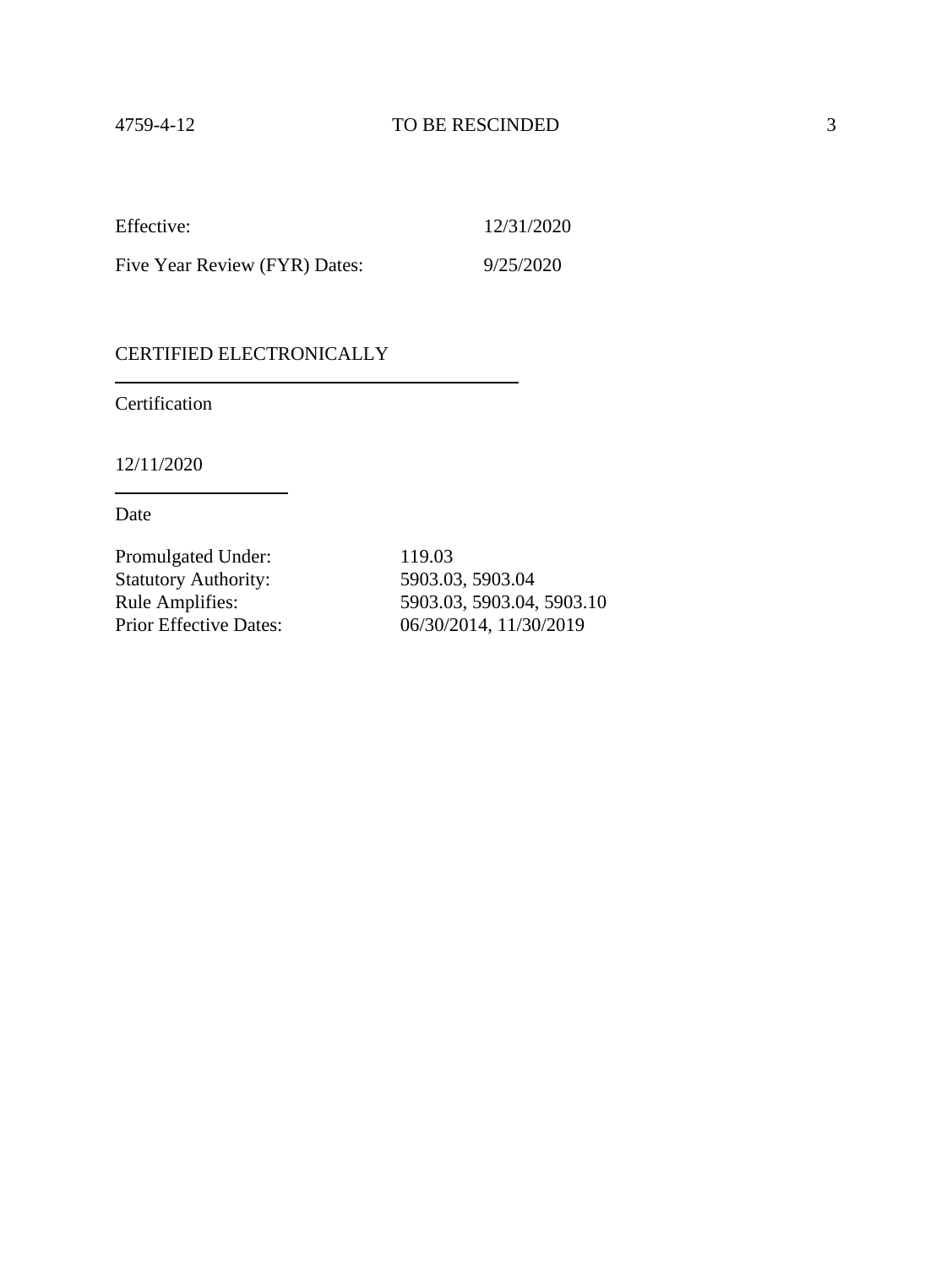#### 4759-4-13 **Temporary license for military spouse.**

- (A) An individual whose spouse is ordered to active military duty in this state is eligible for a temporary military spousal license to practice as a licensed dietitian in accordance with section 4759.06 of the Revised Code.
- (B) An application for a temporary military spousal license shall include the following:
	- (1) Proof that the applicant is married to an active duty service member of the armed forces of the United States;
	- (2) Proof that the applicant holds a valid, unrestricted license to practice dietetics in another jurisdiction of the United States;
	- (3) Proof that the applicant's spouse is assigned to a duty station in Ohio and the applicant is also assigned to a duty station in Ohio pursuant to the spouse's active duty military orders; and
	- (4) The initial application fee pursuant to section 4759.08 of the Revised Code.
- (C) A temporary military spouse license shall expire six months after the date of issuance and is not renewable.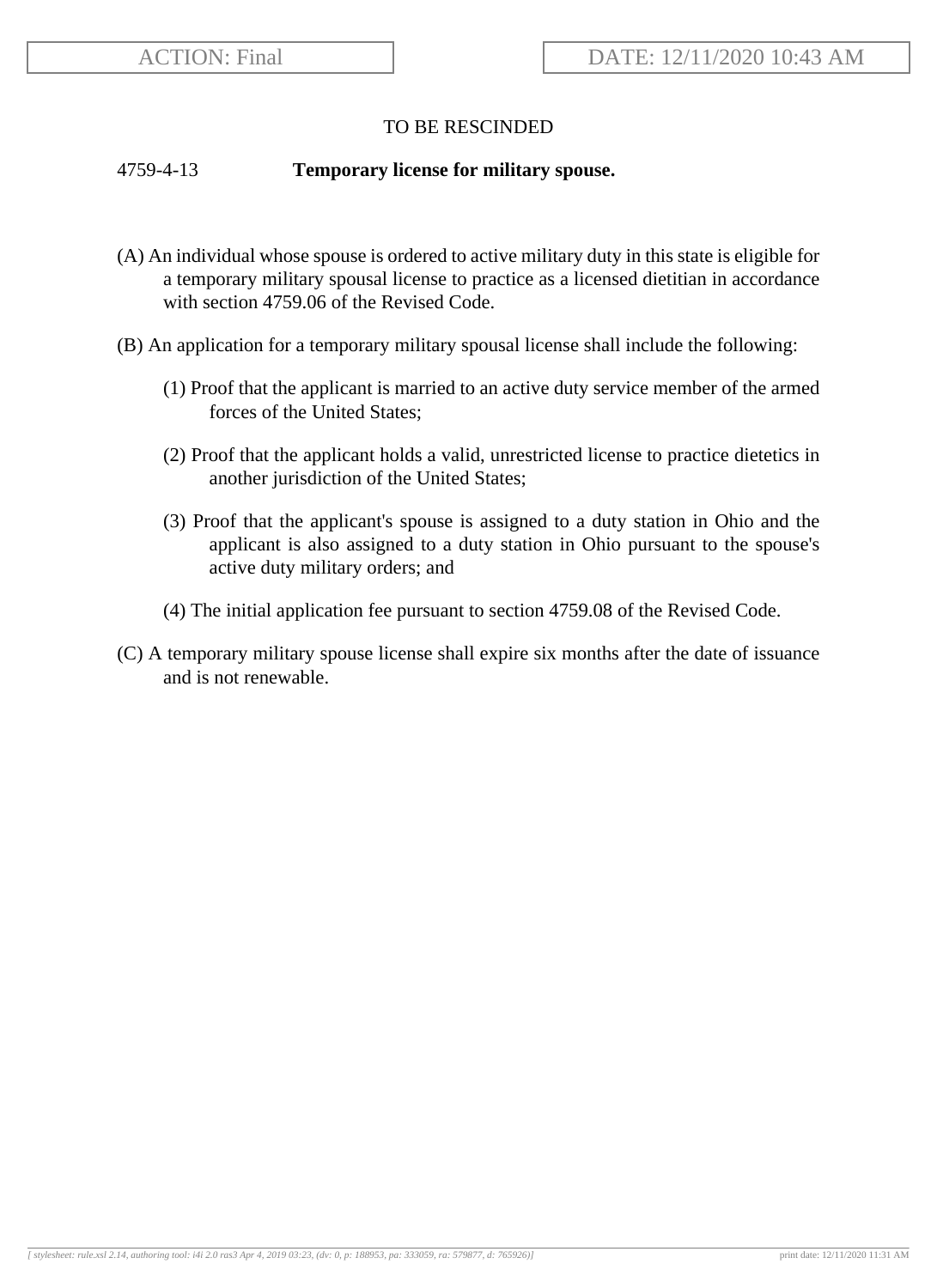Five Year Review (FYR) Dates: 9/25/2020

### CERTIFIED ELECTRONICALLY

Certification

12/11/2020

Date

Promulgated Under: 119.03 Statutory Authority: 4759.05, 5903.04<br>Rule Amplifies: 4759.06, 4759.08,

Rule Amplifies: 4759.06, 4759.08, 5903.04<br>Prior Effective Dates: 06/30/2014, 11/30/2019 06/30/2014, 11/30/2019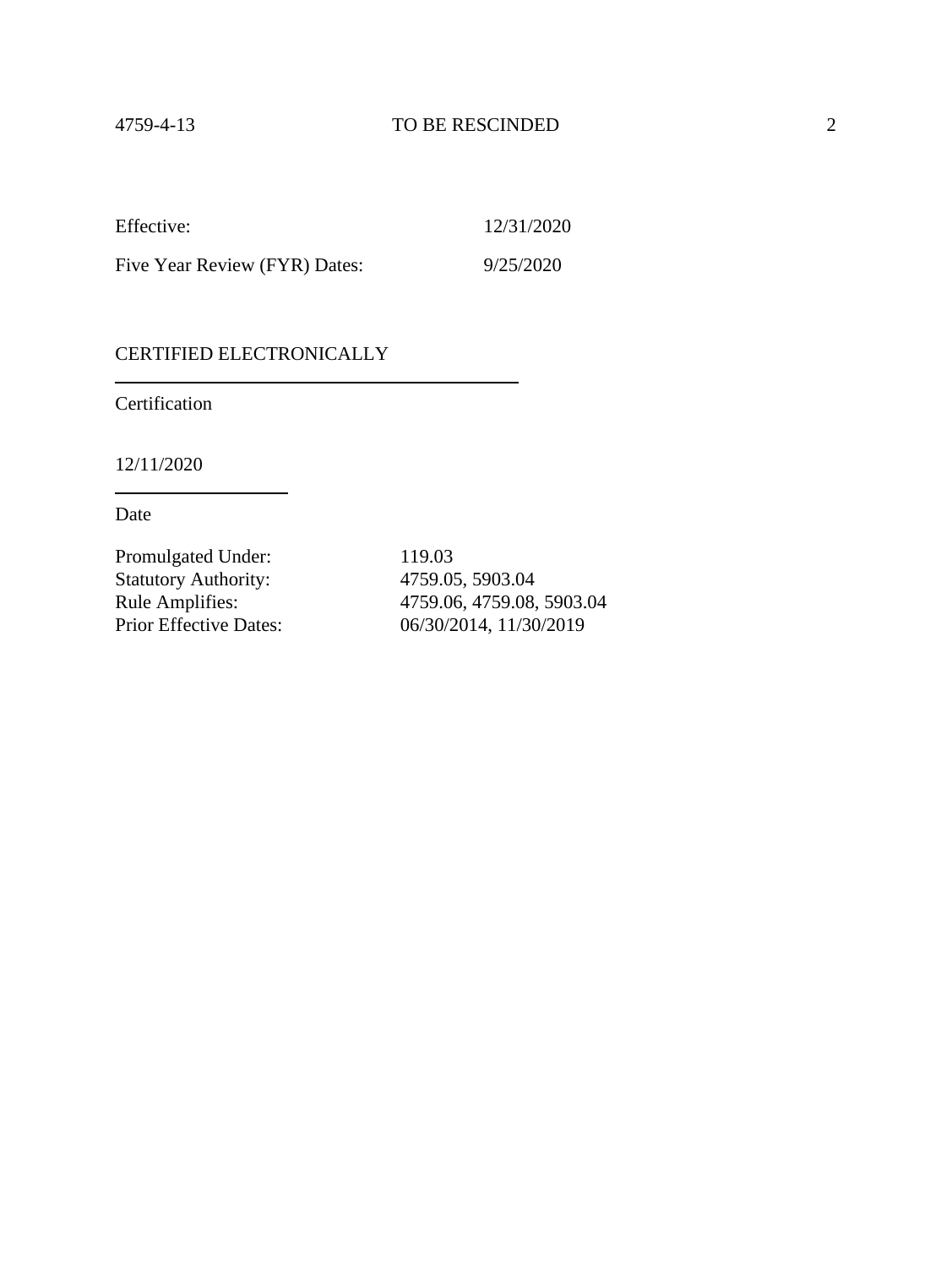## 4761-4-03 **Recognition of military educational programs for active duty military members and/or military veterans.**

The board recognizes respiratory care educational programs offered by branches of the United States military that have been issued provisional accreditation, initial accreditation, continuing accreditation or other accreditation status conferred by the commission on accreditation for respiratory care (CoARC) or their successor organization that permits respiratory care programs offered by the United States military to continue to enroll and/ or graduate students.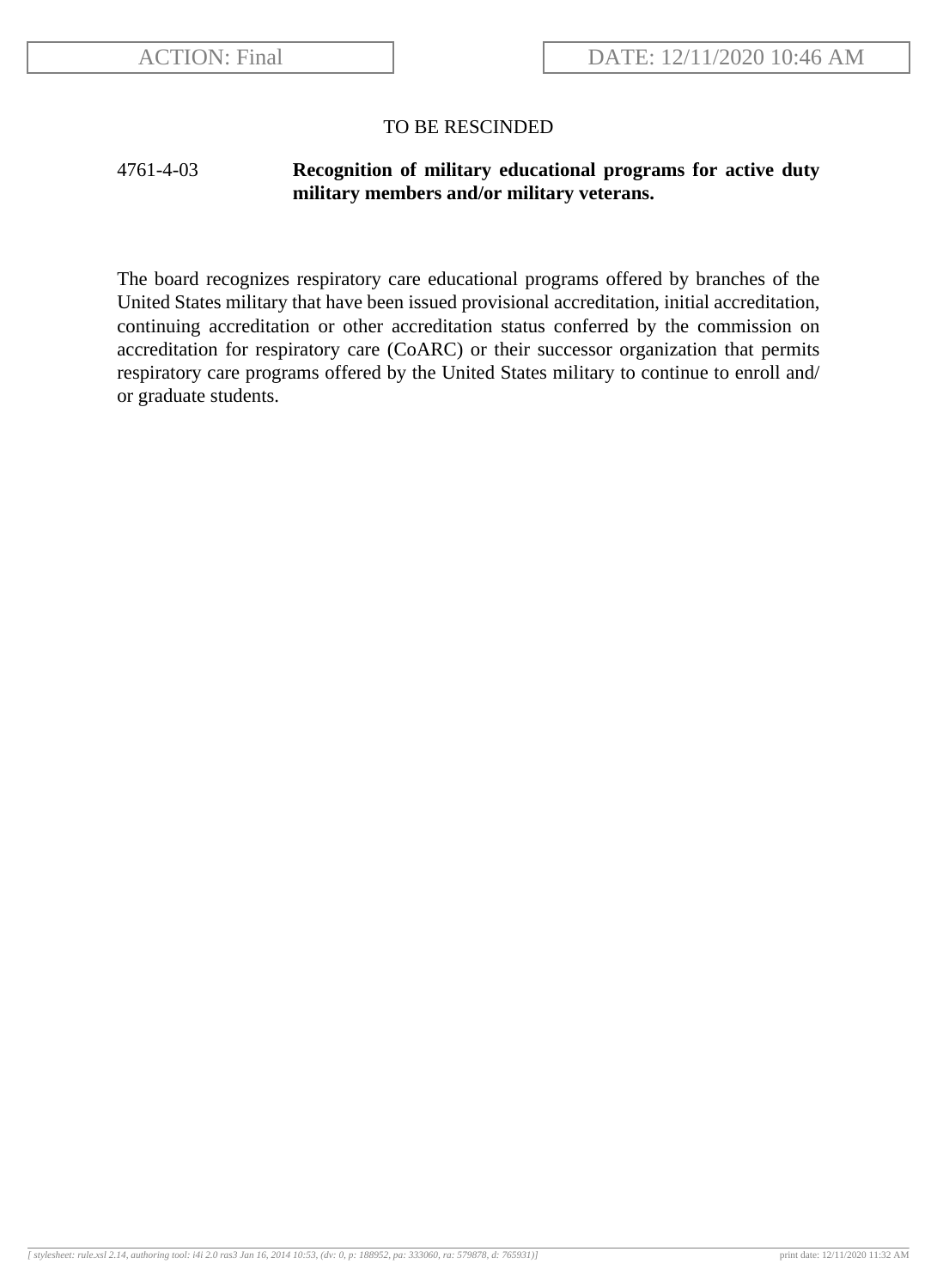| Effective:                    | 12/31/2020 |
|-------------------------------|------------|
| Five Year Review (FYR) Dates: | 9/25/2020  |

## CERTIFIED ELECTRONICALLY

Certification

12/11/2020

Date

| Promulgated Under:            | 119.03     |
|-------------------------------|------------|
| <b>Statutory Authority:</b>   | 5903.03    |
| <b>Rule Amplifies:</b>        | 5903.03    |
| <b>Prior Effective Dates:</b> | 06/04/2014 |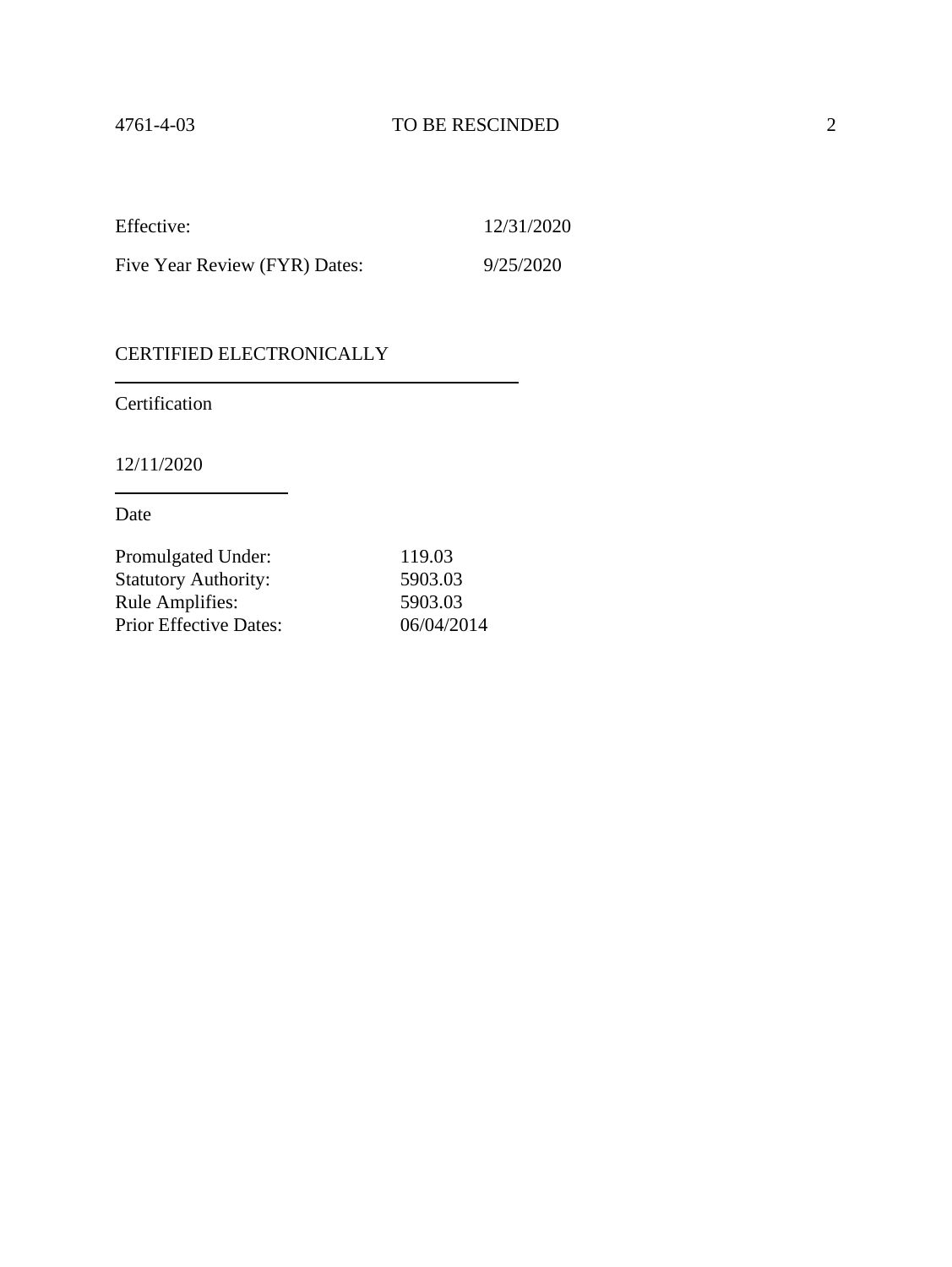## 4761-8-01 **Renewal of license or permits.**

(A) License renewal.

On or before June thirtieth of every even year, persons holding a license to practice respiratory care shall apply for renewal in accordance with section 4761.06 of the Revised Code, complete the prescribed application in the manner determined by the board, submit the renewal fee, and complete the required continuing education in accordance with rule 4761-9-02 of the Administrative Code.

(B) Limited permit renewal.

On or before the expiration date, persons holding a limited permit shall apply for renewal in accordance with section 4761.06 of the Revised Code, complete the prescribed application in the matter determined by the board, and submit the renewal fee.

- (C) A license or permit holder who fails to renew in accordance with the schedule established under this rule shall have the license or limited permit placed in expired status.
- (D) An expired license may be reinstated or restored, as applicable, in accordance with division (C) of section 4761.06 of the Revised Code. If an applicant fails to complete the reinstatement or restoration application process within six months of application filing, the board may notify the applicant in writing of its intention to consider the application abandoned. If no response to that notice is received by the board within thirty days, the board shall consider the application as abandoned and no further processing shall be undertaken with respect to that application.
- (E) A license reinstated or restored in accordance with paragraph (D) of this rule will expire on the next biennial expiration date.
- (F) If a licensee has not completed the requisite RCCE contact hours, a license is not eligible for license renewal or reinstatement. The number of RCCE contact hours required for restoration of an expired license shall be equal to the amount required of the applicant had the license not expired and must have been completed within the two years prior to the date of application for restoration.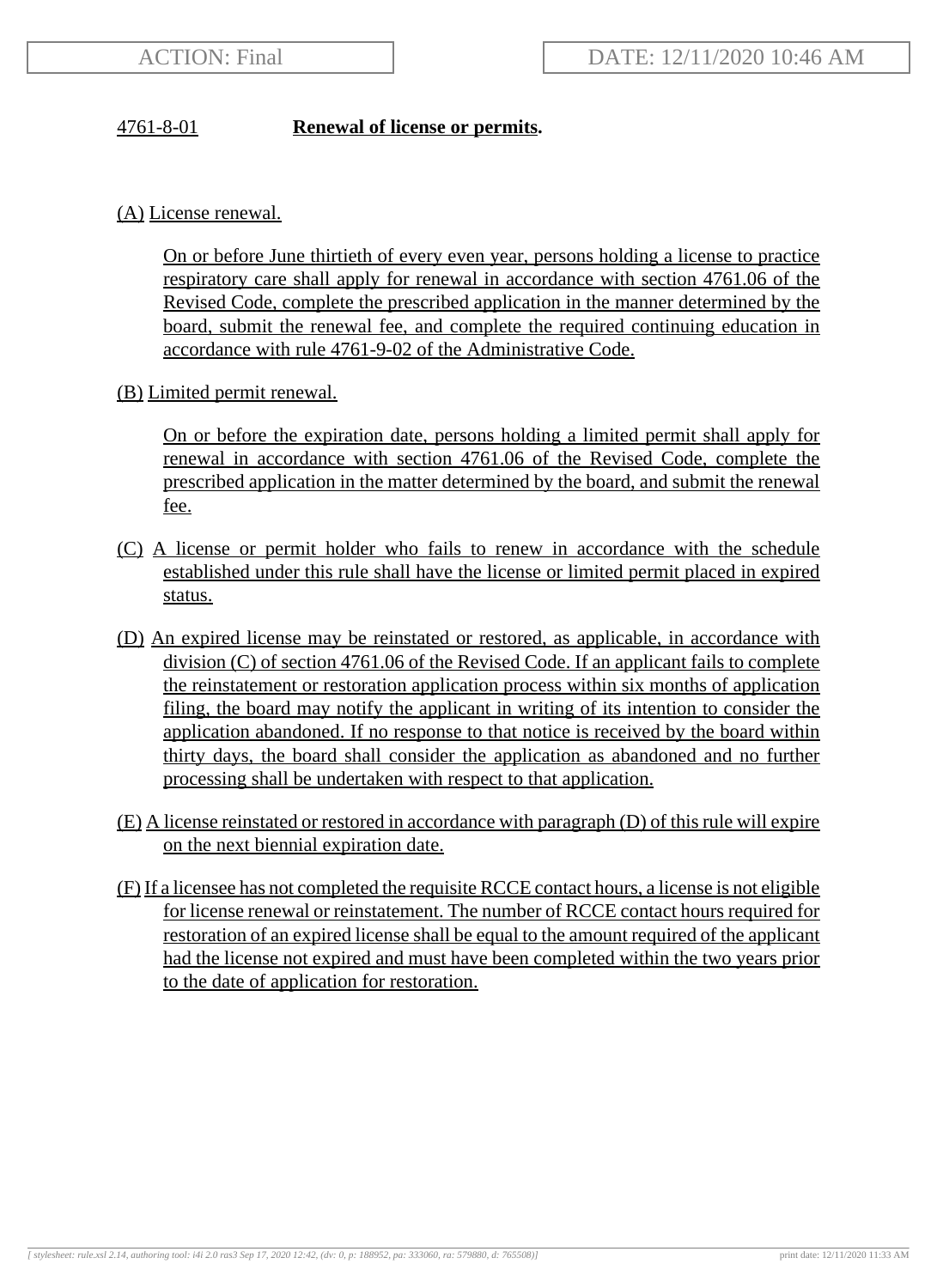| Replaces:                     | 4761-8-01  |
|-------------------------------|------------|
| Effective:                    | 12/31/2020 |
| Five Year Review (FYR) Dates: | 12/31/2025 |

# CERTIFIED ELECTRONICALLY

**Certification** 

12/11/2020

Date

| Promulgated Under:            | 119.03                                          |
|-------------------------------|-------------------------------------------------|
| <b>Statutory Authority:</b>   | 4761.03                                         |
| Rule Amplifies:               | 4761.03                                         |
| <b>Prior Effective Dates:</b> | 03/10/1990, 01/31/1992, 01/01/1994, 01/01/1996, |
|                               | 05/02/1996, 05/19/1997, 09/21/1998, 07/11/2003, |
|                               | 07/01/2007, 08/15/2008, 10/26/2009, 04/24/2013, |
|                               | 08/12/2013, 06/04/2014                          |
|                               |                                                 |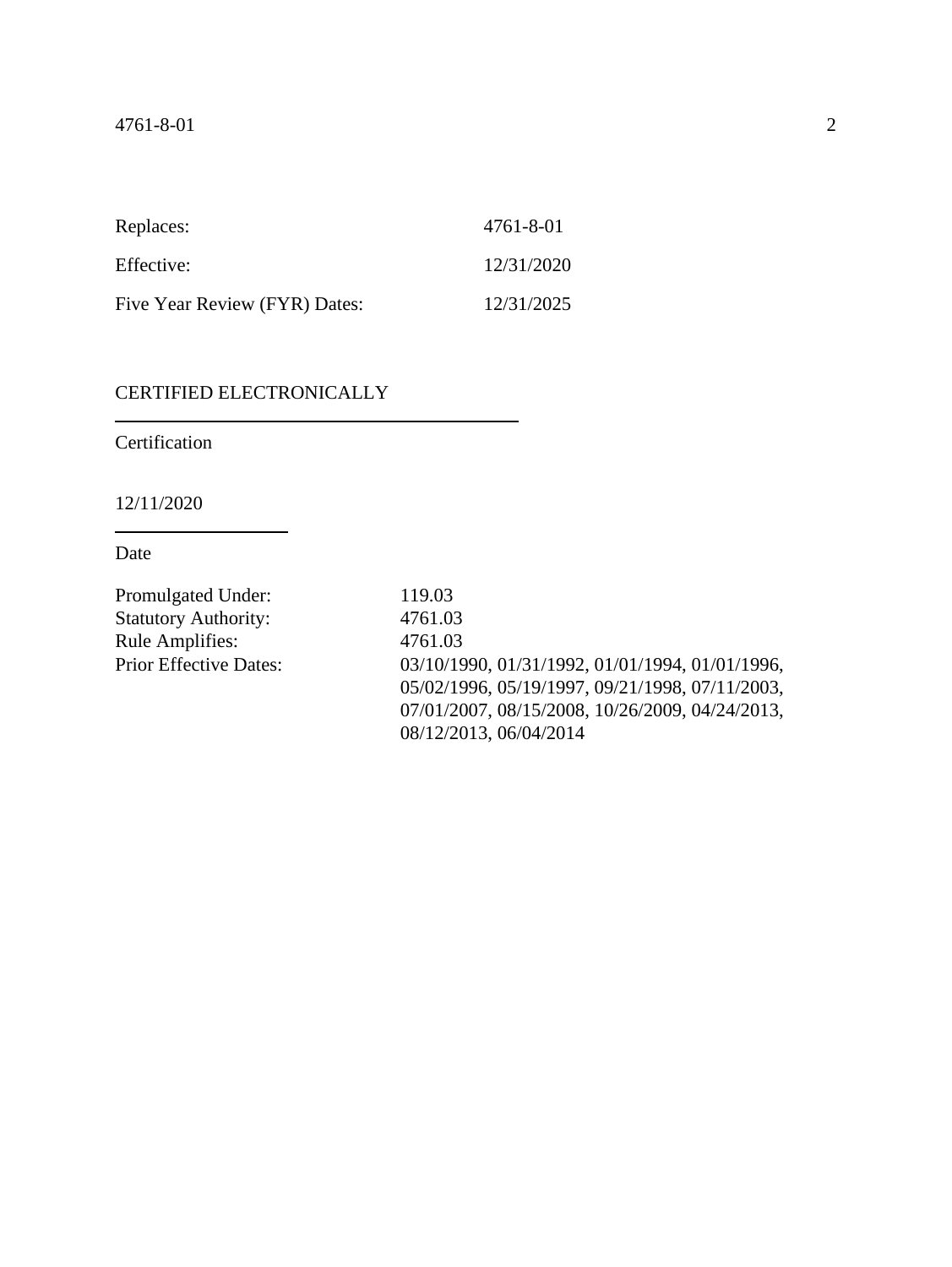### 4761-8-01 **Renewal of license or permits.**

(A) Renewal applications:

At least one month prior to the license or limited permit expiration date established under paragraphs (D) and (E) of rule 4761-7-01 of the Administrative Code, the board shall send each license and limited permit holder a renewal application by first class mail to the holder's last known address of record.

(B) License renewal:

On or before June thirtieth of every even year, persons holding a license to practice respiratory care shall apply for renewal in accordance with section 4761.06 of the Revised Code, complete the prescribed electronic or paper renewal form (form rcb-049, revised 12/12/2012), submit the renewal fee established in rule 4761-12-02 of the Administrative Code, and complete the required continuing education in accordance with rule 4761-9-02 of the Administrative Code.

- (1) Any license renewal application that is post-marked after the June thirtieth expiration date shall, in addition to the renewal fee, include a late renewal fee equal to one-half the renewal fee established in rule 4761-12-02 of the Administrative Code.
- (2) Initial license holders that have held a license for less than six months before the June thirtieth biennial expiration date will not be required to file a renewal application or renewal fee for the following biennial term.
- (C) Limited permit renewal.

On or before June thirtieth of each year, persons holding a limited permit shall apply for renewal in accordance with section 4761.06 of the Revised Code, complete the prescribed paper renewal form (form rcb-004, revised 12/2012), submit the renewal fee established in rule 4761-12-02 of the Administrative Code, and complete the following, as applicable:

- (1) Any limited permit renewal application that is post-marked after the June thirtieth expiration date shall, in addition to the renewal fee, include a late renewal fee equal to one-half the renewal fee established in rule 4761-12-02 of the Administrative Code.
- (2) Initial limited permit holders that have held a limited permit for less than six months before the annual June thirtieth expiration date will not be required to file a renewal application or renewal fee for the following year.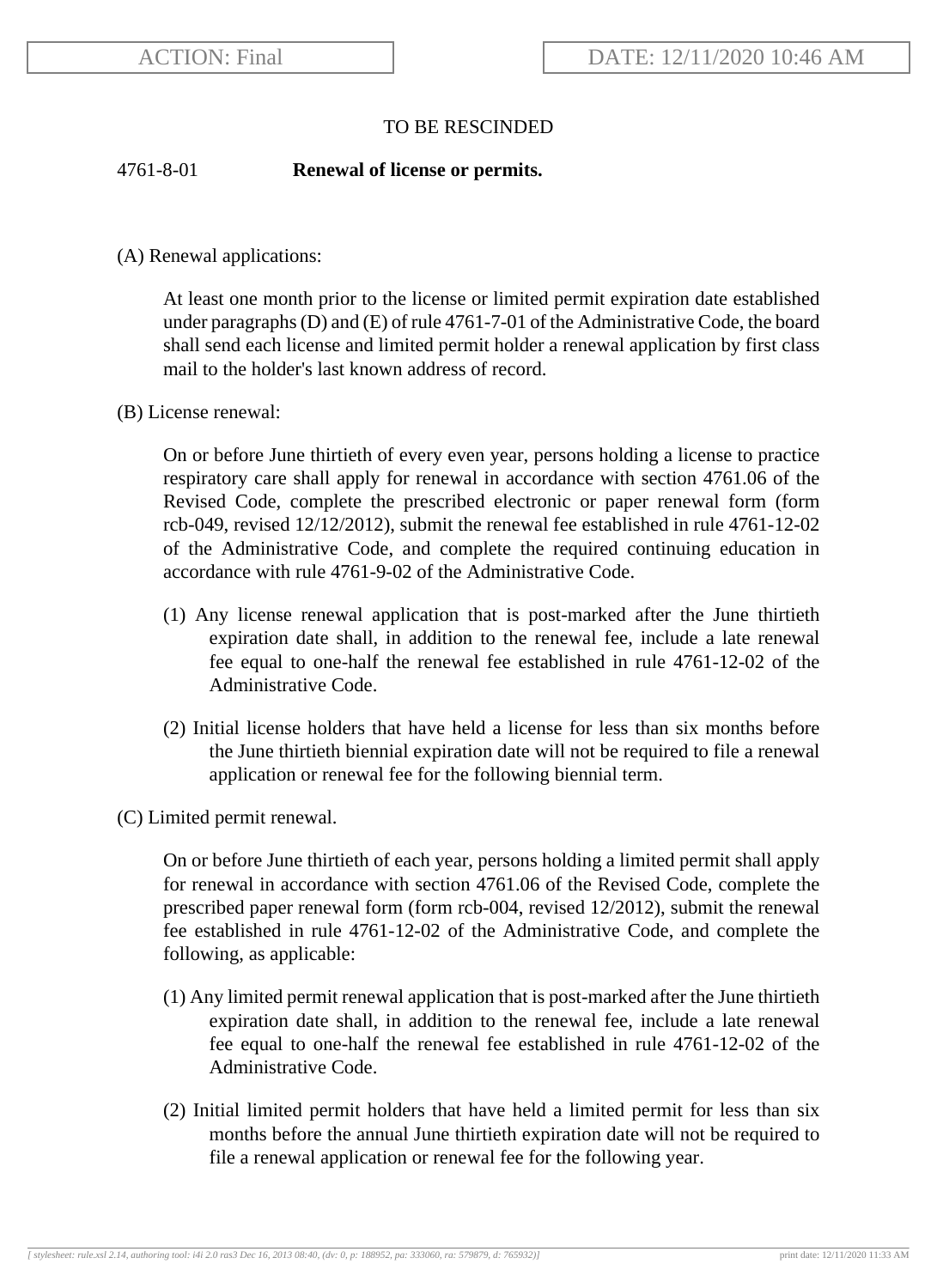- (3) Holders of a limited permit issued in accordance with paragraphs  $(A)(1)(a)$  and (A)(1)(b) of rule 4761-6-01 of the Administrative Code shall resubmit proof of meeting the requirements of those paragraphs.
- (4) Holders of limited permits issued in accordance with paragraph  $(A)(1)(c)$  of rule 4761-6-01 of the Administrative Code shall submit proof of current employment as a provider of respiratory care and proof of meeting the continuing education requirements specified in paragraph (C)(2) of rule 4761-9-02 of the Administrative Code.
- (D) The board shall provide an electronic license or limited permit verification website to allow the public, a license holder or limited permit holder to search for and verify the current authorization status, initial issue date and expiration date of a license or limited permit. Additionally, the electronic license or limited permit verification website shall inform the public if any administrative action has been taken against the license or limited permit holder.
- (E) A license or permit holder who fails to renew in accordance with the schedule established under paragraphs (A) and (B) of this rule shall have the license or permit placed on lapsed or expired status thirty days after the expiration date of the license or limited permit. In such cases, the expiration date recorded by the board will be the actual date of expiration in accordance with paragraphs (D) and (E) of rule 4761-7-01 of the Administrative Code, not the date the action is posted on the board's records.
- (F) A license or limited permit holder who continues to practice respiratory care in Ohio for more than thirty days after the actual date of expiration in accordance with paragraphs (D) and (E) of rule 4761-7-01 of the Administrative Code shall be subject to disciplinary action under section 4761.09 of the Revised Code.
- (G) A lapsed license or license placed in an inactive status in accordance with rule 4761-8-02 of the Administrative Code may be reinstated to active status by completing the following:
	- (1) A complete license reinstatement application (form rcb-023, revised 4/17/2013) available on the board's website www.respiratorycare.ohio.gov.
	- (2) If the license is lapsed or inactive less than five years, the applicant must provide a license verification letter from any state in which a license is or was held, if applicable, and notarized proof of respiratory care continuing education (RCCE) in accordance with paragraph (K) of this rule.
	- (3) If the license is lapsed or inactive more than five years from the last expiration date on record with the board,, the applicant must provide proof of current licensure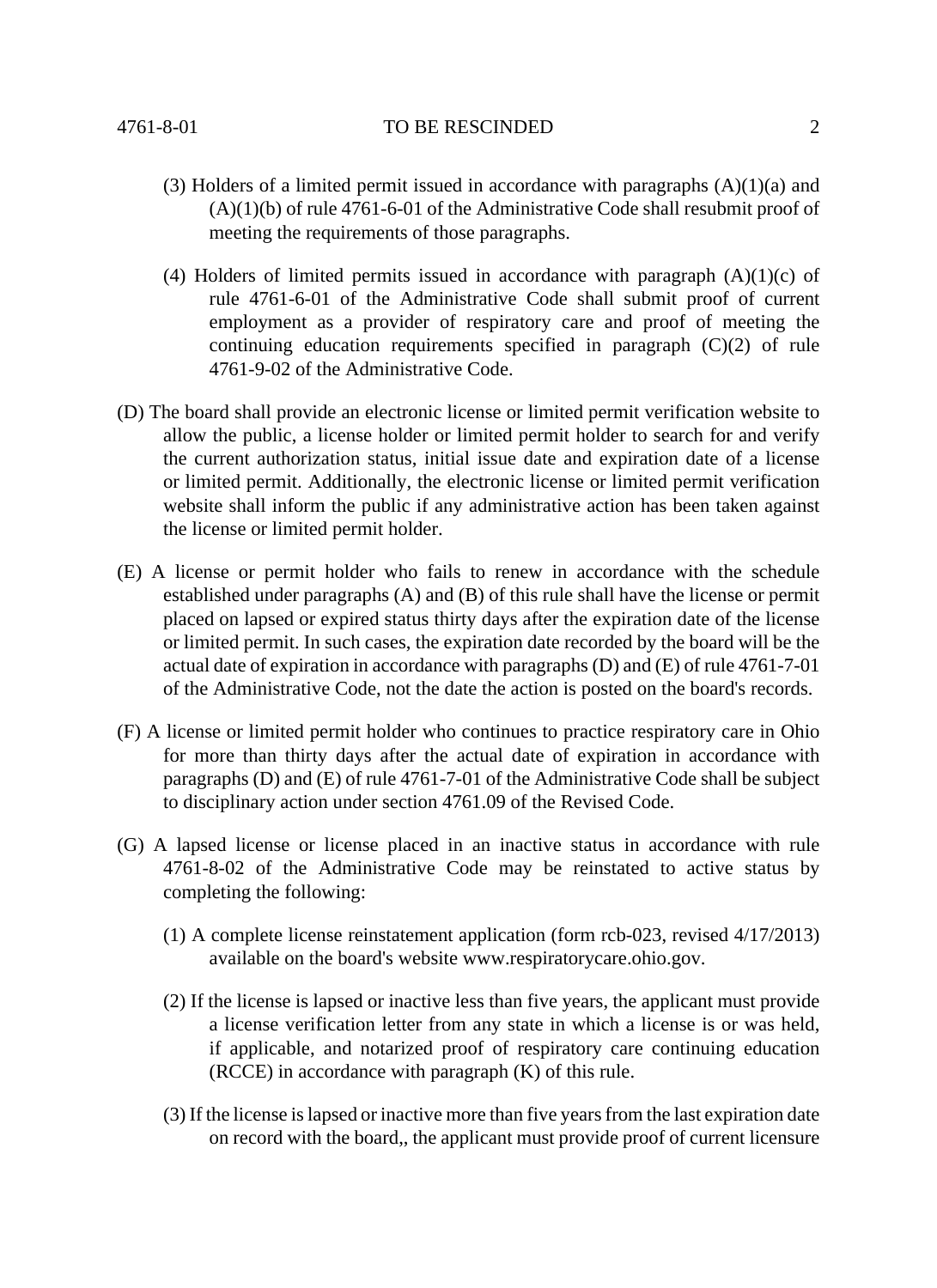in another state whose standards for licensure are at least equal to those in effect in the state of Ohio at the time of renewal application, or the applicant must successfully pass a re-examination equivalent to the examination recognized by the board to originally obtain a license in the state of Ohio pursuant to rule 4761-5-01 of the Administrative Code. This provision does not apply to a military service member or spouse of a military service member that was prevented from renewing a lapsed or inactive license within five years of the license expiration date due to active duty military service. If active duty military service applies, the board will extend the filing deadline for a period of time equal to the number of days in active duty military service beyond the five year date.

- (4) Payment of the appropriate renewal fees and late fees in accordance with rule 4761-12-02 of the Administrative Code. If the applicant is a military service member or spouse of a military service member and was unable to renew the license on or before the license expiration date due to active duty miltary service, the late fee shall be waived.
- (5) Incomplete license reinstatement applications will be held open for ninety days following notification of incomplete requirements by regular mail. After sixty days, a final notice of incomplete application will be mailed by certified mail, return-receipt requested. If the final notice is returned as unclaimed by the United States postal service, the board shall mail the final notice to the last address of record by regular mail. The final notice shall be deemed served on the date of mailing by regular mail. If, by the end of the ninety day period, the application remains incomplete, it will be considered abandoned. After ninety days, if desired, the applicant must submit a new application, including fee.
- (H) A lapsed limited permit may be reinstated by completing the following:
	- (1) Contact the board to obtain the prescribed paper renewal application (form rcb-004, revised 12/2012).
	- (2) Complete the prescribed paper renewal application.
	- (3) If the limited permit was issued based on enrollment or graduate status under division (B)(1)(a) of section 4761.05 of the Revised Code, proof of meeting the requirements of division (A)(1) of section 4761.06 of the Revised Code.
	- (4) If the limited permit was issued based on employment in the practice of respiratory care under division (B)(1)(b) of section 4761.05 of the Revised Code, proof of meeting the requirements of division (A)(2) of section 4761.06 of the Revised Code.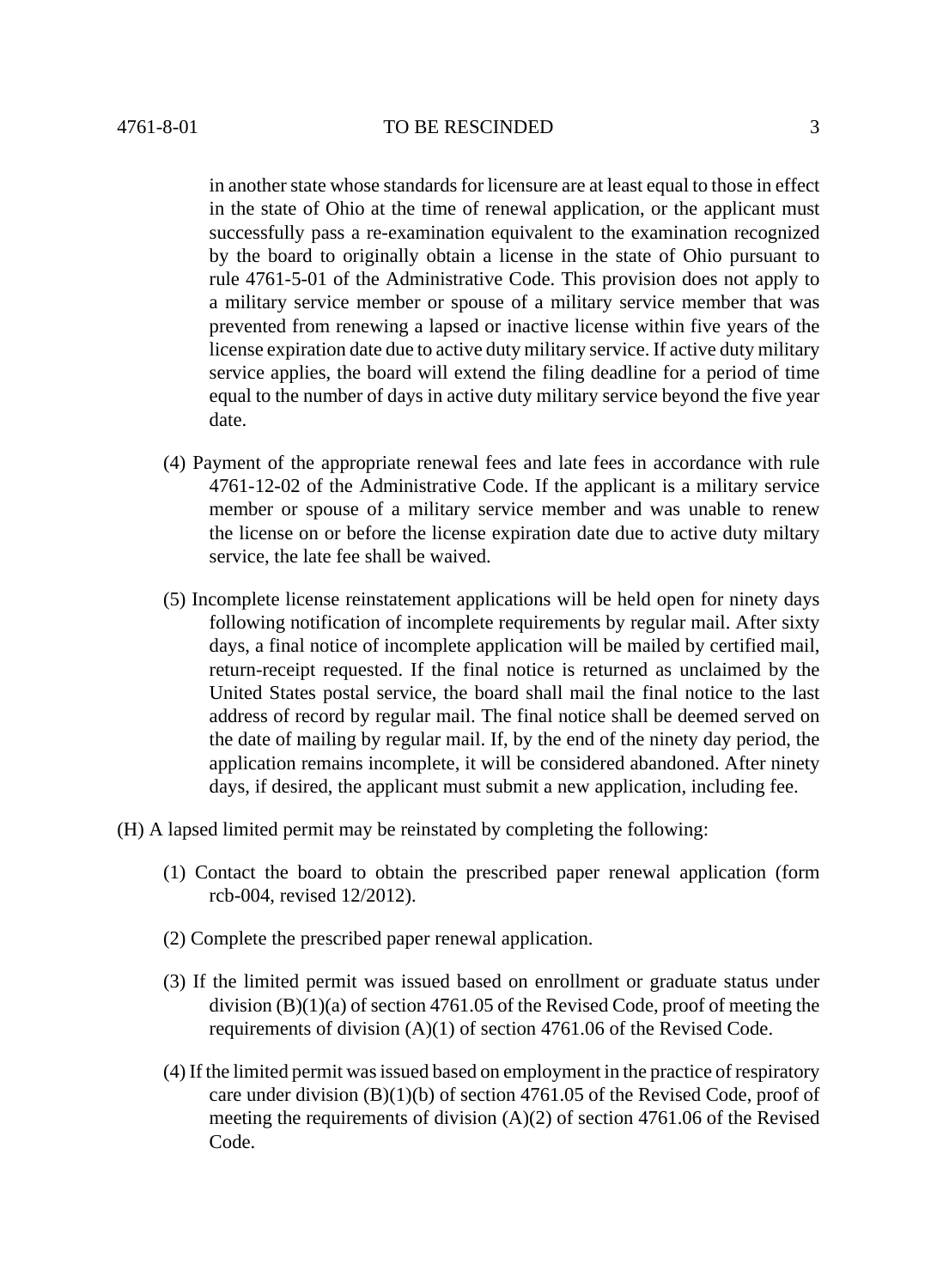- (5) Incomplete limited permit reinstatement applications will be held open for ninety days following notification of incomplete requirements by regular mail. After sixty days, a final notice of incomplete application will be mailed by certified mail, return-receipt requested. If the final notice is returned as unclaimed by the United States postal service, the board shall mail the final notice to the last address of record by regular mail. The final notice shall be deemed served on the date of mailing by regular mail. If, by the end of the ninety day period, the application remains incomplete, it will be considered abandoned. After ninety days, if desired, the applicant must submit a new application, including fee.
- (I) A license reinstated in accordance with paragraph (G) of this rule will expire on the next biennial expiration date.
- (J) A limited permit reinstated in accordance with paragraph (H) of this rule will expire on the next annual expiration date.
- (K) The number of RCCE contact hours required for reactivation of a lapsed license or limited permit issued in accordance with division (B)(1)(b) of section 4761.05 of the Revised Code shall be equal to the amount required of the applicant had the license or limited permit not lapsed. The total number of contact hours required will include the hours due to be reported at the time the license or permit lapsed and any due thereafter until the time of application for reinstatement. The continuing education requirements set forth in Chapter 4761-9 of the Administrative Code shall apply equally to an individual seeking reactivation of a lapsed license or limited permit issued in accordance with division (B)(1)(b) of section 4761.05 of the Revised Code. If a lapsed licensee holds an active license in another state, the board may consider the continuing education requirements of that state for the purposes of determining equivalence with Ohio's requirements. The board may require applicants to complete continuing education contact hours needed to equal the biennial requirement in the state of Ohio under rule 4761-9-02 of the Administrative Code. If the lapsed licensee is a military service member or spouse of a military service member, the board may consider any applicable waiver of continuing education under paragraph (G)(2) of rule 4761-9-02 of the Administrative Code for the purposes of determing the number of RCCE contact hours required for the reactivation of a lapsed license or limited permit.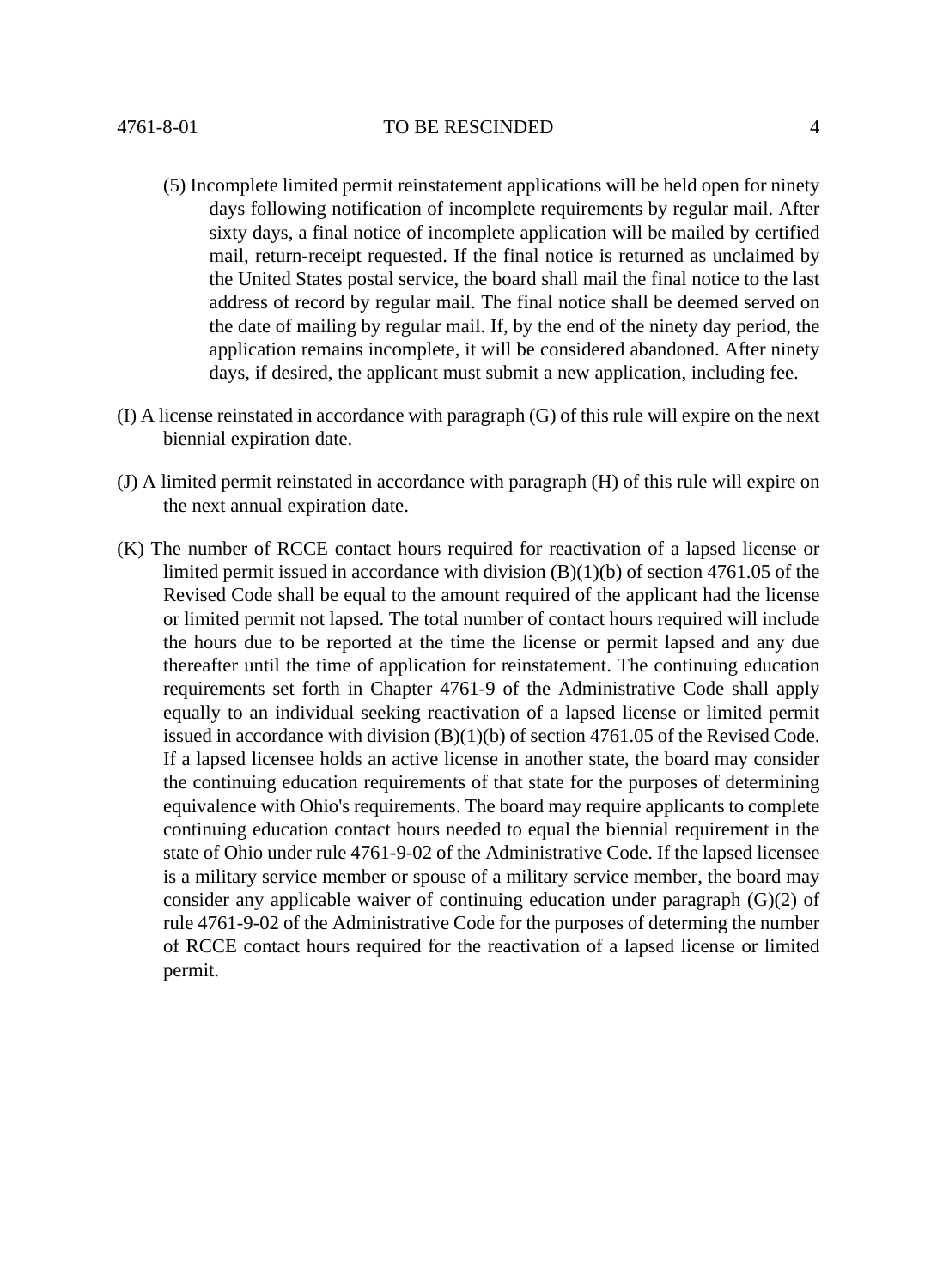| Effective:                    | 12/31/2020 |
|-------------------------------|------------|
| Five Year Review (FYR) Dates: | 9/25/2020  |

### CERTIFIED ELECTRONICALLY

Certification

12/11/2020

Date

Promulgated Under: 119.03 Statutory Authority: 4761.03 Rule Amplifies: 4761.03

Prior Effective Dates: 03/10/1990, 01/31/1992, 01/01/1994, 01/01/1996, 05/02/1996, 05/19/1997, 09/21/1998, 07/11/2003, 07/01/2007, 08/15/2008, 10/26/2009, 04/24/2013, 08/12/2013, 06/04/2014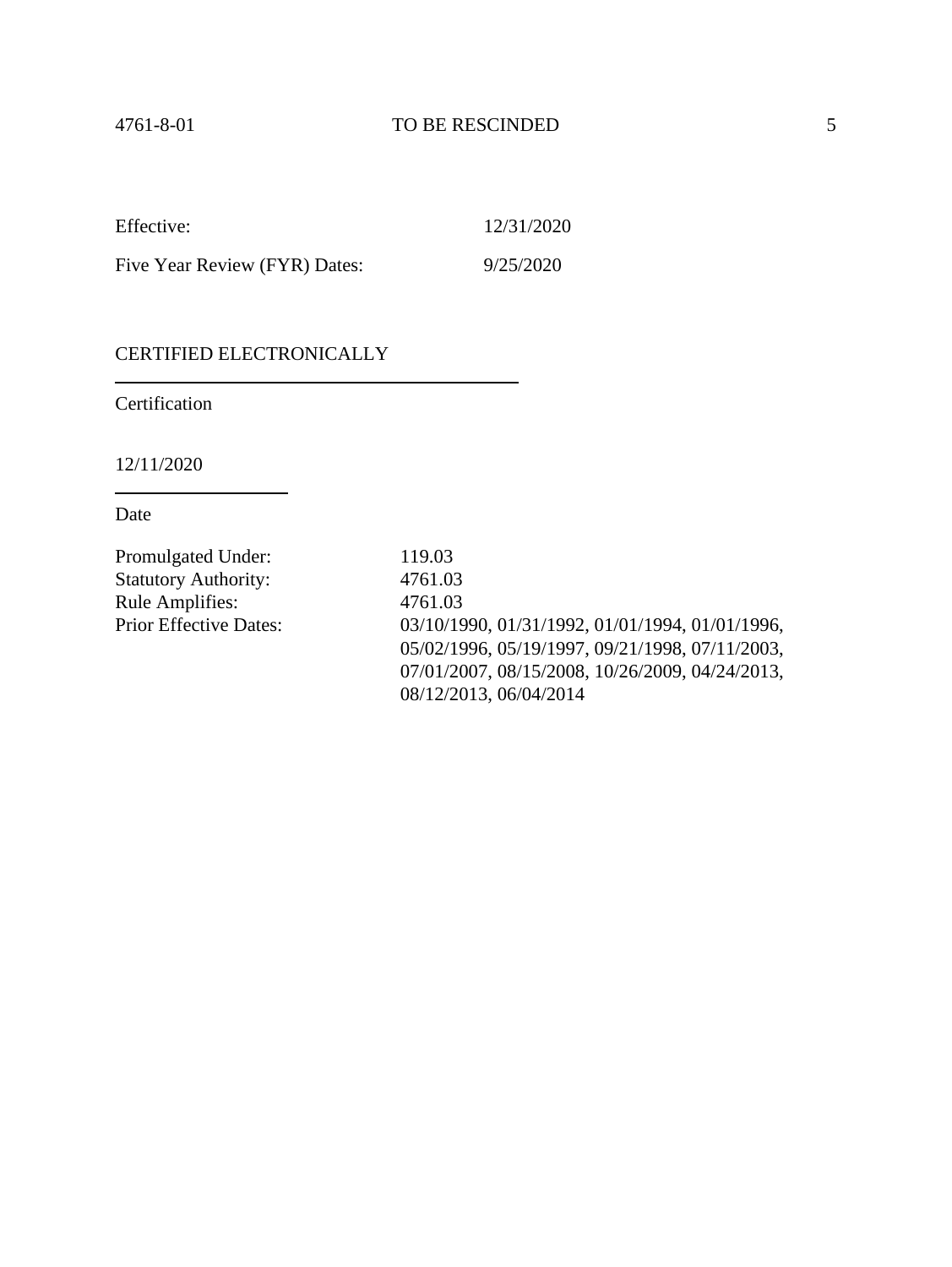## 4761-9-02 **General RCCE requirements and reporting mechanism.**

- (A) Licensees and limited permit holders shall verify the successful attainment of RCCE from sources approved by the board as set forth in rule 4761-9-05 of the Administrative Code.
- (B) RCCE contact hours shall be obtained during the term of collection as set forth in paragraphs  $(C)(1)$  and  $(C)(2)$  of this rule. RCCE contact hours shall be earned prior to the license or limited permit expiration date for the renewal period. RCCE contact hours earned during the term of collection in excess of required contact hours cannot be applied towards a subsequent renewal period, unless the RCCE contact hours are earned after the filing date of a completed renewal application that is filed prior to the end of the renewal cycle for the specific authorization type held. A renewal application will be deemed complete when the renewal application form is filled out in its entirety, all continuing education required has been reported and is valid and the full renewal fee has been submitted.
- (C) Continuing education earned for license or limited permit renewal must minimally include the following content requirements:
	- (1) An applicant for license renewal shall complete twenty contact hours of relevant RCCE every two years, beginning with the license renewal date and ending on the license expiration date established under paragraph (D) of rule 4761-7-01 of the Administrative Code, unless a waiver is granted under paragraph (G) of this rule. RCCE earned for license renewal must include the following content requirement:
		- (a) One contact hour of RCCE on Ohio respiratory care law or professional ethics as set forth in rule 4761-9-04 of the Administrative Code; and
		- (b) At least fifteen of the required contact hours must include content relating to the provision of clinical respiratory care as defined under section 4761.01 of the Revised Code; and
		- (c) The remaining four contact hours may include indirectly related content, including, but not limited to, activities relevant to specialized aspects of respiratory care, such as education, supervision, management, health care cost containment, cost management, health quality standards, disease prevention, health promotion, or abuse reporting.
	- (2) An applicant for renewal of a limited permit issued under paragraph  $(A)(1)(c)$  of rule 4761-6-01 of the Administrative Code, shall complete ten contact hours of relevant RCCE every year, beginning with the limited permit renewal date and ending on the limited permit expiration date established under paragraph (E)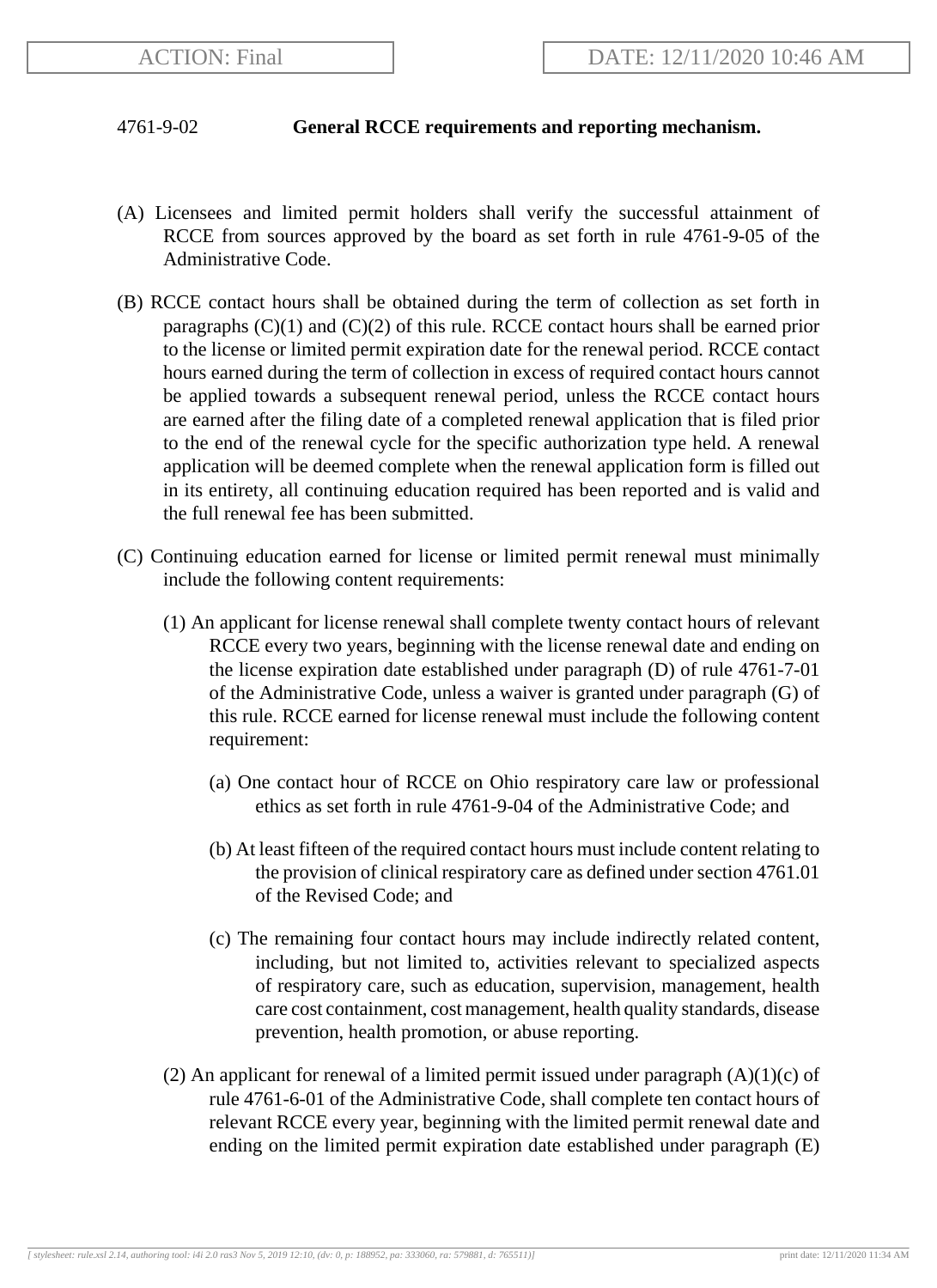of rule 4761-7-01 of the Administrative Code, unless a waiver is granted under paragraph (G)(2) of this rule. RCCE earned for license renewal must include the following content requirement:

- (a) One contact hour of RCCE on Ohio respiratory care law or professional ethics as set forth in rule 4761-9-04 of the Administrative Code; and
- (b) At least seven of the required contact hours must include content relating to the provision of clinical respiratory care as defined under section 4761.01 of the Revised Code; and
- (c) The remaining two contact hours may include indirectly related content, including, but not limited to activities relevant to specialized aspects of respiratory care, such as education, supervision, management, health care cost containment, cost management, health quality standards, disease prevention, health promotion, or abuse reporting.
- (D) In lieu of completing RCCE contact hours required under paragraphs  $(C)(1)(b)$ ,  $(C)(1)(c)$ ,  $(C)(2)(b)$  and  $(C)(2)(c)$  of this rule, applicants may submit proof of successfully passing any written professional examination administered by the national board for respiratory care, inc. (NBRC), including the written registry examination for advanced respiratory therapists, the recredentialing examination for certified respiratory therapists, the written examination for certified pulmonary function technologists, the written examination for registered pulmonary function technologists, or the written examination for perinatal/pediatric respiratory care. The registered polysomnographic technologist examination administered by the board of registered polysomnographic technologists (BRPT) and the certified asthma educator examination administered by the national asthma certification board (NACB) are also accepted written examinations.
- (E) If applicable, the application form for license or limited permit renewal shall include a section for recording RCCE compliance. Licensees or limited permit holders shall complete the section to certify the completion of the required contact hours of RCCE for the current renewal period.
- $(F)(E)$  It shall be the responsibility of the licensee to maintain and keep all records to serve as documentation for any audit which may be conducted in accordance with rule 4761-9-07 of the Administrative Code pertaining to the completion of RCCE requirements; including, but not limited to certificates of completion, transcripts, letters of attendance, or attendance registers. Records shall be maintained for a period of one year after the end of a registration.four years or two renewal periods for the holders of a license issued under section 4761.04 of the Revised Code and for a period of three years or three renewal periods for the holders of a limited permit issued under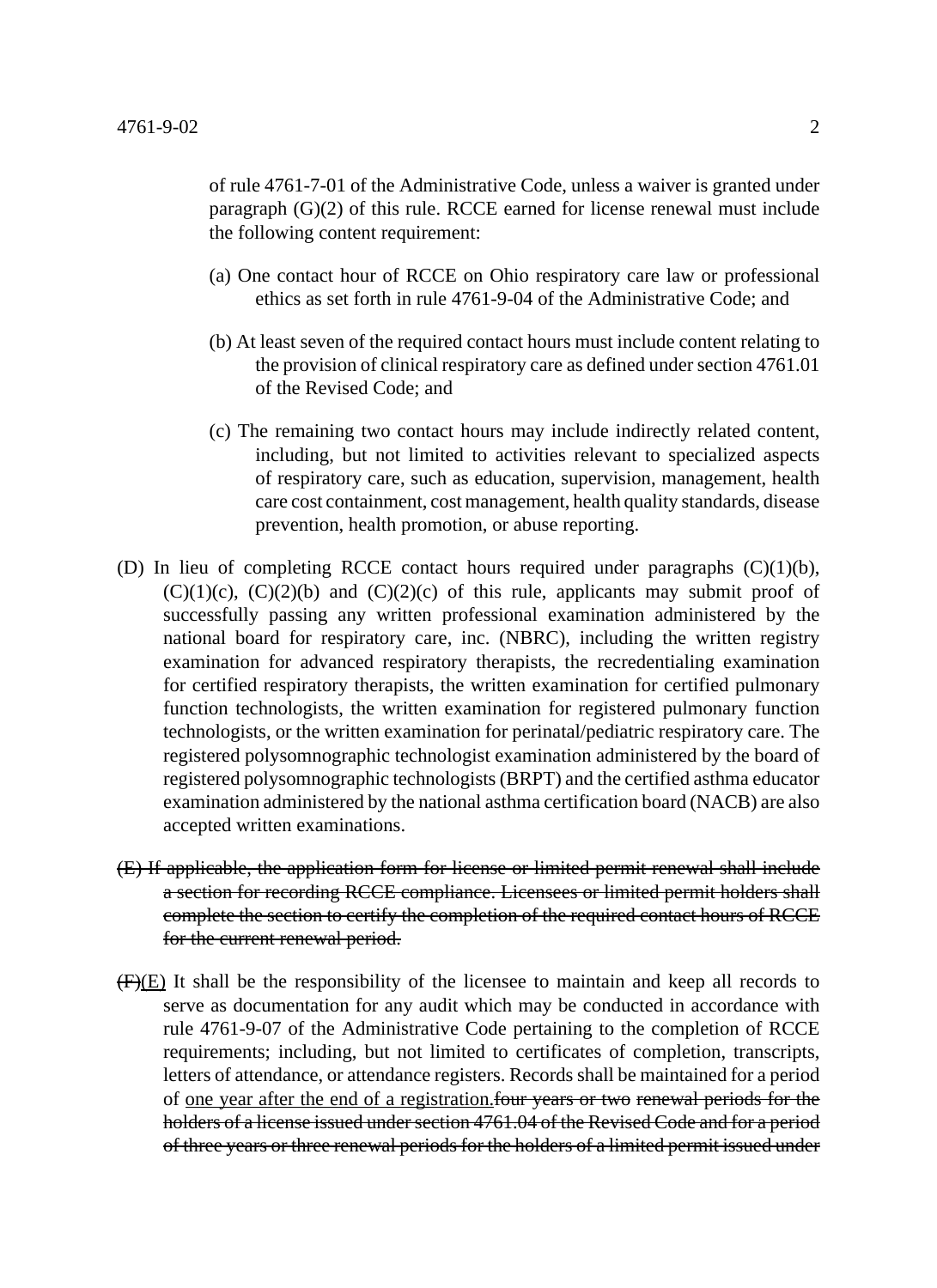division  $(B)(1)(b)$  of section 4761.05 of the Revised Code. Legible copies shall be sent to the board only in response to an audit.

 $\left(\frac{G}{F}\right)$  Waiver of RCCE requirements.

- (1) A first time license holder in the state of Ohio who has been licensed for more than six months, but less than one year from the license expiration date must complete at least one half of the RCCE requirements listed in paragraph (C) (1) of this rule, including one contact hour on Ohio respiratory care law or professional ethics. First time license holders who have held a license for less than six months from the biennial license expiration date will not be required to complete the RCCE requirements for the current term of collection, but will have to complete the RCCE requirements for the following biennial renewal period.
- (2) For purposes of obtaining a RCCE waiver, the applicant or licensee shall have the burden of establishing that the illness or absence affected the reasonable opportunity to participate in RCCE activities. No more than 2 hours will be subtracted from the RCCE requirement for each month which is approved for reduction of hours. Application for RCCE waiver shall be completed by the applicant or licensee and submitted to the board at least sixty days prior to the end of the RCCE period. Applicants shall not sign and submit the renewal application prior to receiving approval from the board of the waiver request.
- (3) The board shall not waive the total RCCE requirement for any RCCE period.
- (4) The board shall not grant a RCCE waiver for consecutive RCCE periods.
- (5) Applicants shall be eligible to apply for RCCE waiver only if the applicant's illness or absence from the United States lasted a minimum of six consecutive months and occurred in its entirety within a single RCCE period.
- (2) At the time of filing an application for license or limited permit renewal, a request to waive the RCCE requirements may be filed. The board may grant the following waivers if documentation requested is provided:
	- (a) The applicant is an active duty military service member or the spouse of an active duty service member serving outside of Ohio. Applicants for renewal of a license or limited permit presenting a copy of military service orders for self or a spouse may be eligible for the following:
		- (i) Waiver of all RCCE required if on active duty military service and active duty service time exceed more than one half of the term of collection for the authorization type held.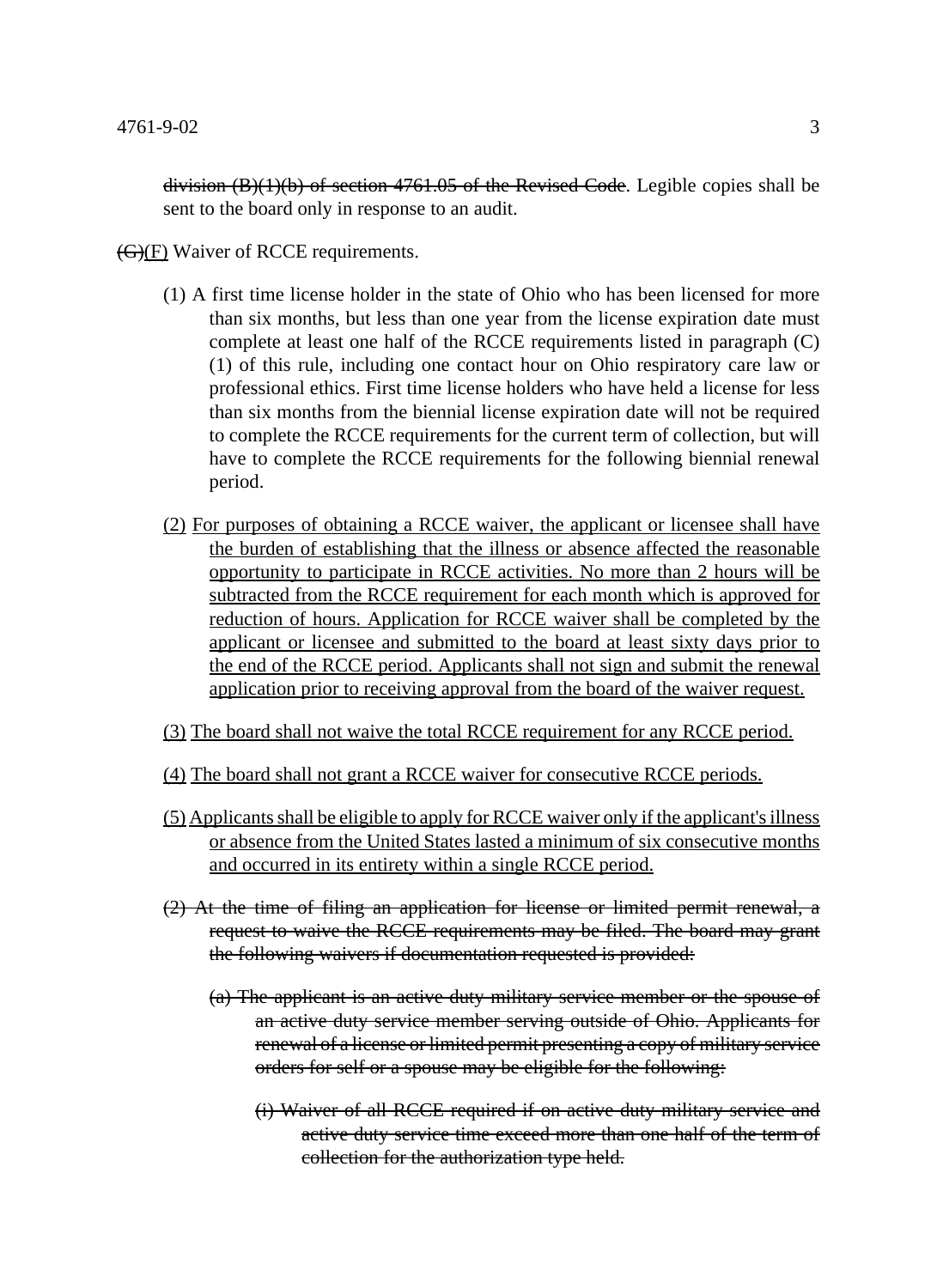- (ii) Extension of due date for completion of required RCCE, if on active duty military service for periods of time less than one half of the term of collection for the authorization type held. In these cases, the board shall extend the RCCE completion due date for a period of time equal the the time spent in active duty military service.
- (b) Waiver of all RCCE required if applicant has been prevented from completing the RCCE requirement due to a documented medical disability for more than one half of the term of collection for the authorization type held.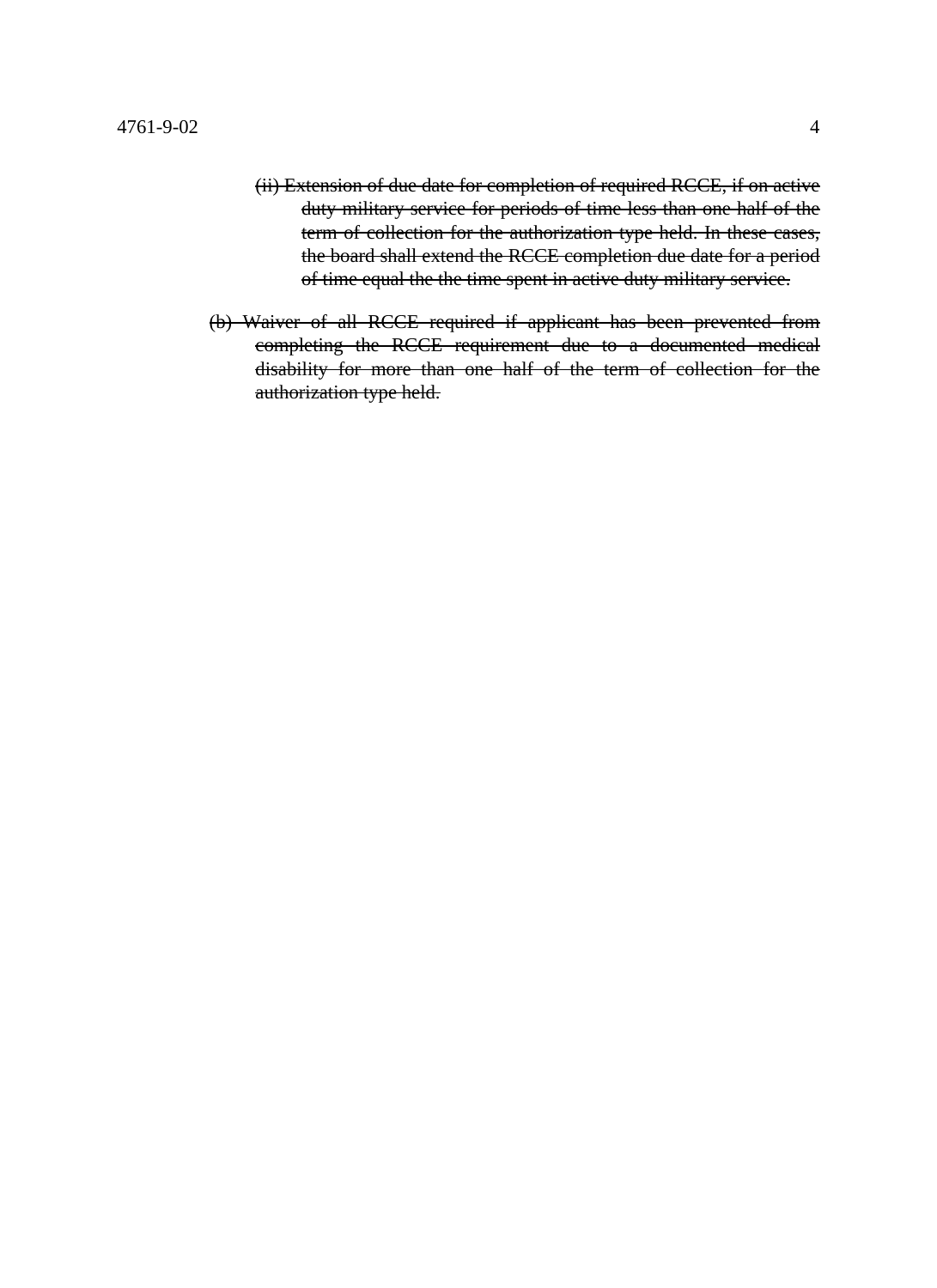Five Year Review (FYR) Dates: 9/25/2020 and 12/31/2025

## CERTIFIED ELECTRONICALLY

Certification

12/11/2020

Date

Promulgated Under: 119.03 Statutory Authority: 4761.03(B) Rule Amplifies: 4761.03(B), 4761.06

Prior Effective Dates: 03/10/1990, 01/01/1994, 01/01/1996, 05/02/1996, 09/21/1998, 07/11/2003, 07/01/2008, 10/26/2009, 06/04/2014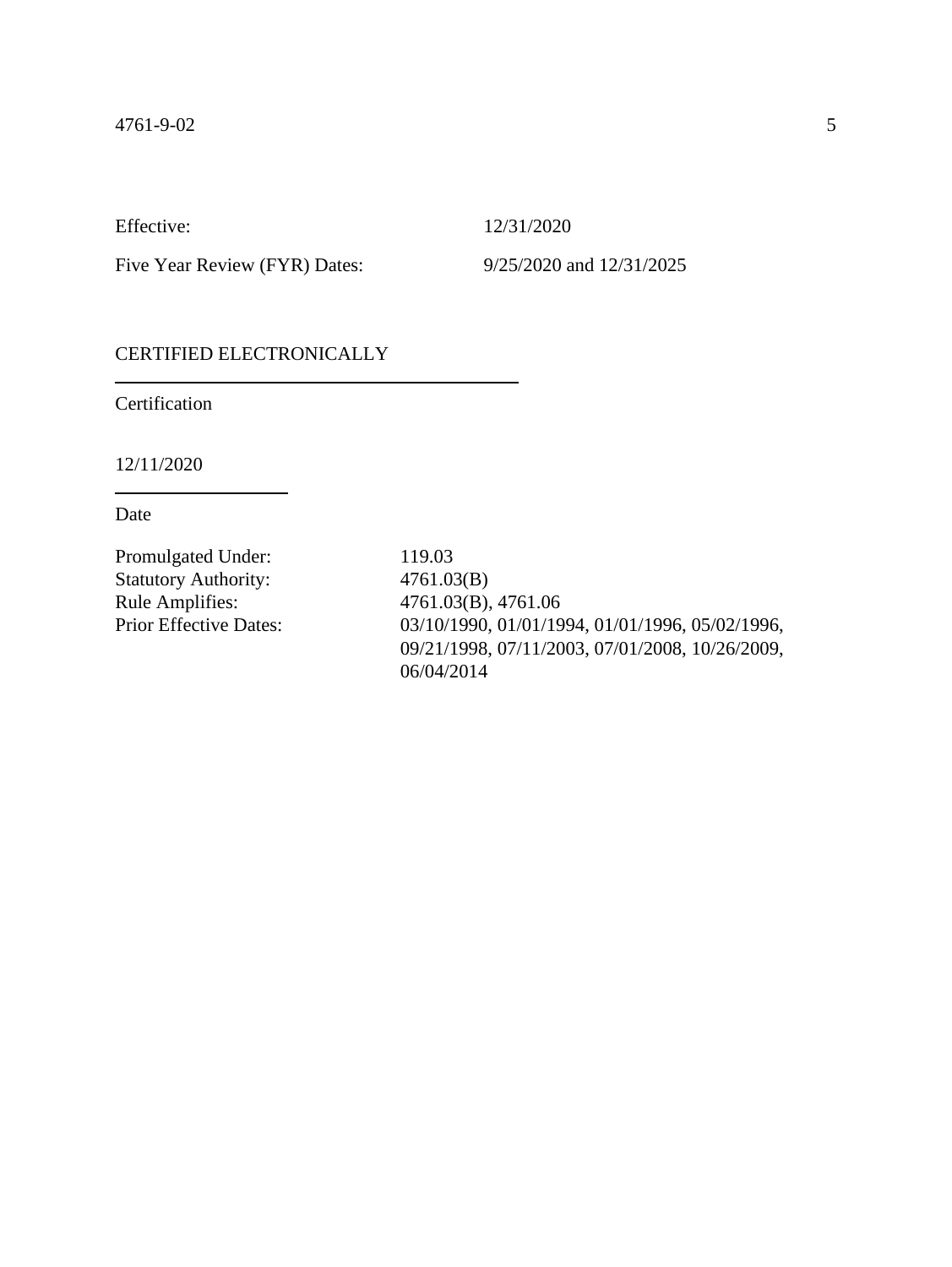## 4761-12-01 **Initial application fee.**

- (A) The fee for a license shall be seventy-five dollars.
- (B) The fee for a limited permit shall be twenty dollars.
- (C) A fifty per cent discount shall apply for veterans or persons on active duty military service.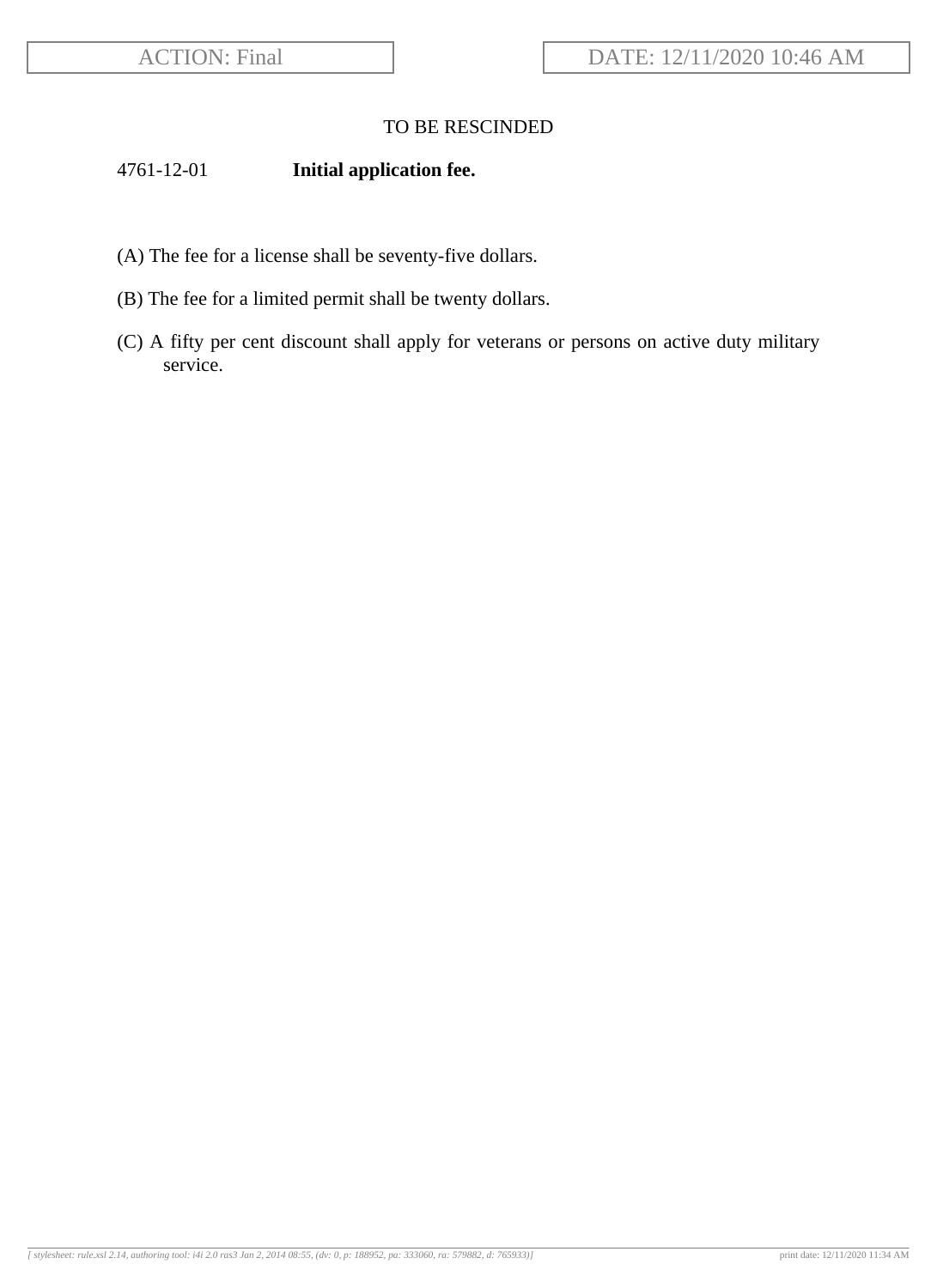| Effective:                    | 12/31/2020 |
|-------------------------------|------------|
| Five Year Review (FYR) Dates: | 9/25/2020  |

## CERTIFIED ELECTRONICALLY

Certification

12/11/2020

Date

| Promulgated Under:            | 119.03                 |
|-------------------------------|------------------------|
| <b>Statutory Authority:</b>   | 4761.03                |
| <b>Rule Amplifies:</b>        | 4761.07                |
| <b>Prior Effective Dates:</b> | 07/14/2003, 06/04/2014 |
|                               |                        |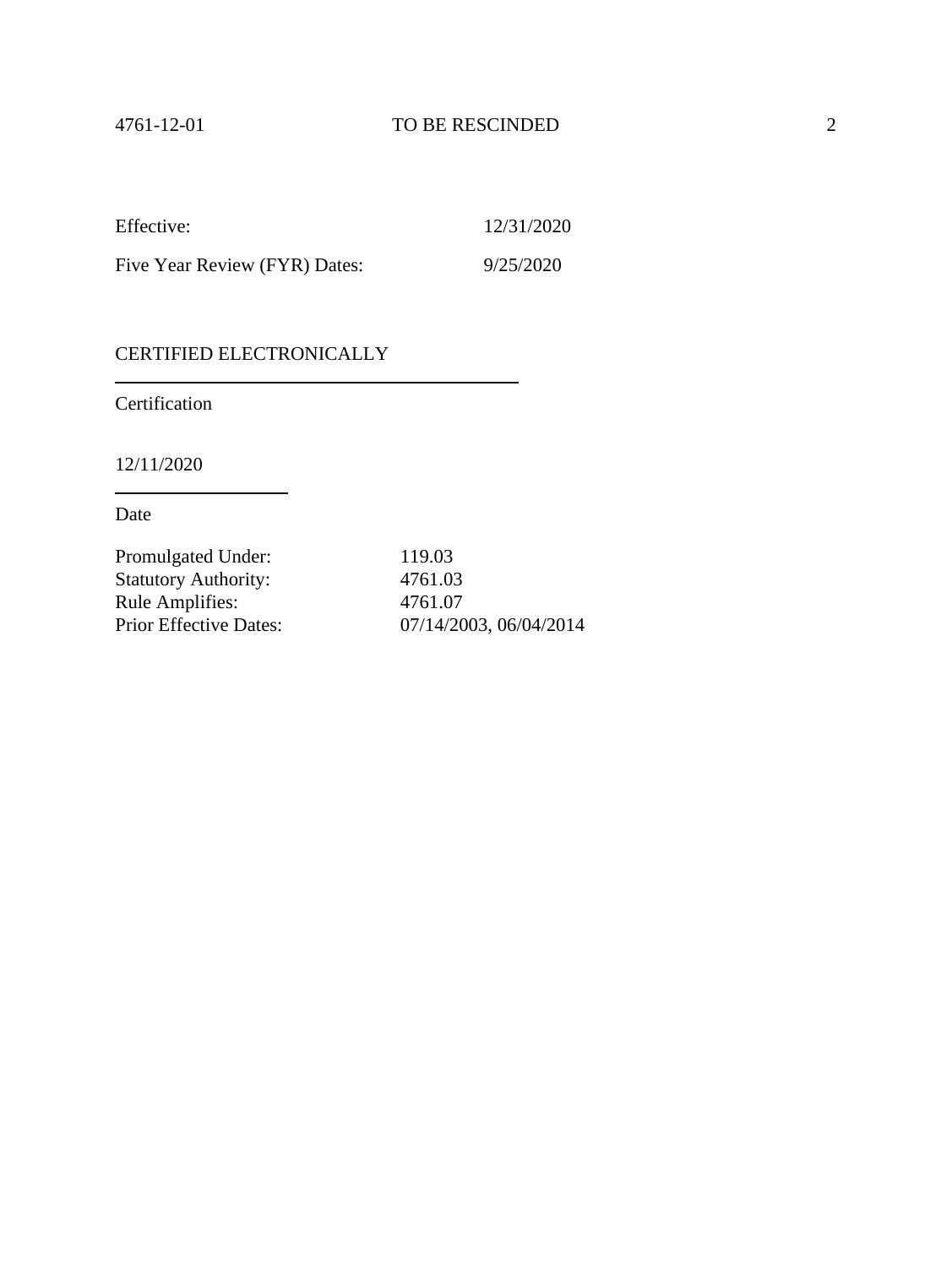## 4762-1-01 **Military provisions related to certificate to practice acupuncture or oriental medicine.**

#### (A) Definitions.

- (1) "Armed forces" means any of the following:
	- (a) The armed forces of the United States, including the army, navy, air force, marine corps, or coast guard;
	- (b) A reserve component of the armed forces listed in paragraph  $(A)(1)(a)$  of this rule;
	- (c) The national guard, including the Ohio national guard or the national guard of any other state.
	- (d) The commissioned corps of the United States public health service;
	- (e) The merchant marine service during wartime;
	- (f) Such other service as may be disignated by congress; or
	- (g) The Ohio organized militia when engaged in full-time national guard duty for a period of more than thirty days.
- (2) "Board" means the state medical board of Ohio.
- (B) Eligibility for licensure.

In accordance with section 5903.03 of the Revised Code, the board has determined that there are no military programs of training, military primary specialties, and lengths of service that are substantially equivalent to or exceed the educational and experience requirements for licensure as an acupuncturist or oriental medicine practitioner.

(C) Renewal of an expired license.

An expired license to practice acupuncture or oriental medicine shall be renewed upon payment of the biennial renewal fee provided in section 4762.06 of the Revised Code and without a late fee or re-examination if the holder meets all of the following requirements: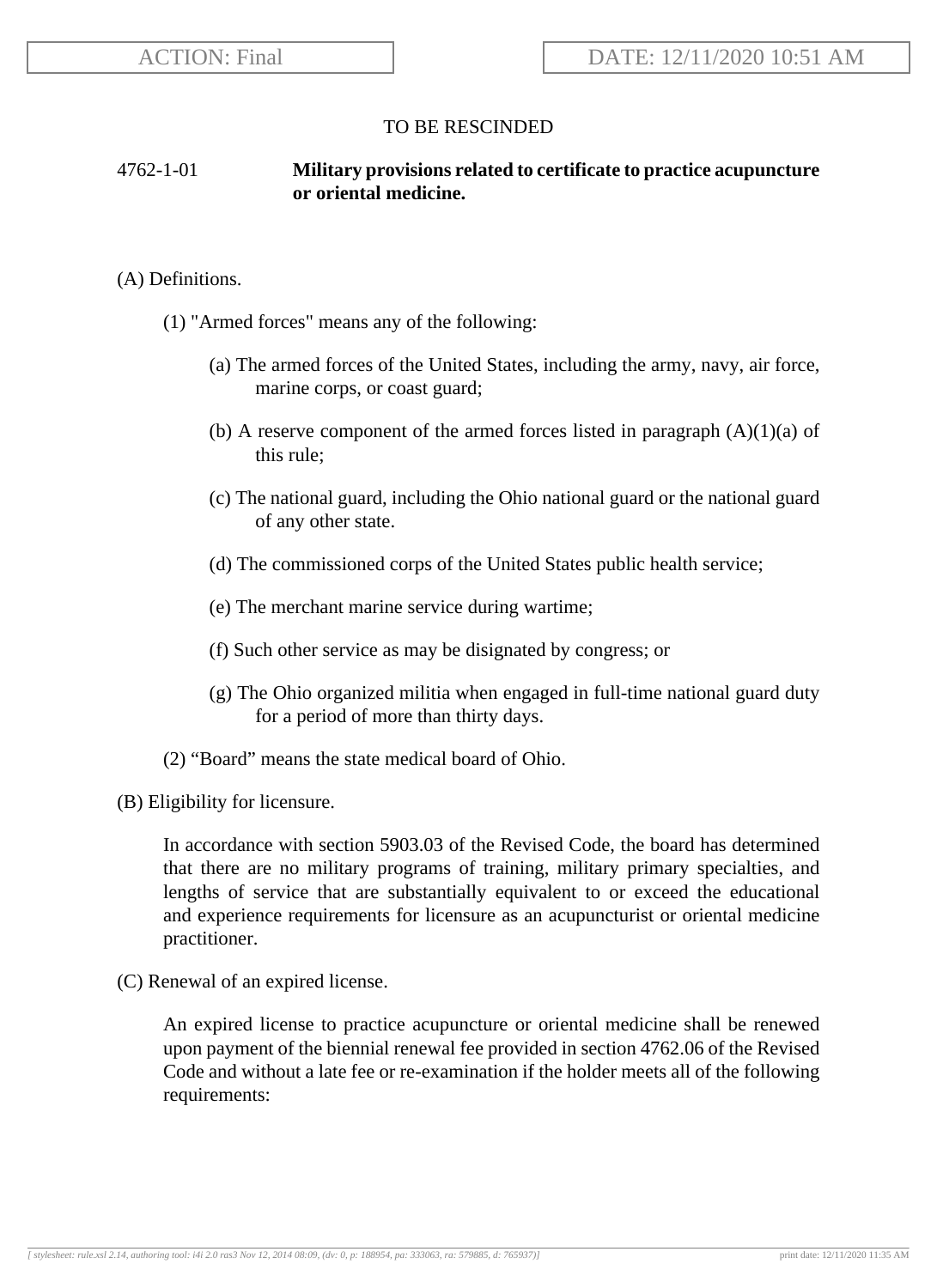- (1) The licensee is not otherwise disqualified from renewal because of mental or physical disability;
- (2) The licensee meets the requirements for renewal of the applicable licensure type under section 4762.06 of the Revised Code;
- (3) Either of the following situations applies:
	- (a) The license was not renewed because of the licensee's service in the armed forces, or
	- (b) The license was not renewed because the licensee's spouse served in the armed forces, and the service resulted in the licensee's absence from this state.
- (4) The licensee or the licensee's spouse, whichever is applicable, has presented satisfactory evidence of the service member's discharge under honorable conditions or release under honorable conditions from active duty or national guard duty within six months after the discharge or release.
- (D) Extension of the continuing education period.
	- (1) An oriental medicine practitioner may apply for an extension of the current continuing education reporting period in the manner provided in section 5903.12 of the Revised Code.
		- (a) The licensee shall submit both of the following:
			- (i) A statement that the licensee has served on active duty, whether inside or outside of the United States, for a period in excess of thirty-one days during the current continuing education reporting period.
			- (ii) Proper documentation certifying the active duty service and the length of that active duty service.
		- (b) Upon receiving the application and proper documentation, the board shall extend the current continuing education reporting period by an amount of time equal to the total number of months that the licensee spent on active duty during the current continuing education reporting period. Any portion of a month served shall be considered one full month.
	- (2) An acupuncturist is not required to report continuing education coursework to the board.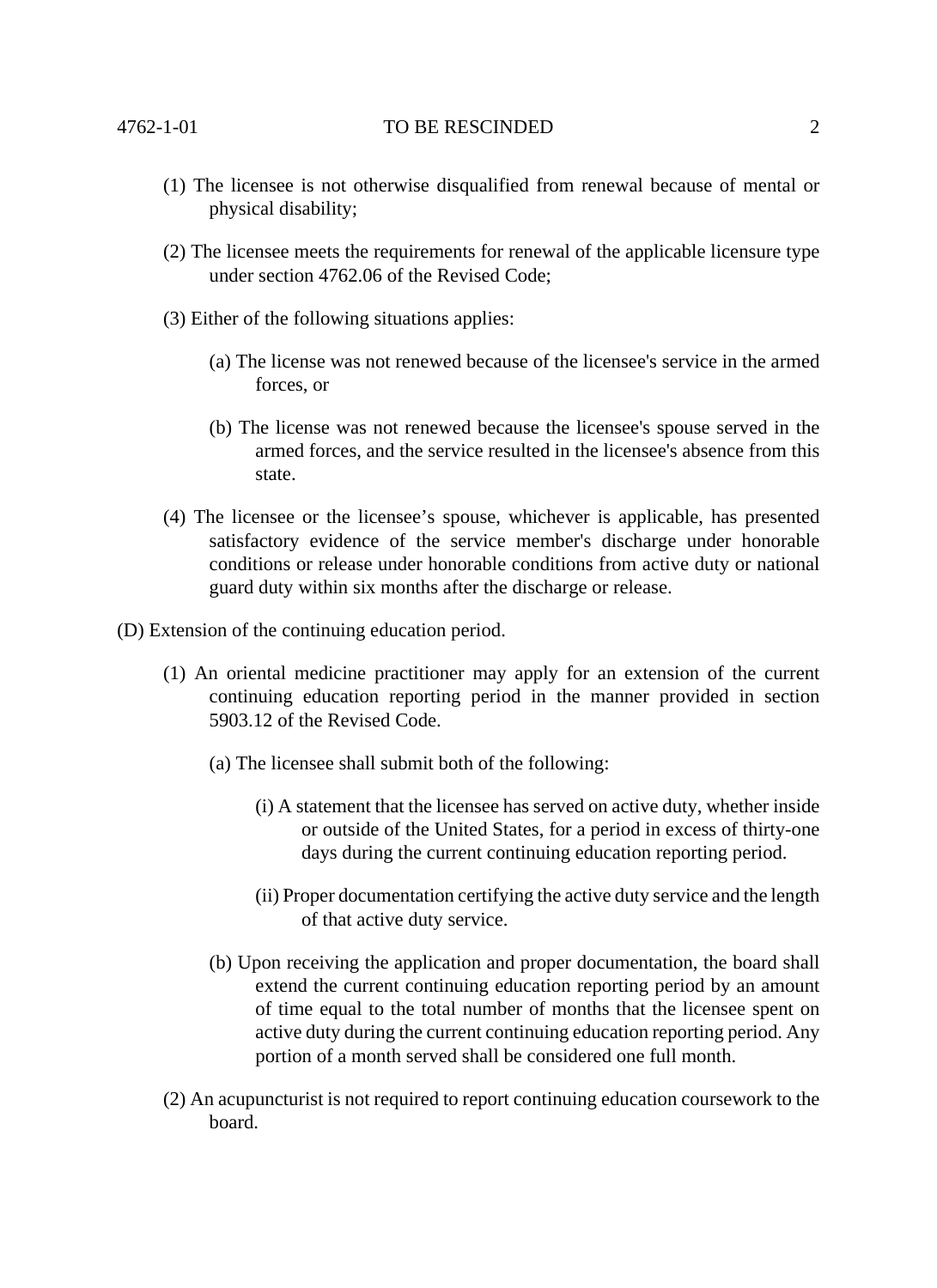Five Year Review (FYR) Dates: 9/25/2020

### CERTIFIED ELECTRONICALLY

Certification

12/11/2020

Date

Promulgated Under: 119.03 Statutory Authority: 4762.19, 5903.03<br>
Rule Amplifies: 5903.03, 5903.12, Prior Effective Dates: 12/31/2015

Rule Amplifies: 5903.03, 5903.12, 5903.121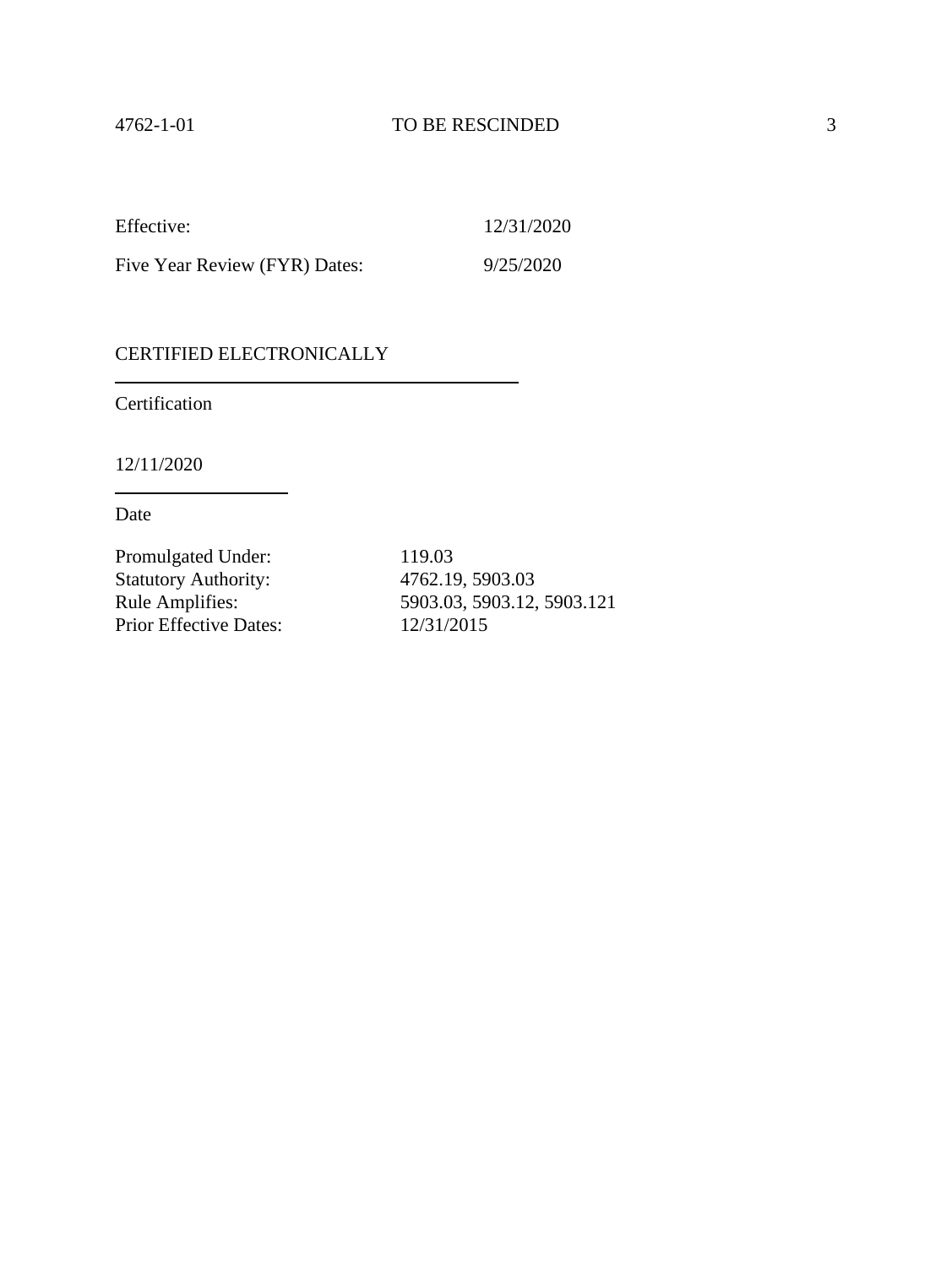## 4774-1-02.1 **Military provisions related to certificate to practice as a radiologist assistant.**

#### (A) Definitions

- (1) "Armed forces" means any of the following:
	- (a) The armed forces of the United States, including the army, navy, air force, marine corps, and coast guard;
	- (b) A reserve component of the armed forces listed in paragraph  $(A)(1)(a)$  of this rule;
	- (c) The national guard, including the Ohio national guard or the national guard of any other state;
	- (d) The commissioned corps of the United States public health service;
	- (e) The merchant marine service during wartime;
	- (f) Such other service as may be designated by Congress; or
	- (g) The Ohio organized militia when engaged in full-time national guard duty for a period of more than thirty days.
- (2) "Board" means the state medical board of Ohio.
- (B) Eligibility for licensure

For the purposes of section 5903.03 of the Revised Code, the board has determined that there are no military programs of training, military primary specialties, or lengths of service that are substantially equivalent to or exceed the educational and experience requirements for licensure as a radiologist assistant.

(C) Renewal of an expired license

An expired license to practice as a radiologist assistant shall be renewed upon payment of the biennial renewal fee provided in section 4774.06 of the Revised Code and without a late fee or re-examination if the holder meets all of the following three requirements

(1) The licensee is not otherwise disqualified from renewal because of mental or physical disability;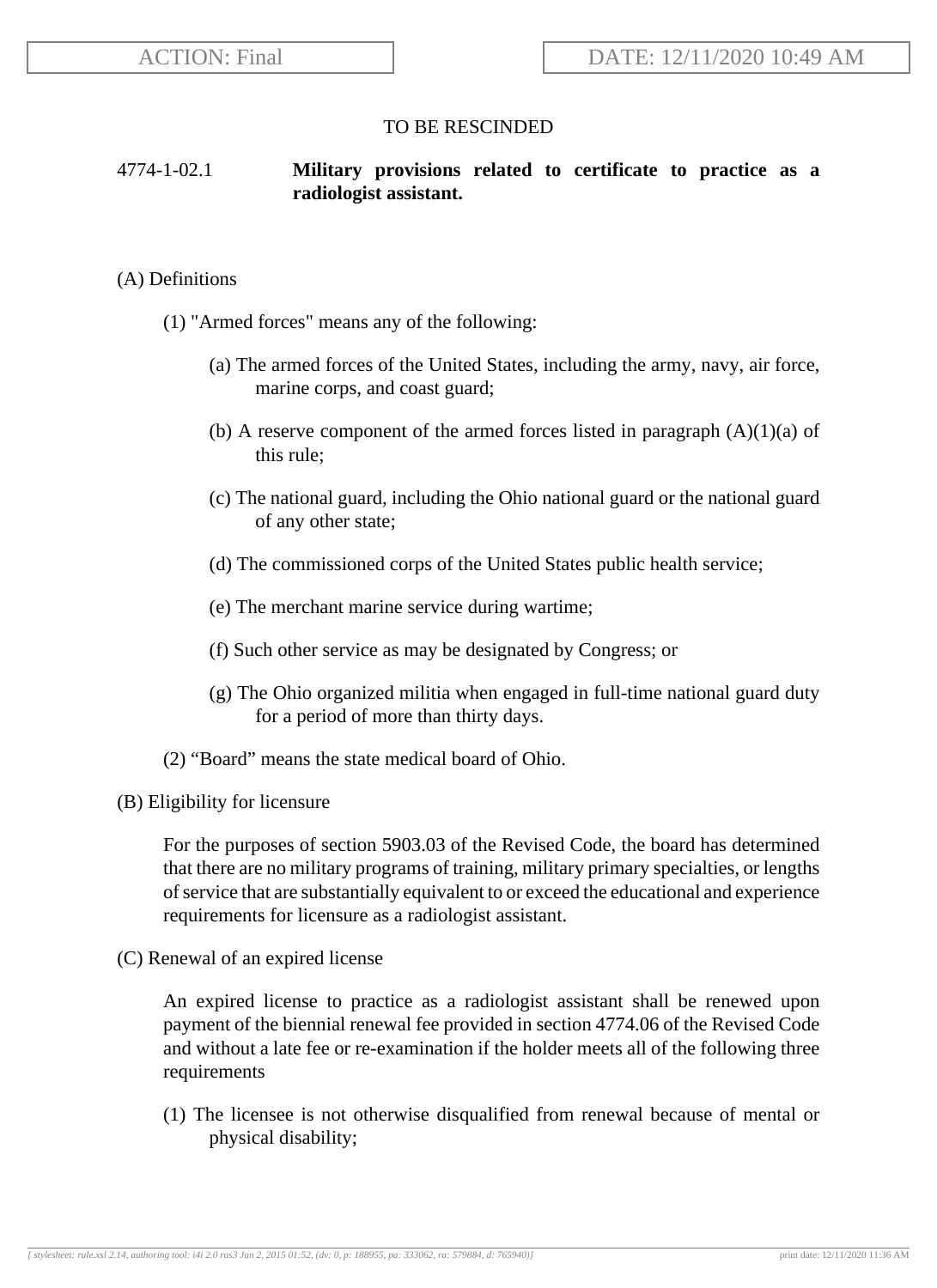- (2) The licensee meets the requirements for renewal under section 4774.06 of the Revised Code;
- (3) Either of the following situations applies:
	- (a) The license was not renewed because of the licensee's service in the armed forces, or
	- (b) The license was not renewed because the licensee's spouse served in the armed forces, and the service resulted in the licensee's absence from this state.
- (4) The licensee or the licensee's spouse, whichever is applicable, has presented satisfactory evidence of the service member's discharge under honorable conditions or release under honorable conditions from active duty or national guard duty within six months after the discharge or release.
- (D) For purposes of sections 5903.12 and 5903.121 of the Revised Code, radiologist assistants are not required to report continuing education coursework to the board.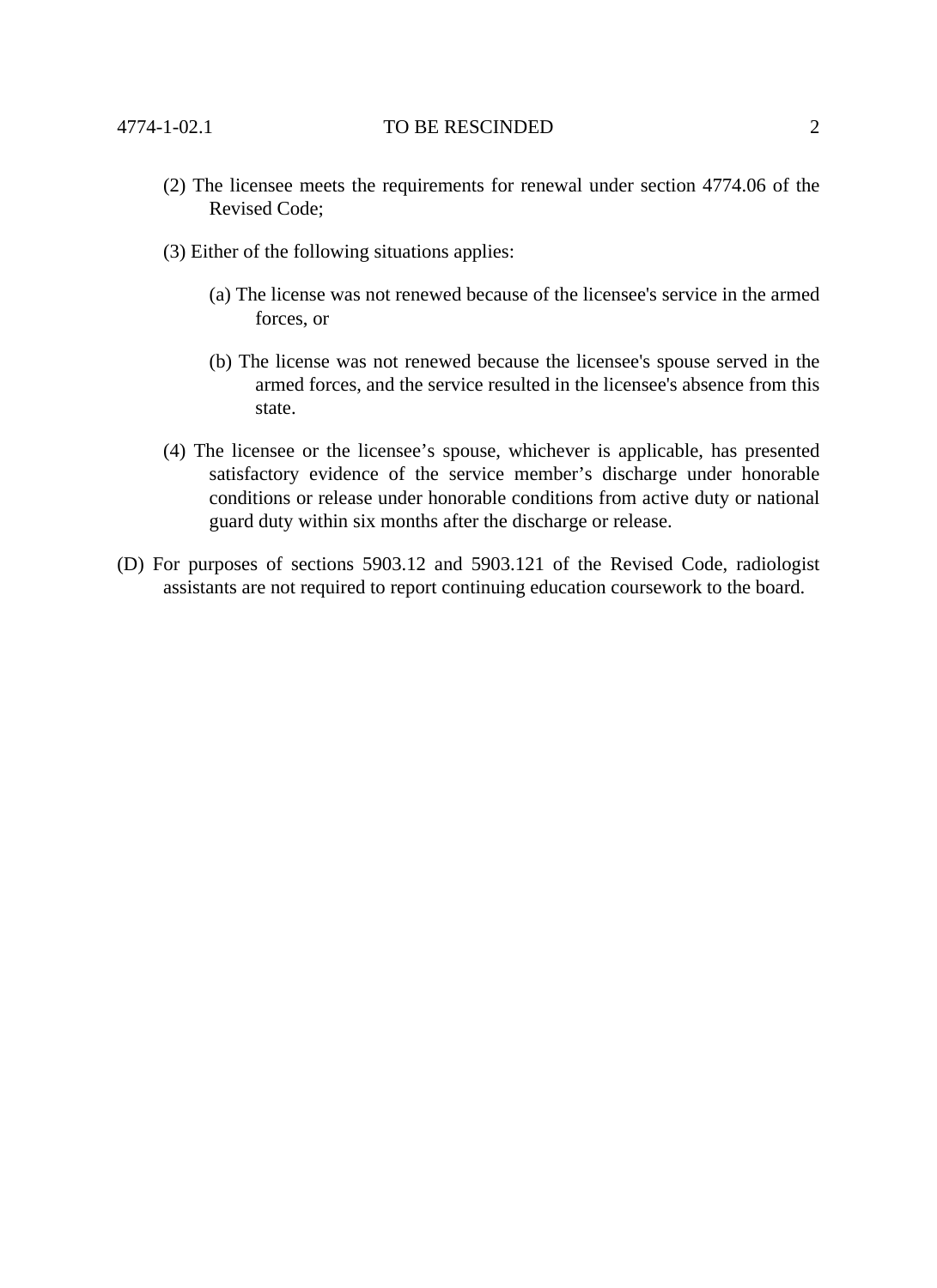Five Year Review (FYR) Dates: 9/25/2020

#### CERTIFIED ELECTRONICALLY

Certification

12/11/2020

Date

Promulgated Under: 119.03 Statutory Authority: 5903.03, 4774.11<br>Rule Amplifies: 5903.03, 5903.12, Prior Effective Dates: 09/30/2015

Rule Amplifies: 5903.03, 5903.12, 5903.121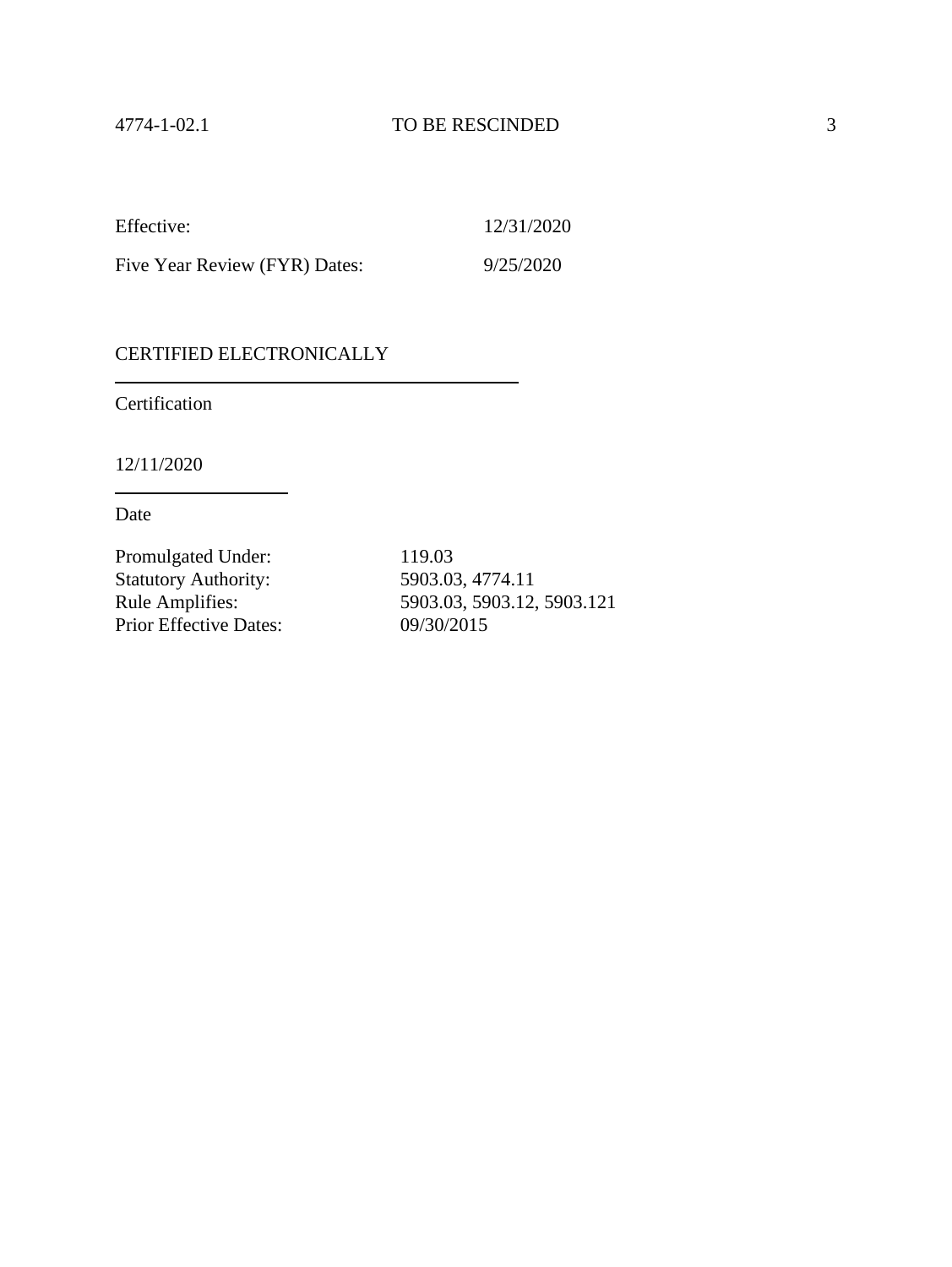## 4778-1-02.1 **Military provisions related to certificate to practice as a genetic counselor.**

- (A) "Armed forces" means any of the following:
	- (1) The armed forces of the United States, including the army, navy, air force, marine corps, and coast guard;
	- (2) A reserve component of the armed forces listed in paragraph (A)(1) of this rule.
	- (3) The national guard, including the Ohio national guard or the national guard of any other state;
	- (4) The commissioned corps of the United States public health service;
	- (5) The merchant marine service during wartime;
	- (6) Such other service as may be designated by Congress; or
	- (7) The Ohio organized militia when engaged in full-time national guard duty for a period of more than thirty days.
- (B) Eligibility for licensure.

For the purposes of section 5903.03 of the Revised Code, the board has determined that there are no military programs of training, military primary specialties, or lengths of service that are substantially equivalent to or exceed the educational and experience requirements for licensure as a genetic counselor:

(C) Renewal of an expired license.

An expired license to practice as a genetic counselor shall be renewed upon payment of the biennial renewal fee provided in section 4778.06 of the Revised Code and without a late fee or re-examination if the holder meets all of the following three requirements:

- (1) The licensee is not otherwise disqualified from renewal because of mental or physical disability;
- (2) The licensee meets the requirements for renewal under section 4778.06 of the Revised Code;
- (3) Either of the following situations applies: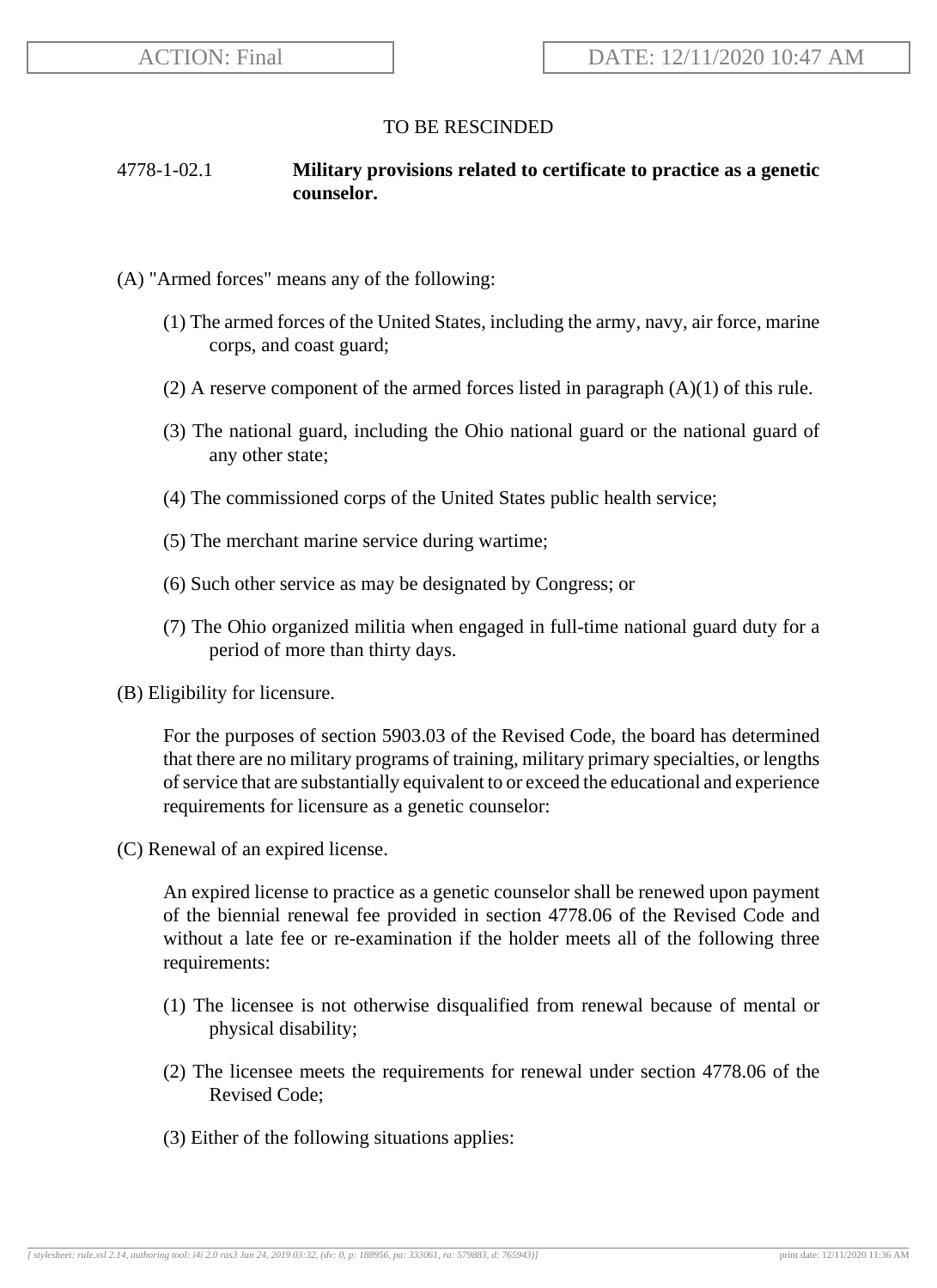- (a) The license was not renewed because of the licensee's service in the armed forces, or
- (b) The license was not renewed because the licensee's spouse served in the armed forces, and the service resulted in the licensee's absence from this state.
- (4) The licensee or the licensee's spouse, whichever is applicable, has presented satisfactory evidence of the service member's discharge under honorable conditions or release under honorable conditions from active duty or national guard duty within six months after the discharge or release.
- (D) Extension of the continuing education period
	- (1) The holder of a genetic counselor license may apply for an extension of the current continuing education reporting period in the manner provided in section 5903.12 of the Revised Code by submitting both of the following:
		- (a) A statement that the licensee has served on active duty, whether inside or outside of the United States, for a period in excess of thirty-one days during the current continuing education reporting period.
		- (b) Proper documentation certifying the active duty service and the length of that active duty service.
	- (2) Upon receiving the application and proper documentation, the board shall extend the current continuing education reporting period by an amount of time equal to the total number of months that the licensee spent on active duty during the current continuing education reporting period. Any portion of a month served shall be considered one full month.